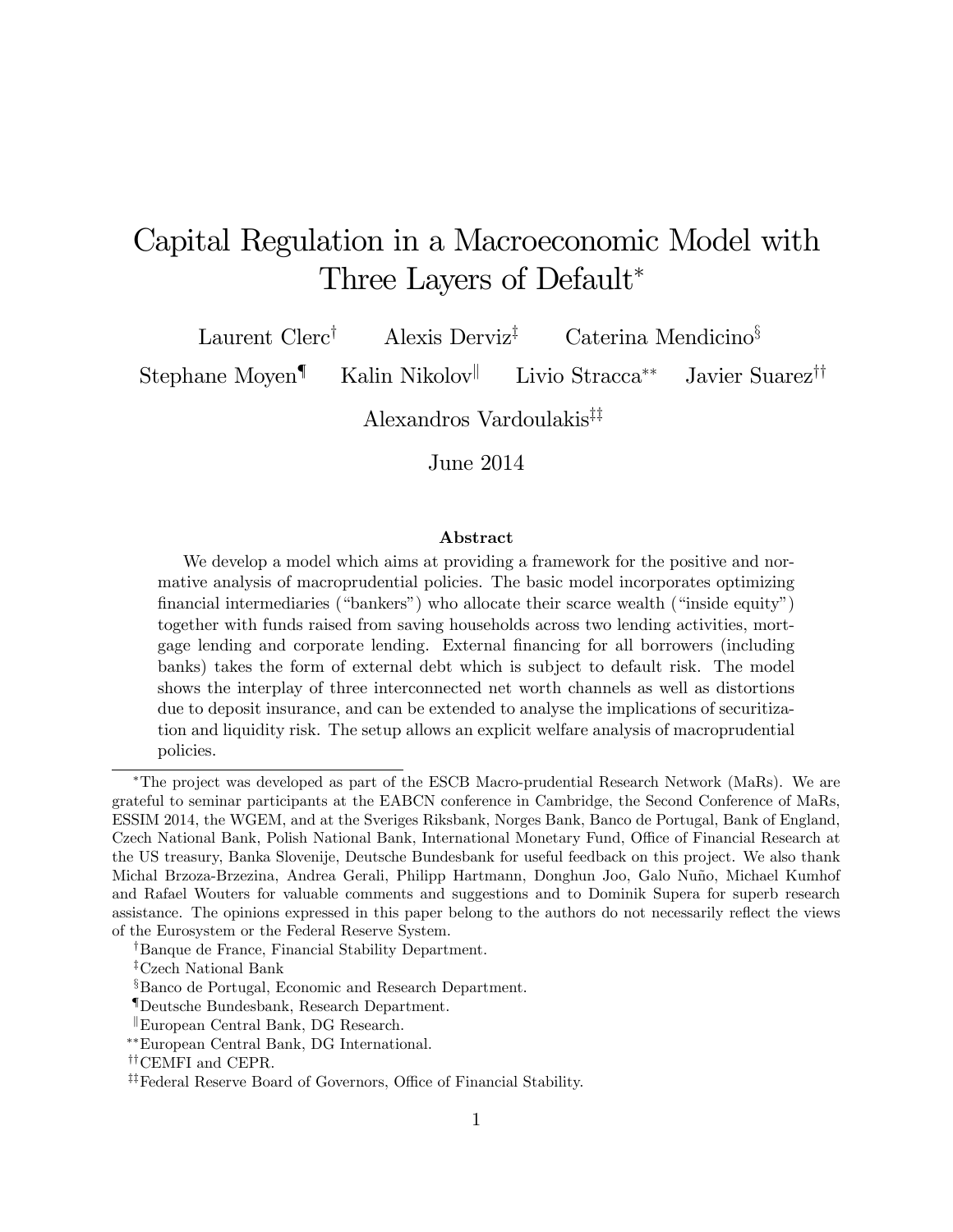Keywords: Macro-prudential policy; Financial frictions; Default risk. JEL: E3, E44, G01, G21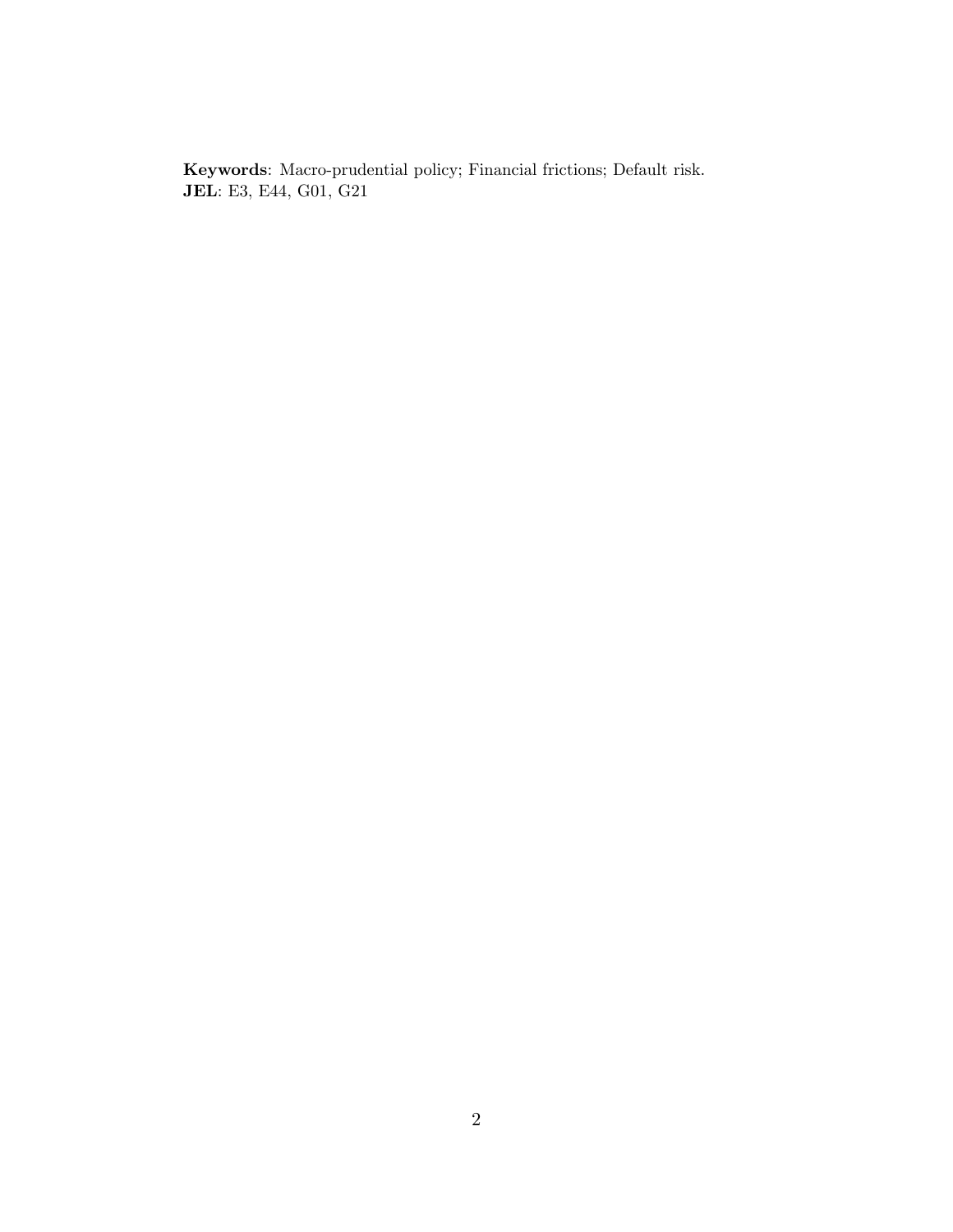# Non-technical summary

We develop a theoretical model which aims at providing a framework for the positive and normative analysis of macroprudential policies. The basic model incorporates optimizing financial intermediaries ("bankers") who allocate their scarce wealth ("inside equity") together with funds raised from saving households across two lending activities, mortgage lending to borrowing households and corporate lending to borrowing firms.

The external financing for all borrowers (including banks) takes the form of not contingent debt which is subject to default risk due to borrowers' exposure to both idiosyncratic and aggregate risk factors. Defaults are assumed to cause deadweight losses as in the costly state verification setup of Gale and Hellwig (1985). Households' and firms' leverage is an endogenous multiple of their net worth. In contrast, banks, which are assumed to obtain their outside funding in the form of government-guaranteed deposits, have their leverage limited by a regulatory capital requirement. Importantly, in spite of the presence of deposit insurance, we assume depositors to suffer some transaction costs if their banks fail. This generates a risk premium that acts as an important source of amplification when bank solvency is weak.

The model exhibits the operation of three interconnected net worth channels, which create the potential for amplification and propagation noted in various strands of the existing literature (including the one operating through the price of housing, which is the collateral used by the borrowing households), as well as distortions due to deposit insurance. While limited net worth typically leads to under-investment, the risk subsidization linked to deposit insurance creates the potential for an excessive supply of bank credit. The basic model is then suitable for a non-trivial welfare analysis of various forms of leverage regulation (maximum loan-to-value or debt-to-income ratios for mortgages, capital requirements imposed on banks' lending activities, countercyclical capital charges, et cetera), that are likely to be the core of macroprudential policy.

We use the basic model developed in this paper to analyze the effects of capital requirements on steady state and on the transmission of various types of shocks. But the basic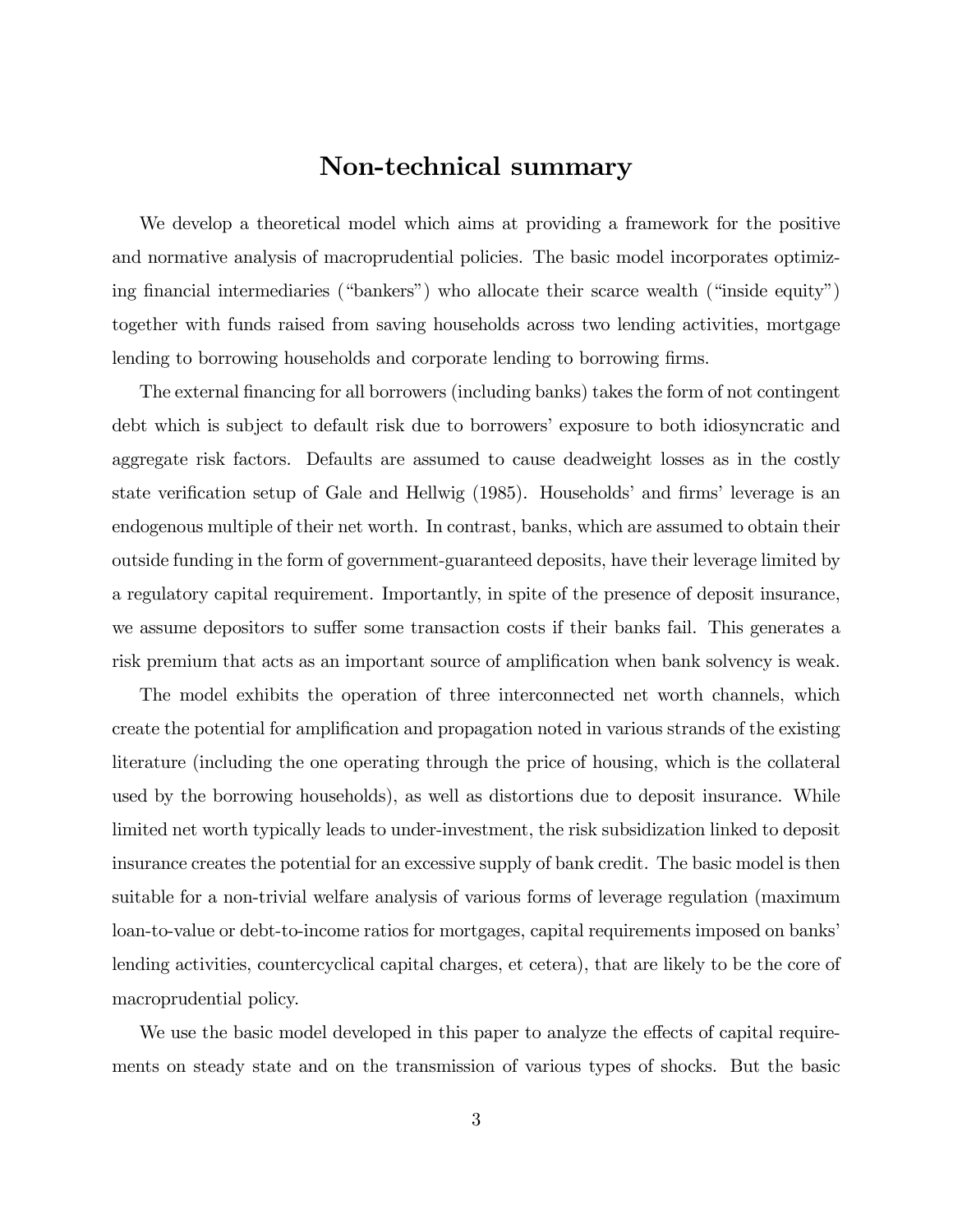model can be extended to allow for the possibility of securitization and liquidity risk (e.g. in the form of interim funding shocks suffered by banks). These extensions may allow expanding the analysis to the regulatory treatment of securitization, liquidity regulation, and the assessment of lending of last resort policies. While the basic model belongs to the class of non-monetary models, introducing nominal rigidities and a meaningful role for monetary policy constitutes a natural third possible extension that would allow us to assess the interactions between macroprudential policy and monetary policy.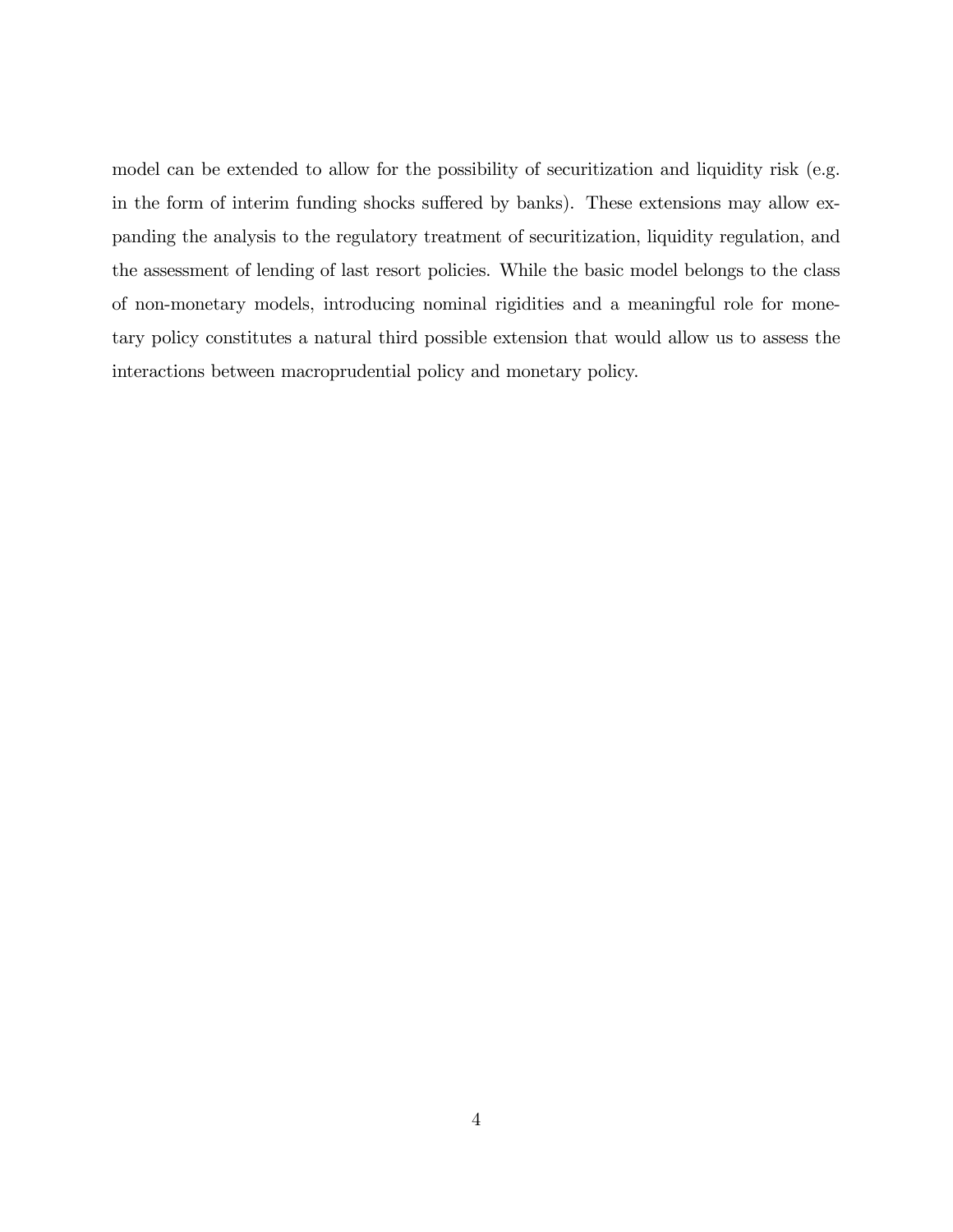# 1 Introduction

The financial crisis has clearly illustrated that prudential regulation uniquely based on the soundness of individual institutions is not sufficient to ensure financial stability. As a consequence, it has been proposed to develop a new approach which factors in the macroeconomic perspective and takes into account the connections between the financial and the non-Önancial sectors, and the central role of Önancial intermediaries. So-called macro-prudential policies should therefore be designed to address the contribution of Önancial stability, systemic risk and the pro-cyclicality of the Önancial system to overall economic performance.

However, little is known about the general equilibrium effects of the several macroprudential instruments proposed so far. Policy makers demand analytical frameworks with which to assess the implications and effectiveness of such instruments, and address the optimal design of macro-prudential policy. Beyond incorporating financial frictions and distortions, a good model for policy analysis in this area should put the banking system and financial intermediation more generally at the centre of the stage.

A number of recent papers has focused on introducing bank frictions into otherwise mainstream macroeconomic models. Some of these papers (e.g. Gertler and Kiyotaki 2010, Meh and Moran 2010) describe a bank net worth channel that operates essentially along the same lines as the conventional entrepreneurial net worth channel (notably in Bernanke, Gertler and Gilchrist 1999, henceforth BGG) but causing fluctuations in the availability of bank credit rather than directly on entrepreneurial investment. Most papers either focus on one main bank friction (like the bank net worth channel) or otherwise capture several frictions in a reduced form manner, without explicitly modeling the optimizing behavior of financial intermediaries and without explicitly addressing the welfare analysis of macroprudential policies.<sup>1</sup>

The purpose of this paper is to encompass the most relevant aspects of macroprudential

<sup>1</sup>See the report of the Mars research network for a survey. See http://www.ecb.europa.eu/home/html/ researcher\_mars.en.html.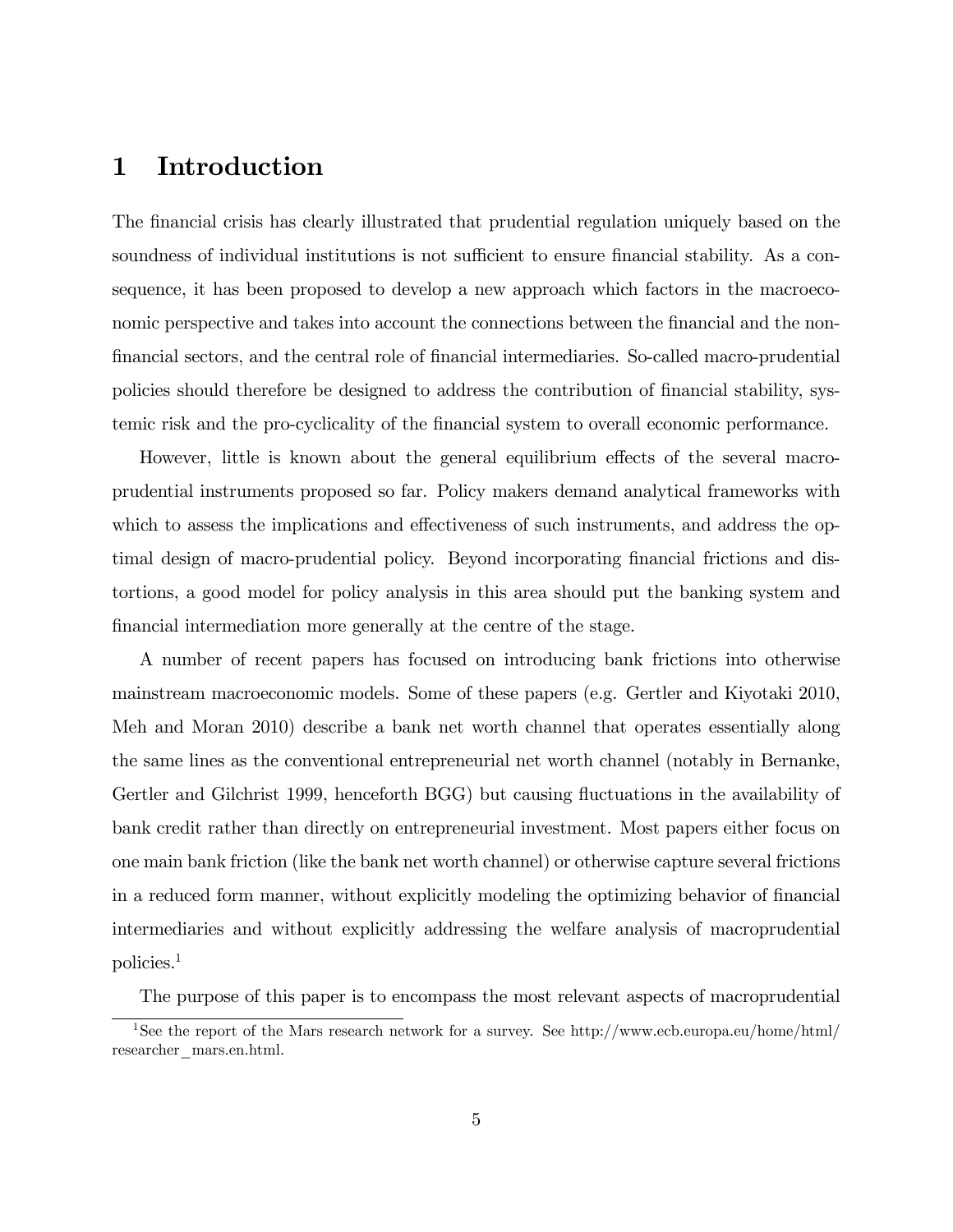concern in a single model with enough microfoundations to allow us to perform a welfare analysis of macroprudential policy. The model is built with an eclectic perspective, trying to provide a synthesis of the most relevant interlinkages between the real and the financial sectors identified in the literature. Putting together some of the mechanisms previously analyzed on a stand alone basis or from a more partial equilibrium perspective may identify relevant sources of feedback and clarify the relative quantitative relevance of each channel. This multidimensional approach is essential to provide coherent advice to the new macroprudential authorities. While this paper is focused on bank capital regulation, the key microprudential policy tool and arguably one of the main tools for macroprudential policy as well, the model presented here is rich enough to allow for the analysis of other candidate macroprudential instruments, such as loan to value ratios.

The second main goal of the paper is to provide a model where default plays a central and material role. Up to the global financial crisis and even beyond it, the role of default has been largely overlooked in macroeconomics. A number of papers, following Kiyotaki and Moore (1997), allow for the *possibility* of default, but rule it out in equilibrium through appropriately chosen financial contracts. Other papers, following the seminal BGG model, do allow for default in equilibrium, but consider state contingent debt that prevents default to unexpectedly fluctuate due to aggregate shocks. Therefore, both approaches abstract from some of the consequences of default for financial stability and subsequently for the real economy. In our work, default impinges on the balance sheet of the lenders, influencing their optimal behaviour and thereby macroeconomic outcomes. Moreover, overall default risks can arise from both aggregate and idiosyncratic risk. For a discussion on the importance to introduce default in macro-models, see Geanakoplos (2011) and Goodhart, Tsomocos and Shubik (2013).

Our model belongs to the class of dynamic stochastic general equilibrium (DSGE) models, but several aspects of its construction make it quite distant from the typical DSGE model in use by central banks prior to 2007, which some observers blame for having ignored the relevance of Önancial intermediation and Önancial stability. By the same token, our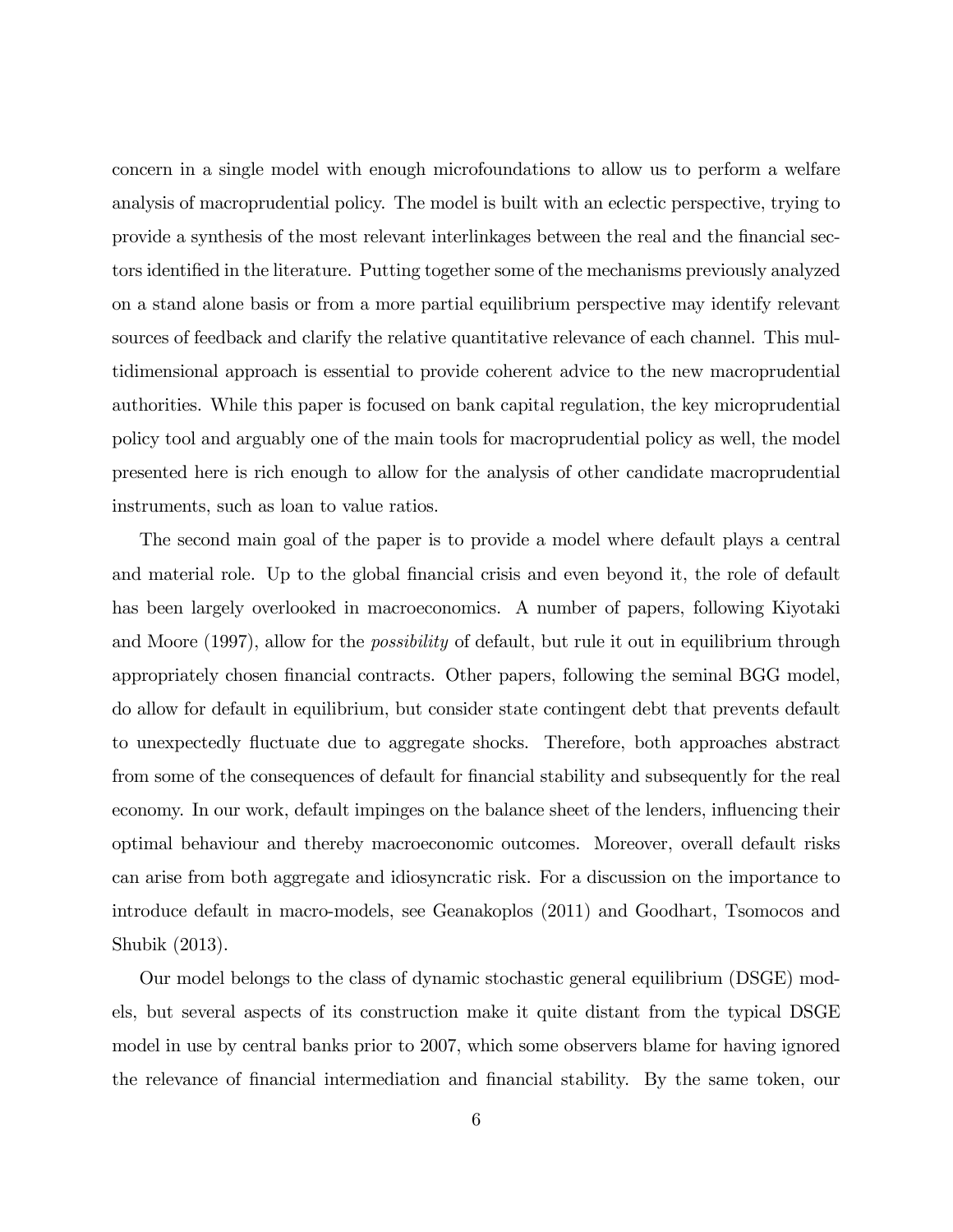construction is far away from the classical framework of microprudential supervision, which was very limited in its analysis of the impact of macroeconomic performance on financial intermediation and lacked the mission and the analytical tools to properly consider the impact of prudential policies on general macroeconomic performance. Hence, we try to bridge the gap between the micro and macro literature and build a framework which allows for the welfare analysis of the relevant policy instruments.

More in detail, the model developed in this paper tries to coherently put together the following ingredients: (i) non-trivial lending and borrowing decisions in the household sector, with some households demanding bank loans for the purchase of housing, (ii) non-trivial borrowing decisions in the corporate sector, with Örms demanding bank loans for the funding of their capital accumulation, (iii) non-trivial default risk in all classes of borrowing, including the borrowing that Önancial intermediaries obtain from lending households in the form of bank deposits, (iv) a net worth channel operating at the level of each levered sector, indebted households, indebted entrepreneurs, and banks, and (v) a bank funding fragility channel which operates through the premium requested by risk averse depositors who suffer some deadweight losses if banks default.

The rationale for macro-prudential policies in our model arises from two distortions. First, external financing frictions resulting from the possibility of default, which in the form of bankruptcy costs (or costly state verification, CSV), restrict access to credit and may result in too little borrowing compared with a first best world without these frictions (CSV distortion). Second, we assume that the government guarantees the principal and interest of bank deposits in full (though not the transaction costs suffered by the depositors of a failed bank). This pushes banks to take on risk at the expense of the deposit insurance agency (DIA), which may result in more lending and borrowing in equilibrium than what a social planner would find optimal when internalizing the full costs of bank default (*limited liability* distortion). The interaction of these two distortions points in opposite directions and has a net result that may imply steady state levels of credit to the various sectors above or below the ones that a social planner would optimally choose. Indeed, we show that steady state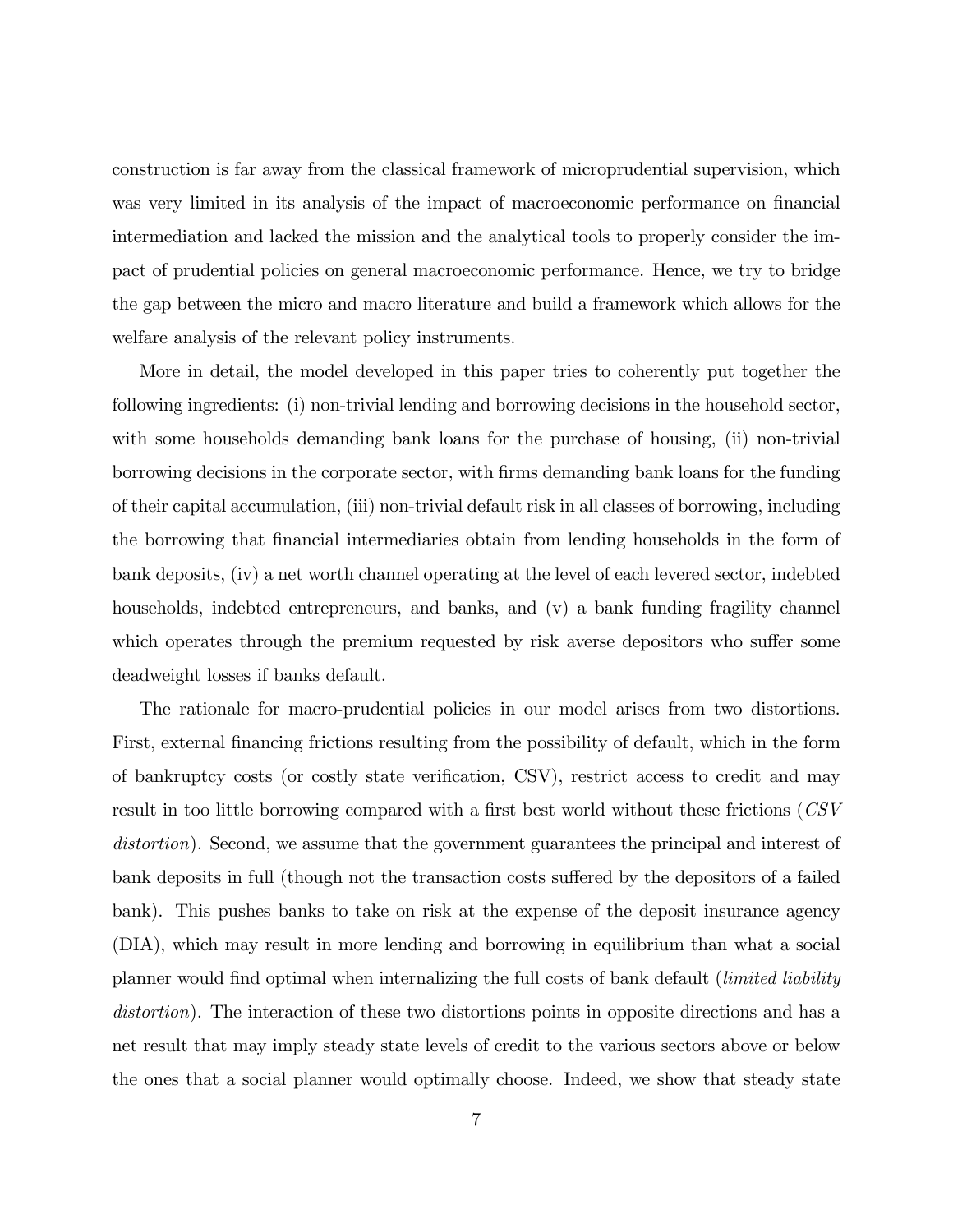household welfare in our model is a hump-shaped function of credit availability as determined by bank capital regulation.<sup>2</sup>

We use the model to analyze the effects of capital requirements on steady state and on the transmission of various types of shocks. On top of time-invariant capital requirements, possibly differentiated across classes of loans according to their risk, we also consider counter-cyclical adjustments to the capital ratios (adjustments that, in practice, might be implemented in the form of a countercyclical capital buffer, as in Basel III).

Three main results stand out in our analysis. First, in the context of our model, there is generally an optimal level of capital requirements. In effect, capital requirements reduce bank leverage, bank failure risk and the implicit subsidies associated with deposit insurance. Simultaneously, they force the banks to make a greater use of bankers' limited wealth. This second aspect makes capital requirements have a potential impact on the cost of equity funding (due to its scarcity in the short run) and on the pattern of accumulation of wealth by bankers (in the medium to long run). Lower leverage and, in the short run, a larger cost of equity funding lead banks to extend less credit and to be less fragile. However, too high levels of capital requirements may unduly restrict credit availability.

Second, we find that when bank leverage is high (because capital requirements are low), the economy is more responsive to shocks. This shows that limited liability and the implicit subsidies associated with deposit insurance, which allow banks to meet the required rate of return on equity with lower lending rates, constitute a potentially powerful channel of financial amplification.

Third, the counter-cyclical adjustment of capital ratios may significantly improve the benefits of high capital requirements, but once again only up to a certain level. Otherwise, the effects due to the increase in bank fragility will backfire. This is, in fact, what happens when the reference capital requirements are ex ante too low: their further relaxation in

<sup>&</sup>lt;sup>2</sup>This hump-shaped welfare function is conceptually similar to Benigno et al. (2013), where it is not clear a priori whether there is too much or too little credit and whether regulation should restrict or subsidize credit. However, their model is substantially different from ours.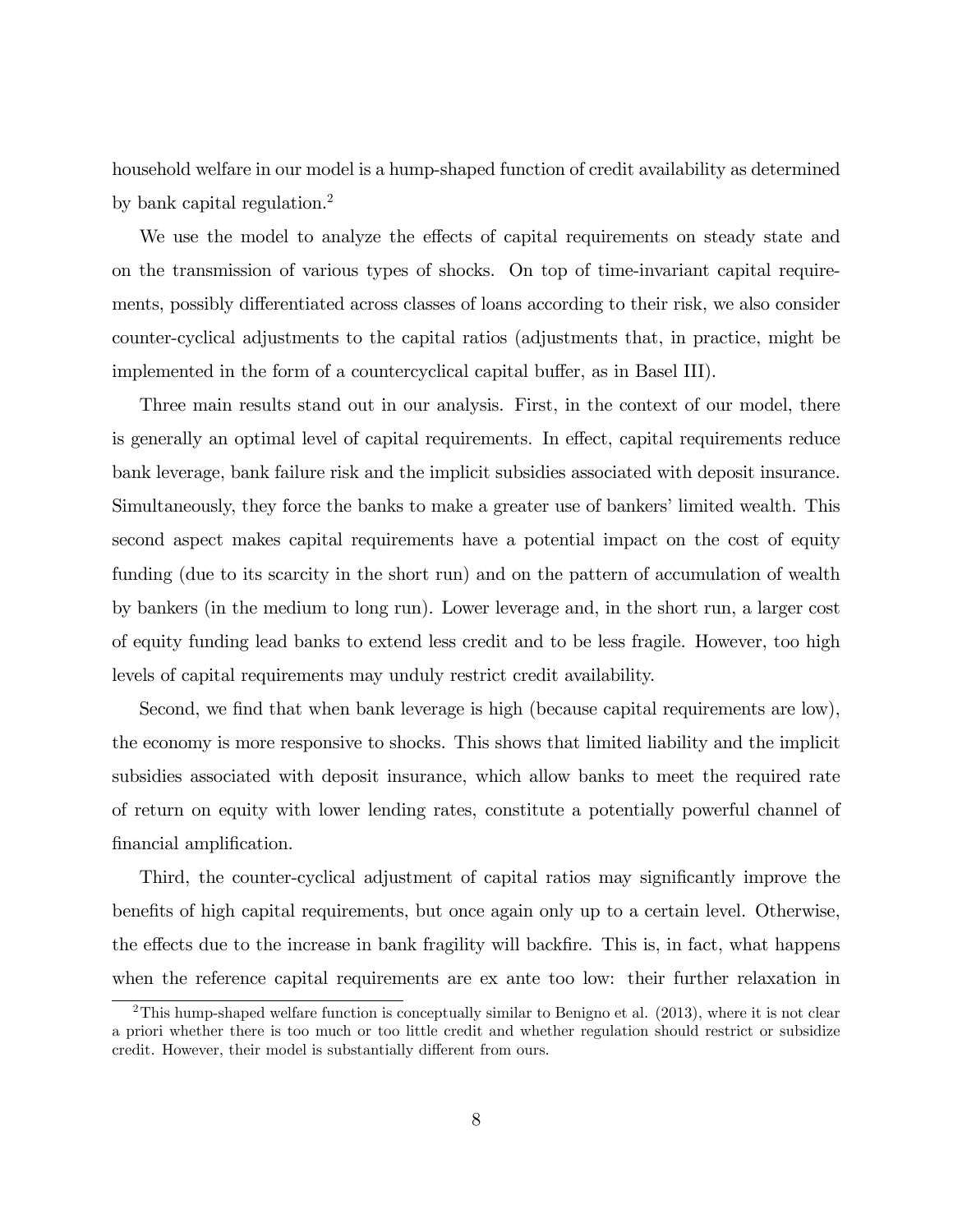response to a negative shock can be harmful. On one hand, a countercyclical reduction in the requirements may allow the bank to charge lower loan rates on a larger amount of loans. On the other hand, if bank fragility gets further deteriorated, banks' funding costs will increase. This increase may then well off-set the intended impact of the countercyclical adjustment, causing long-lasting detrimental effects on credit supply and GDP.

The rest of the paper is organized as follows. In Section 2, we first discuss how the paper fits in the existing literature. In Section 3 we introduce the key elements of the core model, describing the equilibrium equations that directly emanate from agents' optimization. In Section 4, we complete the set of equilibrium equations with those referred to market clearing. Section 5 describes the calibration of the model. Section 6 contains the main positive and normative results for the model. Section 7 concludes. The Appendix summarizes the main model equations and provides a formal definition of equilibrium.

# 2 Relation to previous literature

Our model builds on a large literature which includes Önancial frictions in general equilibrium models, including among others Carlstrom and Fuerst (1997), BGG, and Kiyotaki and Moore (1997). Financial frictions are typically found to increase the persistence of shocks and to amplify their impact, though this is not necessarily the case in all models. Brunnermeier et al. (2012) provide a survey of the literature on the macroeconomic modelling of financial frictions. Brzoza-Brzezina et al. (2013) compare the properties of models with collateral constraints like in Kiyotaki and Moore with models with an external finance premium as in BGG, concluding that the business cycle properties of the external Önance premium framework are more in line with empirical evidence.

A bunch of papers have incorporated banking in DSGE models; these include Curdia and Woodford (2008), Goodfriend and McCallum (2007), Gerali et al. (2010), Meh and Moran (2010), and Christiano, Motto and Rostagno (2010). As in our paper, this literature mostly focuses on direct lending by banks, excluding securitization and investment banking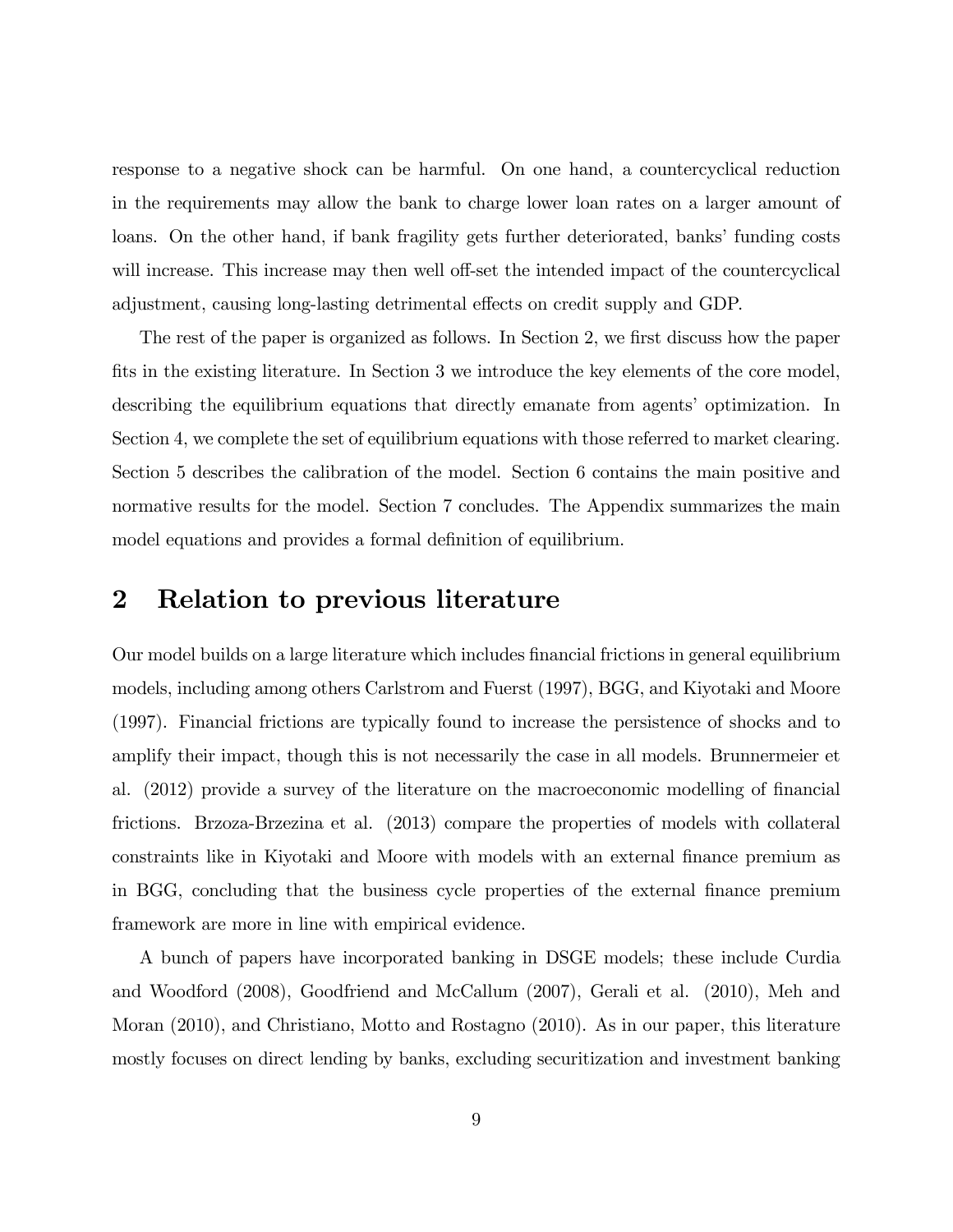activities. In most of this work the emphasis is on the role of bank lending in the propagation of shocks (typically monetary policy shocks) or in the optimal conduct of monetary policy, not on the inefficiencies associated with financial frictions that create a role for macro-prudential policies. Moreover, in these papers default normally does not feature prominently or at all. An exception is Angeloni and Faia (2013), who focus on capital regulation in a model where banks are fragile and subject to runs, and the main distortion arises from the fact that the projects funded by banks may be subject to costly early liquidation.

Our modeling of default costs throughout the paper resembles the well-known setup of BGG. However, similar to Benes and Kumhof (2011) but in contrast to BGG we do not allow debt repayments to be contingent on the realization of aggregate shocks. This assumption implies a restriction in the contracting space: contracts are incomplete in that they cannot be made fully contingent on aggregate variables (perhaps due to verifiability problems, publication lags, potential manipulability if contractually relevant, etc.).

The emphasis on default is similar to several models that have analyzed macroprudential issues outside the DSGE tradition, such as Goodhart, Sunirand and Tsomocos (2006) and Goodhart et al. (2012). Van den Heuvel (2008) and Repullo and Suarez (2013) analyze optimal bank capital regulation in simple Önite horizon models with Önancial frictions. In a way, our paper provides a bridge between this literature and the more traditional DSGE models with financial frictions.

Recent work by Mark Gertler and coauthors (Gertler and Karadi 2011; Gertler and Kiyotaki 2010; Gertler, Kiyotaki and Queralto 2011) has also emphasized the presence of Önancing constraints for banks as a key factor in the propagation of shocks. In their work, the Önancing constraint arises from the fact that bankers can choose to divert a fraction of available funds away from the funded projects and in favour of the household of which they are a member. To prevent this, bankers need to have some positive net worth in the project. In our work, the friction comes from the possibility of overinvestment (or excessive risk taking, from the society's point of view) due to limited liability, not from the possibility of diversion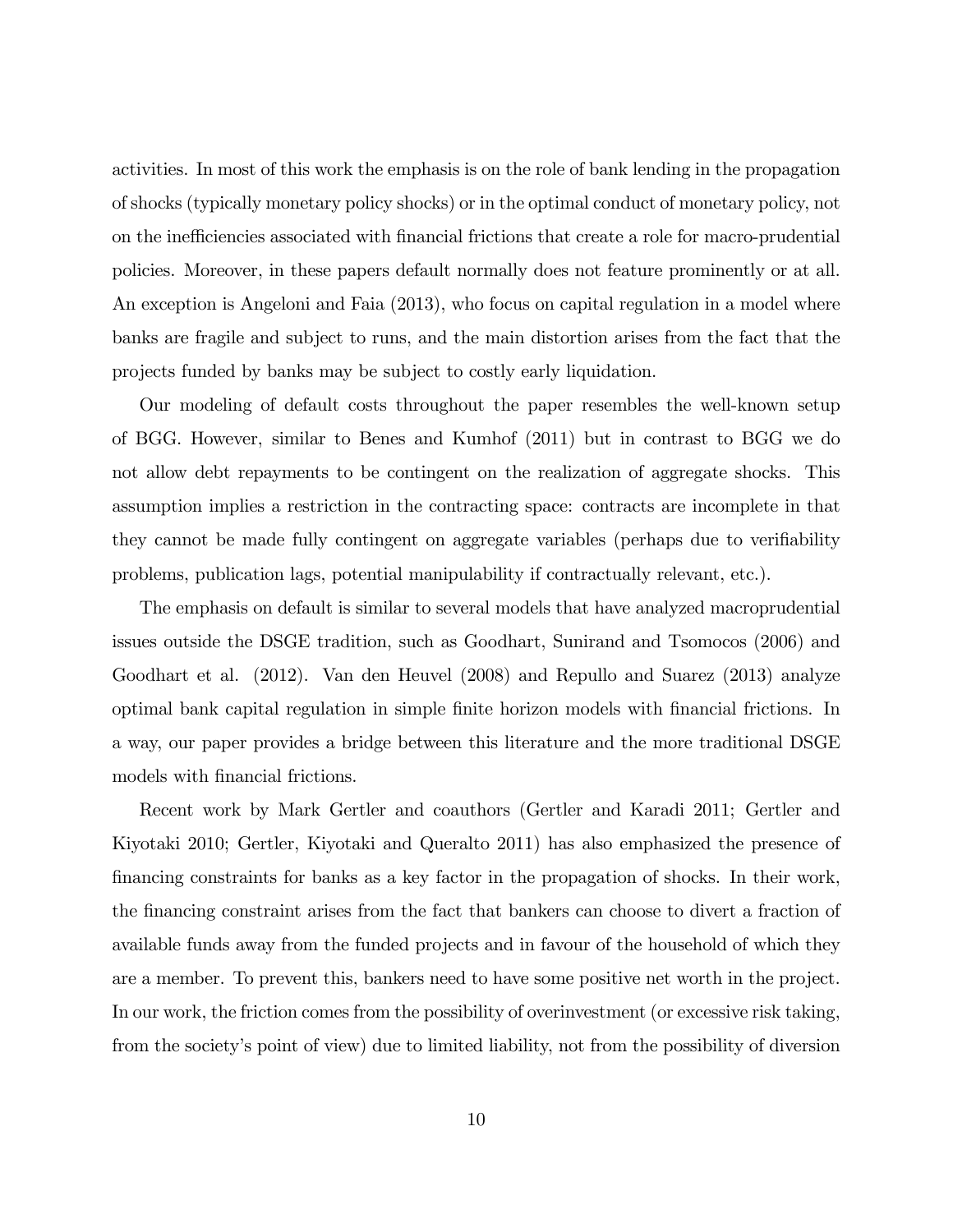(as also suggested by Cole  $2011$ ).<sup>3</sup> In addition, we model explicitly the intermediation chain that links saving households that invest in bank deposits with household and corporate borrowers that obtain bank loans. This allows us to keep track of the transmission of default risk across sectors.

Hirakata et al. (2013) also consider the full intermediation chain and allow for borrowersí and banks' default. Our treatment differs from theirs in at least two important aspects. First, they consider a monopolist banker set up in which the contracts linking the bank with depositors and borrowers, respectively, are solved for jointly in order to maximize the utility of the banker. Secondly, Hirakata et al. (as Angeloni and Faia, 2012) consider uninsured deposits while we assume deposit insurance, and think of its effects on banks' risk taking as one of the reasons for the need for macroprudential policy. Collard et al. (2012) also look at the socially excessive risk taking by banks due to limited liability and deposit insurance and analyze the interplay between prudential and monetary policy instruments. In a similar vein, Martinez-Miera and Suarez  $(2012)$  focus on the effect of capital requirements on banks' incentive to extend loans with potentially highly correlated defaults in case a so-called systemic (rare but potentially devastating) shock occurs.

Our model belongs to the class of DSGE models and we solve it with standard methods, i.e. perturbation methods. This departs from Brunnermeier and Sannikov (2014), who use a continuous time methodology to solve for the full dynamics of a model with Önancial frictions. Their model is very stylized and features productive experts and less productive households. Owing to financial frictions the wealth of experts is important for the experts' ability to buy physical capital and use it productively. Brunnermeier and Sannikov find that the system's reaction is highly nonlinear and the financial system is inherently unstable; most of the effects are asymmetric and only arise in a downturn. The fact that the analysis that we perform does not allow to asses the importance of non-linearities in our setup should be taken as an important caveat.

<sup>&</sup>lt;sup>3</sup>In Iacoviello (2013) bankers are more impatient and are subject to a capital constraint so as to prevent them from borrowing in an unlimited way.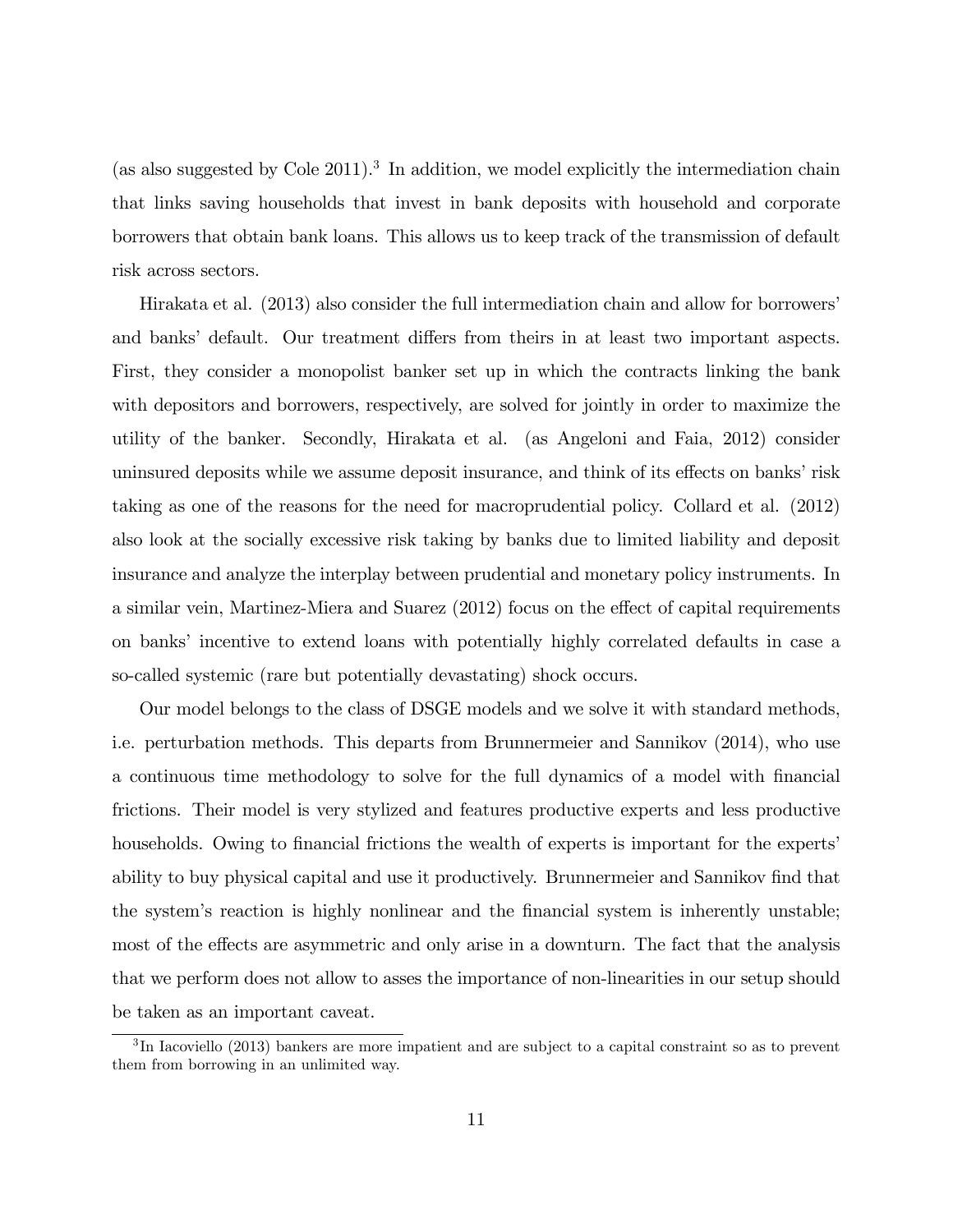Our paper shares the goal of Önding a rationale for macroprudential policies with papers that have recently put the emphasis on pecuniary externalities, including Jeanne and Korinek (2010), Bianchi (2011) and Bianchi and Mendoza (2010), Gersbach and Rochet (2012), and Christiano and Ikeda (2013). The pecuniary externalities arise due to the fact that agents do not internalize the effect of their actions (e.g. borrowing and investment decisions) on the prices of housing and physical capital, which in turn affect agents' collateral constraints. In our model the endogenous leverage of households and firms is also affected by these prices, so pecuniary externalities might also play a role, but it is hard to predict in which direction (and to which extent) they distort the allocation of credit in our economy.

In models with pecuniary externalities, the bidirectional relationship between asset prices and financial constraints may produce feedback loops that result in excessive volatility of these prices and of macroeconomic variables more generally, calling for policies that promote Önancial stability. Similar mechanisms may operate in our model but assessing formally the welfare cost of such added volatility is challenging (since requires assessing welfare out of steady state) and is beyond the scope of this first exploration of our model. In a less normative vein, we analyze the potential stabilization role of capital regulation when the economy is hit by several types of shocks.

# 3 Model set-up

We consider an economy populated by households, entrepreneurs and bankers, whose main characteristics are as follows:

**Households.** Households are risk-averse and infinitely lived and derive utility from a storable consumption good and from a durable good, housing, which provides housing services to its owners. The consumption good acts as a numeraire in our economy and its price is normalized to one. The price of housing is denoted  $q_t^H$ . Similar to Iacoviello (2005) and subsequent literature there are two types of households that differ in their discount factor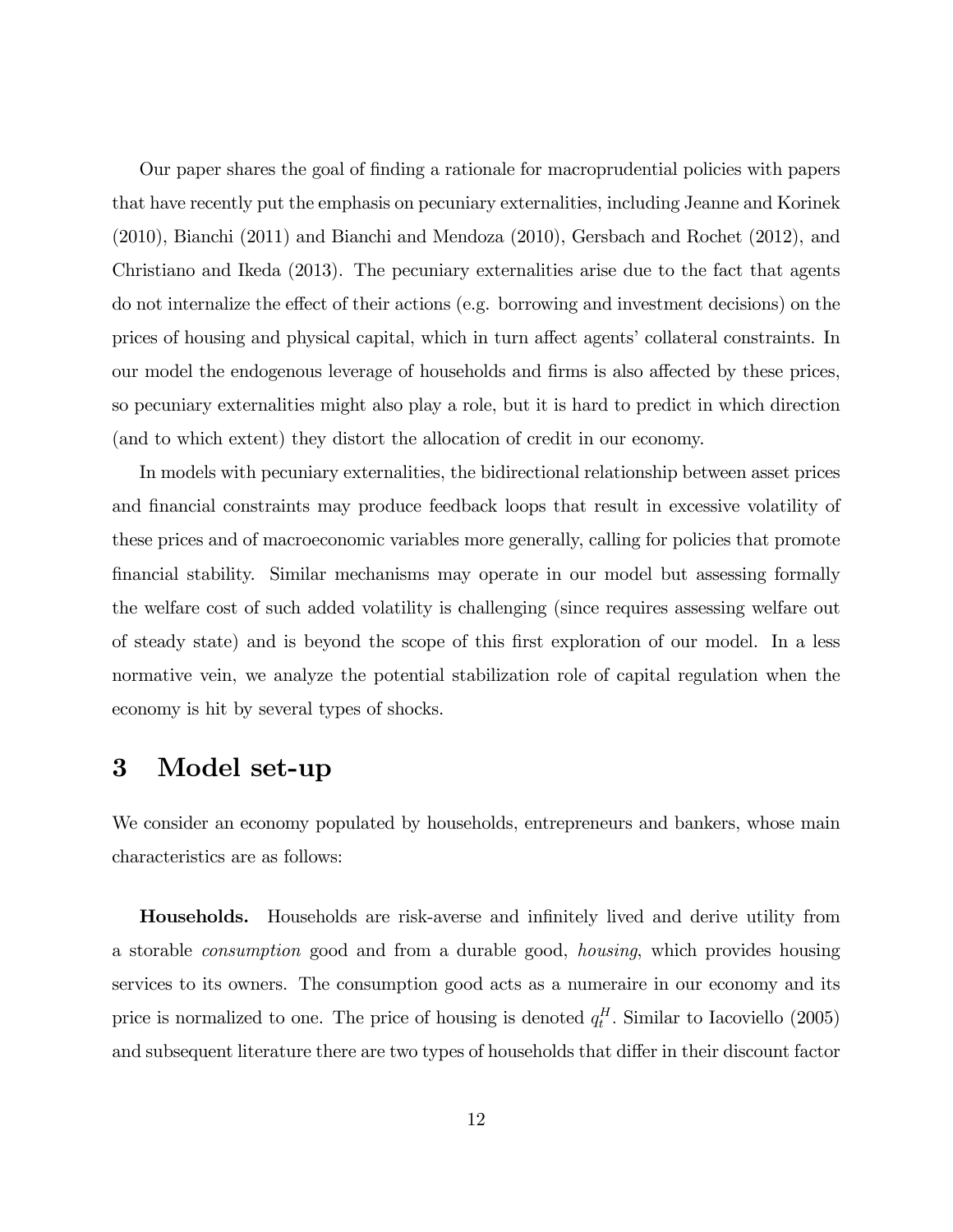(patient and impatient). Moreover, they are grouped in two distinct representative dynasties which provide risk-sharing to their members: the saving dynasty and the borrowing dynasty. In equilibrium, the saving households consume out of their current income and save the rest for future use, while the borrowing households take mortgage debt from banks against their holdings of housing. Mortgage debt is provided to the individual members of the dynasty against their individual housing units on a limited-liability non-recourse basis. This implies the possibility of defaulting on mortgage debt at an individual level with the only implication for the borrower of losing the housing good with which the mortgage is secured. Thus, in contrast to Iacoviello (2005), mortgage loans feature default risk and, in case of default, the repossession of collateral by the banks involves verification costs similar to those considered in BGG. Both types of households supply labour in a competitive market.

**Entrepreneurs.** *Entrepreneurs* are risk neutral agents specialized in owning and maintaining the stock of physical capital, which they rent in each period to the firms involved in the production of the consumption good.<sup>4</sup> They live across two consecutive periods and derive utility from transferring a part of their final wealth to the saving dynasty (to whom they may be interpreted to serve as an altruistic agent) and from leaving another part as a bequest to the next generation of entrepreneurs (who can be interpreted as their heirs). Each of these parts can be realistically interpreted as "dividends" and "retained earnings," respectively. With this OLG formulation, which will also be postulated for the bankers, we will be able to generate the same sort of dynamics for entrepreneurial and banking net worth as in BGG. Its main virtue is to allow us to keep the number of agents to care about in the welfare calculations to a minimum (the patient and the impatient households) without neglecting any of the consumption capacity generated in the economy. Entrepreneurs finance their initial purchases of capital partly with the inherited net worth and partly with corporate loans provided by banks. Similar to household loans, corporate loans are subject to limited

 $4A$  possible interpretation is that physical capital would suffer prohibitively high depreciation rates if owned and maintained by any other class of agents.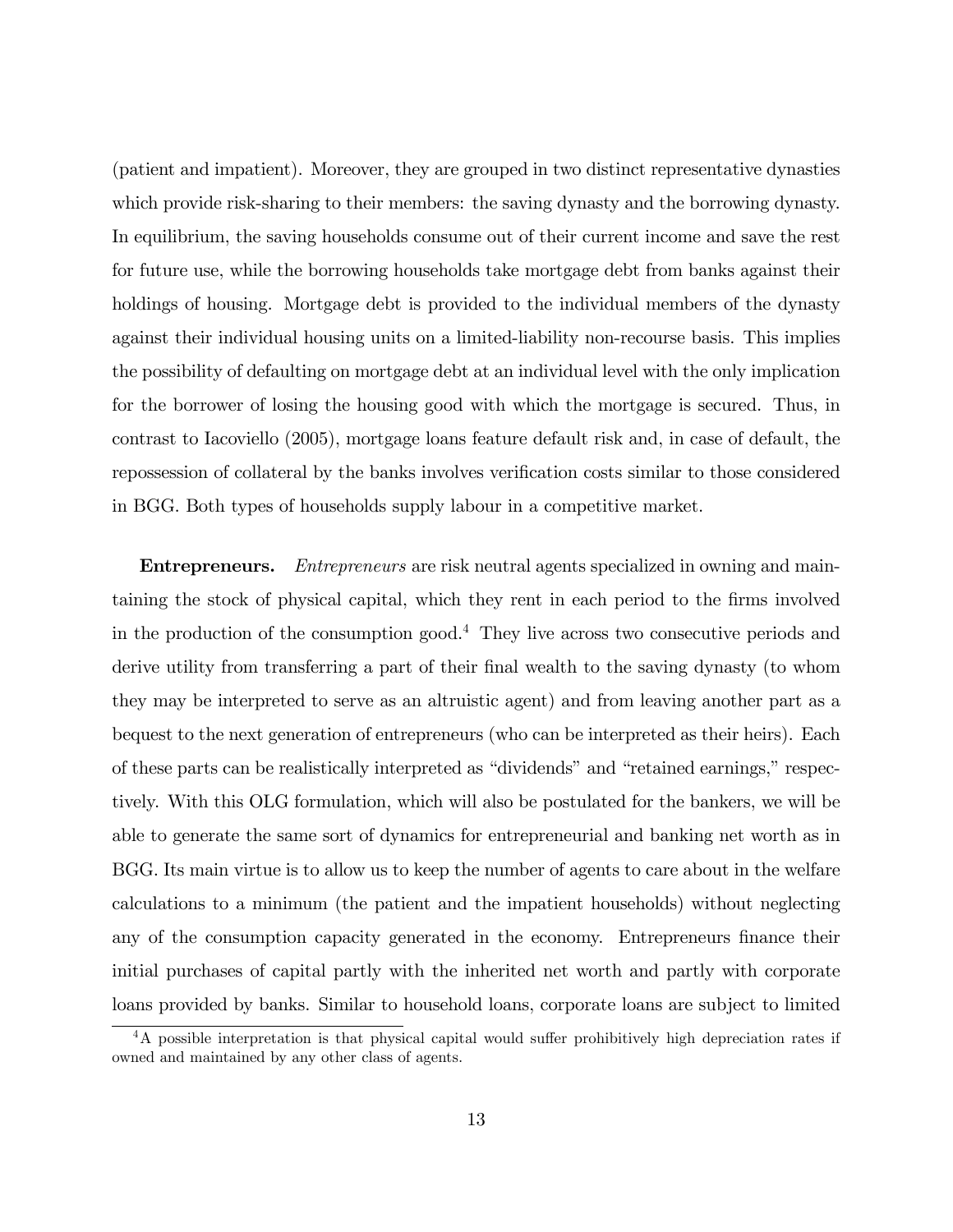liability and default risk, and recovering residual returns from bankrupt entrepreneurs leads banks to incur verification costs.

**Bankers.** Bankers are the providers of inside equity to perfectly competitive financial intermediaries that we call banks. Like entrepreneurs, they are risk neutral agents who live across two consecutive periods, and derive utility from making transfers to the saving dynasty and leaving bequests to the next cohort of bankers.<sup>5</sup> The active bankers use the wealth inherited from the previous generation of bankers to provide equity funding to banks. At the end of each period, the gross return on such equity is fully distributed to the bankers, who in turn distribute it to the patient households ("dividends") and the next cohort of bankers ("retained earnings").

To complete the model overview, we need to refer to banks, consumption good producing firms, and capital good producing firms:

**Banks.** Banks' outside funding is made up of fully insured deposits raised among the saving households. Banks operate under limited liability and may default due to both idiosyncratic and aggregate shocks to the performance of their loan portfolios. Deposit insurance is funded within each period by levying lump-sum taxes on patient households, if needed. From the standpoint of savers, however, we assume that recovering the fully insured principal and interest of their deposits in case of bank failure is costly in terms of time and effort, so that deposits may still pay a risk premium which will co-move with bank's default risk. Bankers' inside equity contributions are necessary for the banks to comply with the exogenous regulatory capital requirement. Banks are of two types, who lend to impatient households (banks  $H$ ) and to entrepreneurs (banks  $F$ ) respectively.

<sup>&</sup>lt;sup>5</sup>The induced dynamics of bankers' net worth is similar to that in Gertler and Karadi (2011), where a fraction of households become bankers at random in every period and remain as bankers in subsequent periods with some probability.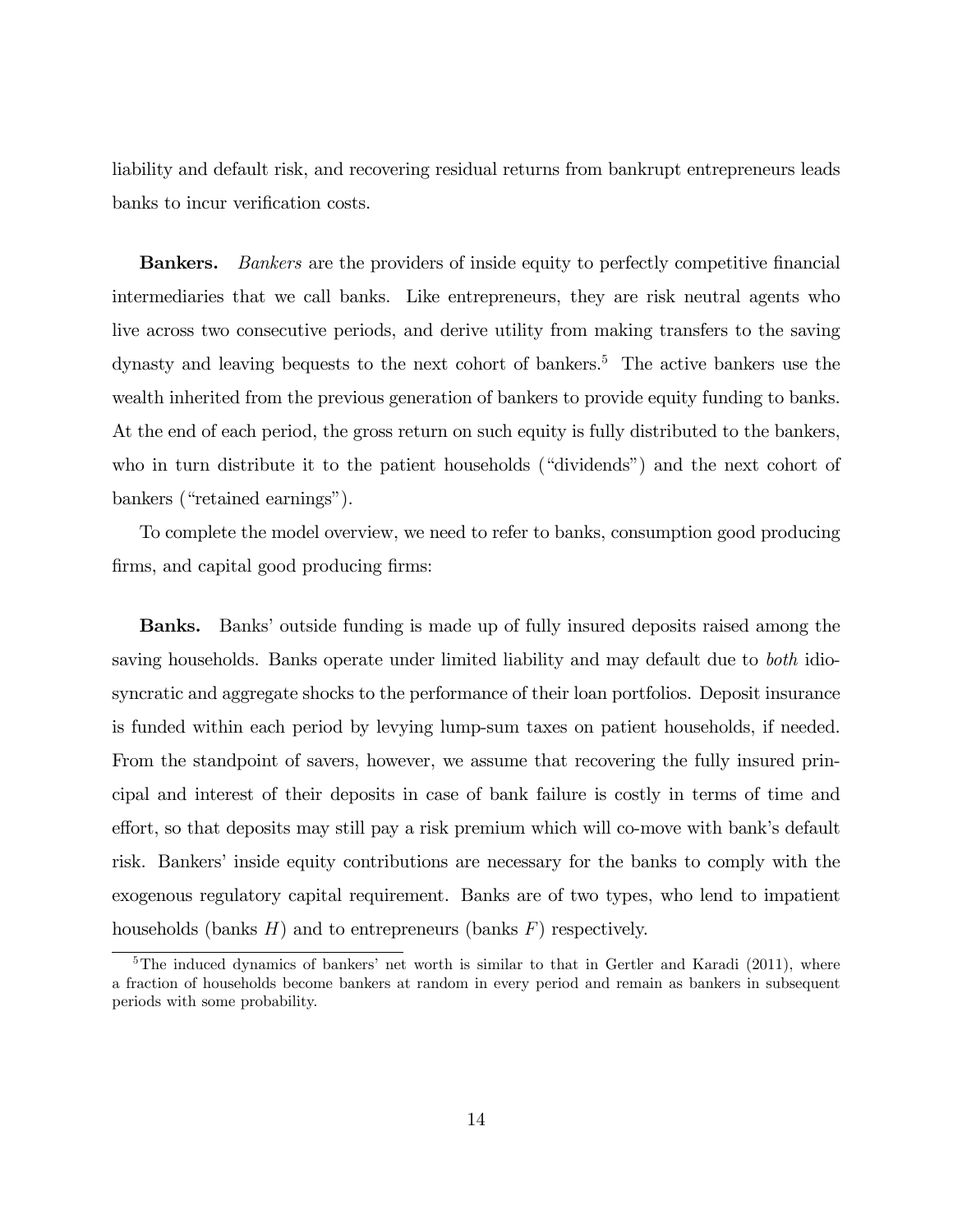**Production of the consumption good.** There is a perfectly competitive consumption good producing sector made up of firms owned by the patient households. These firms combine capital rented from entrepreneurs with household and entrepreneurial labour inputs in order to produce the consumption good. This sector is not directly affected by financial frictions.

Production of the capital good and housing. There is a perfectly competitive capital good and housing producing sector made up of firms owned by patient households. Like in Gertler, Kiyotaki and Queralto (2011), these firms optimize intertemporally in response to changes in the price of capital and are subject to technological illiquidity in the form of investment adjustment costs. Also this sector is not directly affected by financial frictions.

We now turn to describe the model in detail. For the sake of brevity, the full set of model equations, including the first order conditions, is in the Appendix.

#### 3.1 Households

The economy is populated by two representative dynasties made up of a measure-one continuum of ex ante identical households each. Households are risk averse and maximize some time-separable expected utility functions. One dynasty, identified by the superscript  $s$ , is made of relatively patient households with a discount factor  $\beta^s$ . The other dynasty, identified by the superscript  $m$ , is made of more impatient households with a discount factor  $\beta^m \leq \beta^s$ . Thus, in equilibrium, the patient households save and the impatient households borrow. Dynasties provide consumption risk sharing to their members and are in charge of taking most household decisions. $6$ 

 $6$ This latter feature is convenient for the solution of the model with standard techniques (i.e. avoiding kinks).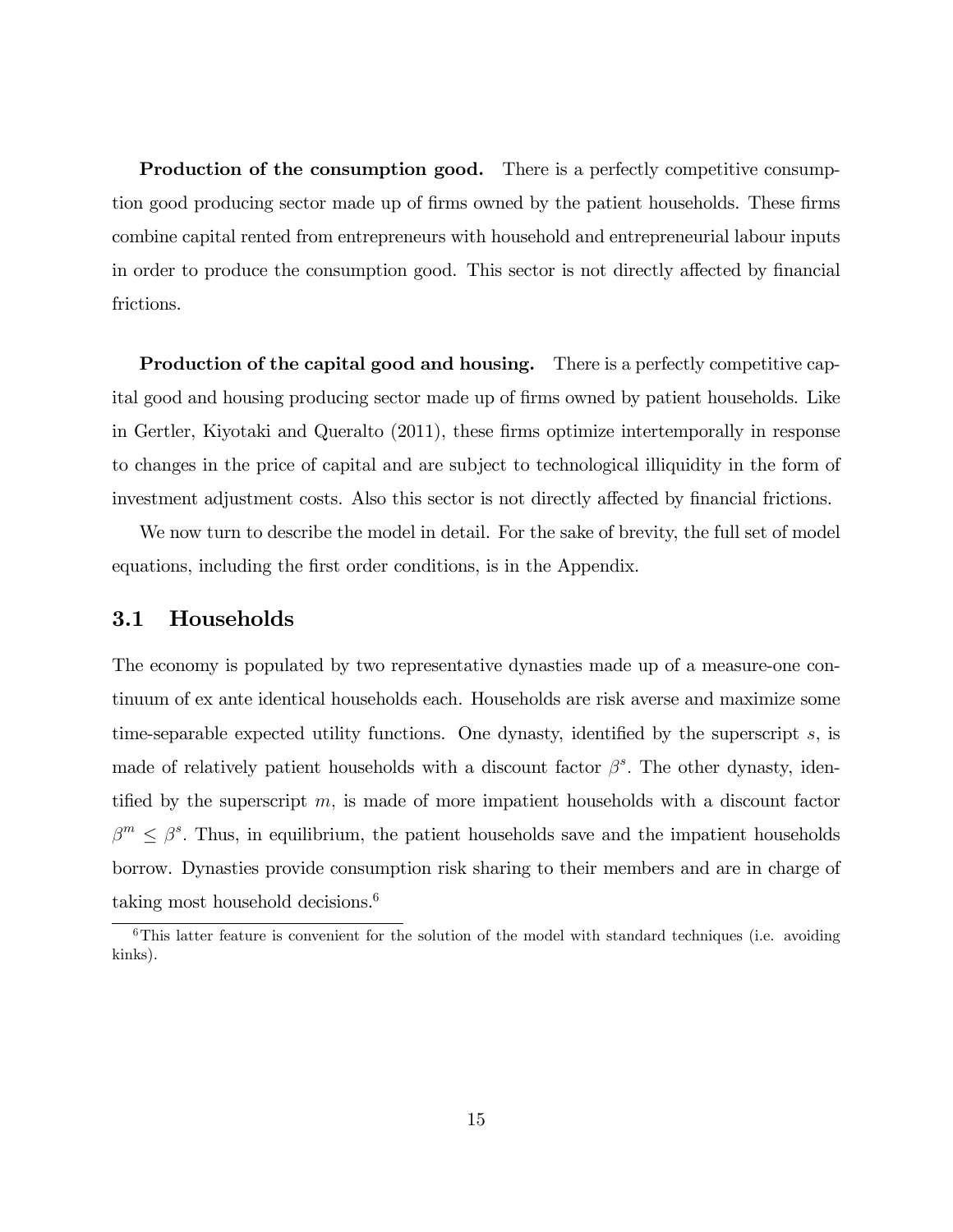#### 3.1.1 Saving households

The dynasty of patient households maximizes

$$
E_{t}\left[\sum_{i=0}^{\infty}(\beta^{s})^{t+i}\left[\log\left(c_{t+i}^{s}\right)+v_{t+i}^{s}\log\left(h_{t+i}^{s}\right)-\frac{\varphi_{t+i}^{s}}{1+\eta}\left(l_{t+i}^{s}\right)^{1+\eta}\right]\right]
$$
(1)

where  $c_t^s$  denotes the consumption of non-durable goods and  $h_t^s$  denotes the total stock of housing held by the various members of the dynasty.  $l_t^s$  denotes hours worked in the consumption good producing sector, with  $\eta$  the inverse of the Frisch elasticity of labor supply.  $v_t^s$  and  $\varphi_t^s$  are preference parameters which can vary over time (potentially causing fluctuations in, e.g., the equilibrium price of housing). Specifically, the housing preference parameter  $v_t^s$  follows the stationary process

$$
\ln v_t^s = (1 - \rho^v) \ln \bar{v}^s + \rho^v \ln v_{t-1}^s + \varepsilon_t^v,
$$
\n
$$
(2)
$$

where  $\bar{v}^s > 0$  is the constant long-term average of the process,  $\rho^v$  is the persistence parameter and  $\varepsilon_t^v$  is an i.i.d. white noise shock with variance  $\sigma_v^2$  (housing demand shock).

The disutility of labor parameter  $\varphi_t^s$  follows the stationary process  $\ln \varphi_t^s = (1 - \rho^\varphi) \ln \bar{\varphi}^s +$  $\rho^{\varphi} \ln \varphi_{t-1}^s + \varepsilon_t^{\varphi}$ , where  $\bar{\varphi}^s > 0$  is the constant long-term average of the process,  $\rho^{\varphi}$  is the persistence parameter and  $\varepsilon_t^{\varphi}$  is an i.i.d. white noise process with variance  $\sigma_{\varphi}^2$  (demand shock).

The patient households' dynamic budget constraints read as follows

$$
c_t^s + q_t^H h_t^s + d_t \le w_t l_t^s + q_t^H (1 - \delta_t^H) h_{t-1}^s + \widetilde{R}_{t-1}^D d_{t-1} - T_t + \Pi_t^s
$$
\n<sup>(3)</sup>

where  $q_t^H$  is the price of housing,  $\delta_t^H$  $t<sub>t</sub><sup>H</sup>$  is the (possibly time-varying) rate at which housing units depreciate,  $w_t$  is the wage rate, and

$$
\widetilde{R}_{t-1}^D = R_{t-1}^D (1 - \gamma P D_t^b) \tag{4}
$$

where  $R_{t-1}^D$  is the fixed (gross) interest rate received at t on the savings deposited at banks at  $t-1$  in the previous period. The principal and interest of bank deposits are fully guaranteed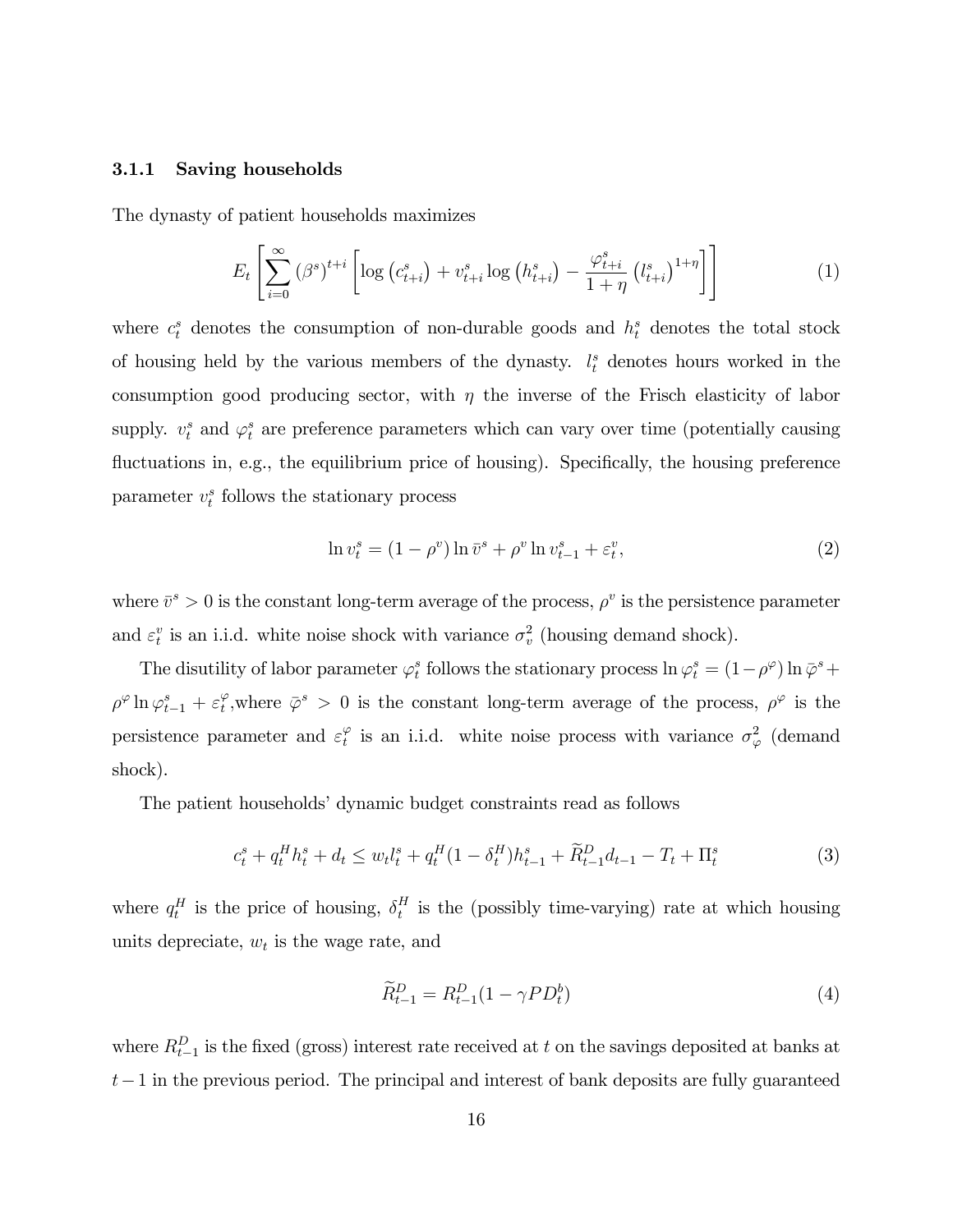by a deposit insurance agency (DIA) that, for simplicity, is assumed to ex post balance its budget by imposing a lump sum tax  $T_t$  on patient households. However, we assume that households incur a linear transaction cost  $\gamma$  whenever they have to recover the funds deposited in a failed bank. So  $PD_t^b$  stands for the fraction of deposits in banks that fail in period t (which can be computed as the average deposit-weighted bank default rate realized in period  $t$ ).<sup>7</sup> This transaction cost introduces a link between the bank probability of default and bank funding costs and a wedge between the rate of return on deposits and the risk free rate. At the same time, we model it in a way that does not affect the incentives for any individual bank and, thus, preserves the usual distortions associated with limited liability and deposit insurance (i.e. banks' incentives to take excessive risks at the expense of the DIA). Finally,  $\Pi_t^s$  includes the profits accruing to the saving households from the ownership of the capital good and housing producing Örms as well as the dividend transfers received from entrepreneurs and bankers.

The housing depreciation rate is time-varying and subject to  $AR(1)$  shocks:

$$
\delta_t^H = \delta^H + \varepsilon_t^{\delta^H} \tag{5}
$$

$$
\varepsilon_t^{\delta^H} = \rho^{\delta^H} \varepsilon_t^{\delta^H} + v_t^{\delta^H} \tag{6}
$$

where  $v_t^{\delta^H}$  $t<sup>0</sup>$  is an i.i.d. shock.

#### 3.1.2 Borrowing households

The objective function of the representative dynasty of impatient households has the same form and parameters as (1), except for the discount factor which for them is  $\beta^{m} < \beta^{s}$  and will induce this dynasty to borrow rather than save in equilibrium. This explains the differences in their dynamic budget constraints, that read as follows:

$$
c_t^m + q_t^H h_t^m - b_t^m \le w_t l_t^m + \int_0^\infty \max \left\{ \omega_t^m q_t^H (1 - \delta_t^H) h_{t-1}^m - R_{t-1}^m b_{t-1}^m, 0 \right\} dF^m(\omega_t^m) - T_t^m, \tag{7}
$$

 $^{7}PD_{t}^{b}$  is specified further in Section 3.4. For evidence that bank failure is costly to depositors even in the presence of deposit insurance, see Brown et al. (2013).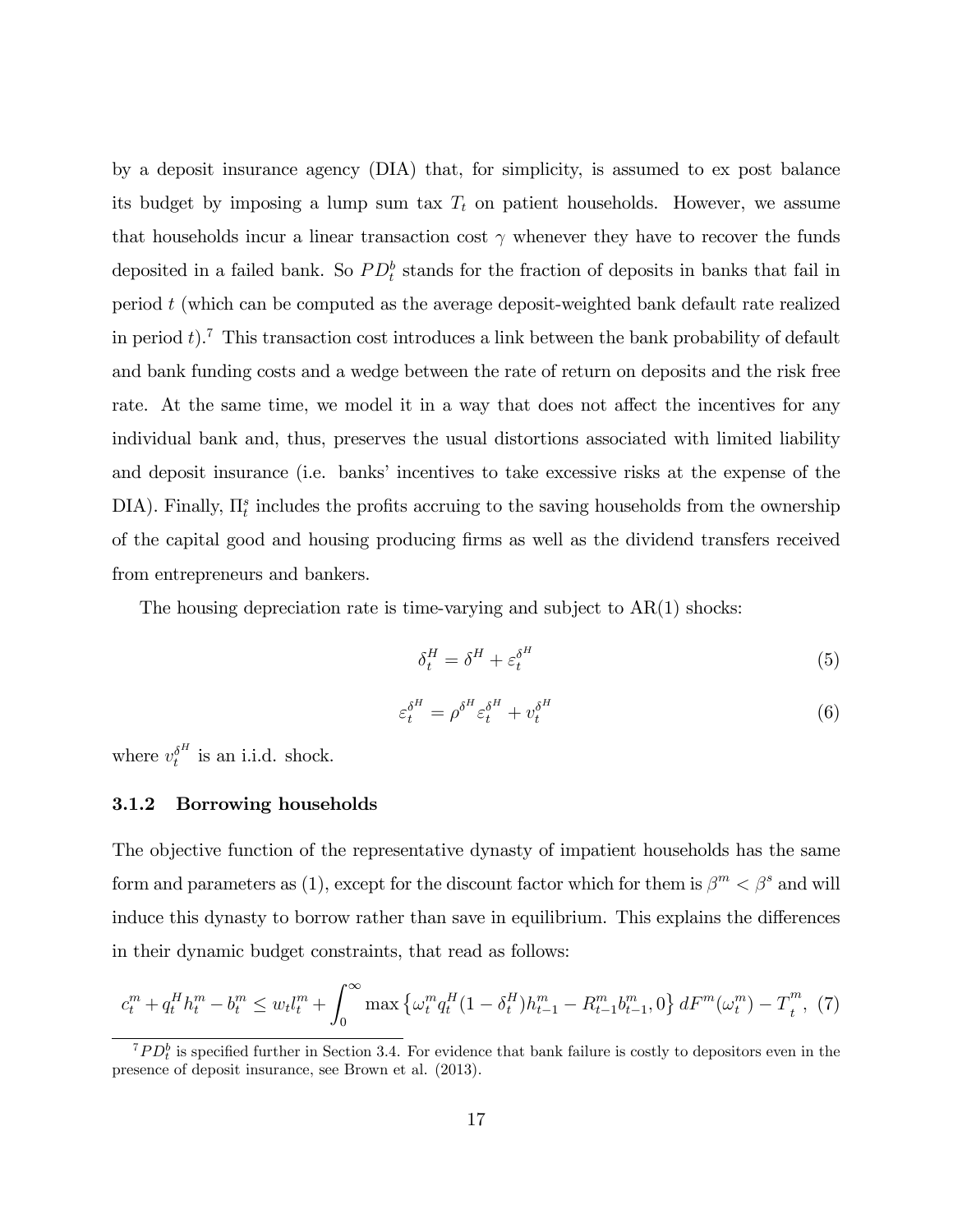where  $b_t^m$  is the dynasty's aggregate borrowing from the banking system and  $R_{t-1}^m$  is the contractual gross interest rate on the housing loan of size  $b_{t-1}^m$  agreed with a bank in the previous period. The term in the integral reáect the fact that the housing good and the debt secured against it are assumed to be distributed across the individual households that constitute the dynasty. Each impatient household experiences at the beginning of each period t an idiosyncratic shock  $\omega_t^m$  to efficiency units of housing owned from the previous period and have the option to (strategically) default on the non-recourse housing loans associated with those units.<sup>8</sup>

The shock  $\omega_t^m$  is assumed to be independently and identically distributed across the impatient households, and to follow a log-normal distribution with density and cumulative distributions functions denoted by  $f^m(\cdot)$  and  $F^m(\cdot)$ , respectively. The shock makes the effective resale value of the housing units acquired in the previous period be  $\tilde{q}^H_t = \omega^m q^H_t (1 \delta_t^H$  $_{t}^{H}$ ) and, given that default is costless for households, makes default on the underlying loan ex post optimal for the household whenever  $\omega_t^m q_t^H (1 - \delta_t^H)$  $\binom{H}{t} h_{t-1}^m < R_{t-1}^m b_{t-1}^m$ . This explains the presence of the max operator in the integral in (7).

**Housing loans** In each period, after the realization of the idiosyncratic shock  $\omega_t^m$ , each individual household decides whether to default on the individual loans attached to the housing held from the previous period and the residual net worth is passed on to the dynasty, which is not liable for any unpaid debt. The dynasty then makes the decisions on consumption, housing, labor supply and debt for period t and allocates them evenly across its members.

Fluctuations in the net worth of the dynasty (as captured by the last term in the right hand side of (7)) are driven by the changes in the net worth of the loan-repaying households as well as the realization of zero net worth from all housing units owned by members that

<sup>&</sup>lt;sup>8</sup>This shock is intended to capture idiosyncratic fluctuations in the value of houses and can be interpreted as a reduced form representation of a sudden improvement or worsening in the neighborhood, in the social equipment available nearby or in the resource cost of maintaining the property. See also Forlati and Lambertini (2011) who use a similar formulation.

<sup>&</sup>lt;sup>9</sup>See Geanakoplos (2003) for a discussion of the ex post optimality of this type of behavior by the borrower, and Goodhart et al. (2012) for an extension to the analysis of mortgage contracts backed by housing collateral.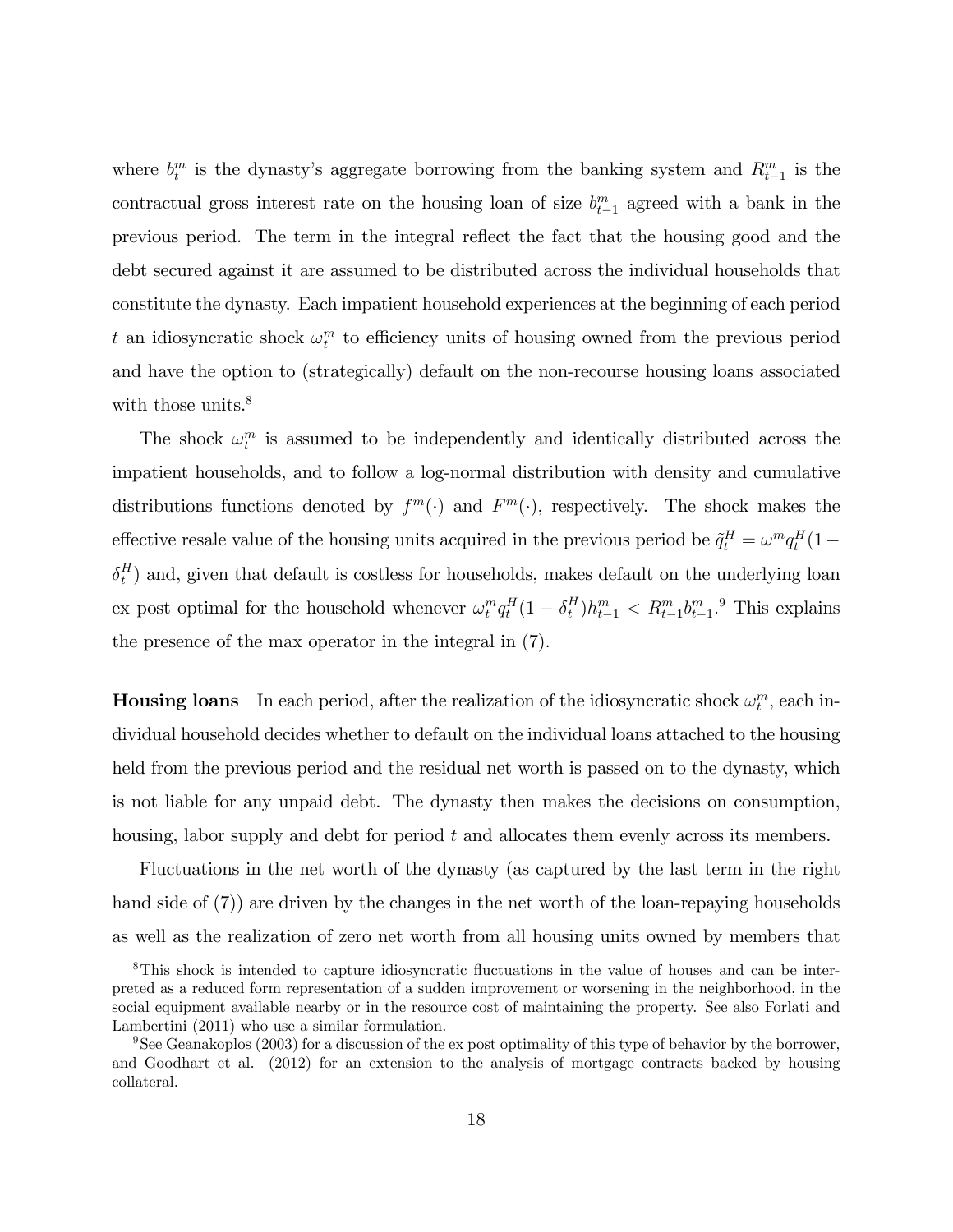default on their housing loans. Default in period  $t$  will occur for

$$
\omega_t^m \le \overline{\omega}_t^m = \frac{x_{t-1}^m}{R_t^H},
$$

where

$$
R_t^H \equiv \frac{q_t^H (1 - \delta_t^H)}{q_{t-1}^H}
$$

is the ex post average realized gross return on housing, and

$$
x_t^m \equiv \frac{R_t^m b_t^m}{q_t^H h_t^m}
$$

is a measure of a household leverage. The fraction of defaulted mortgages at period  $t$  can then be expressed as  $F^m(\overline{\omega}_t^m)$  and the net worth accruing to the dynasty out of its aggregate housing investment in the previous period can be written as

$$
\Phi_t^m \equiv \left( \int_{\overline{\omega}_t^m}^{\infty} (\omega_t^m - \overline{\omega}_t^m) dF(\omega_t^m) \right) R_t^H q_{t-1}^H h_{t-1}^m. \tag{8}
$$

Now, using the same intermediate notation as in BGG, we can more compactly write

$$
\Phi_t^m = \left(1 - \Gamma^m(\overline{\omega}_t^m)\right) R_t^H q_{t-1}^H h_{t-1}^m,\tag{9}
$$

where

$$
\Gamma^{m}\left(\overline{\omega}_{t}^{m}\right) = \int_{0}^{\overline{\omega}_{t}^{m}} \omega_{t}^{m} f\left(\omega_{t}^{m}\right) d\omega_{t}^{m} + \overline{\omega}_{t}^{m} \int_{\overline{\omega}_{t}^{m}}^{\infty} f\left(\omega_{t}^{m}\right) d\omega_{t}^{m}.
$$
\n(10)

The variable  $\Phi_t^m$  can be interpreted as net housing equity after accounting for repossessions of defaulting households.

Since the borrowing households will default on the loans taken at period  $t$  according to a similar pattern of behavior, the terms of such loans must satisfy the following participation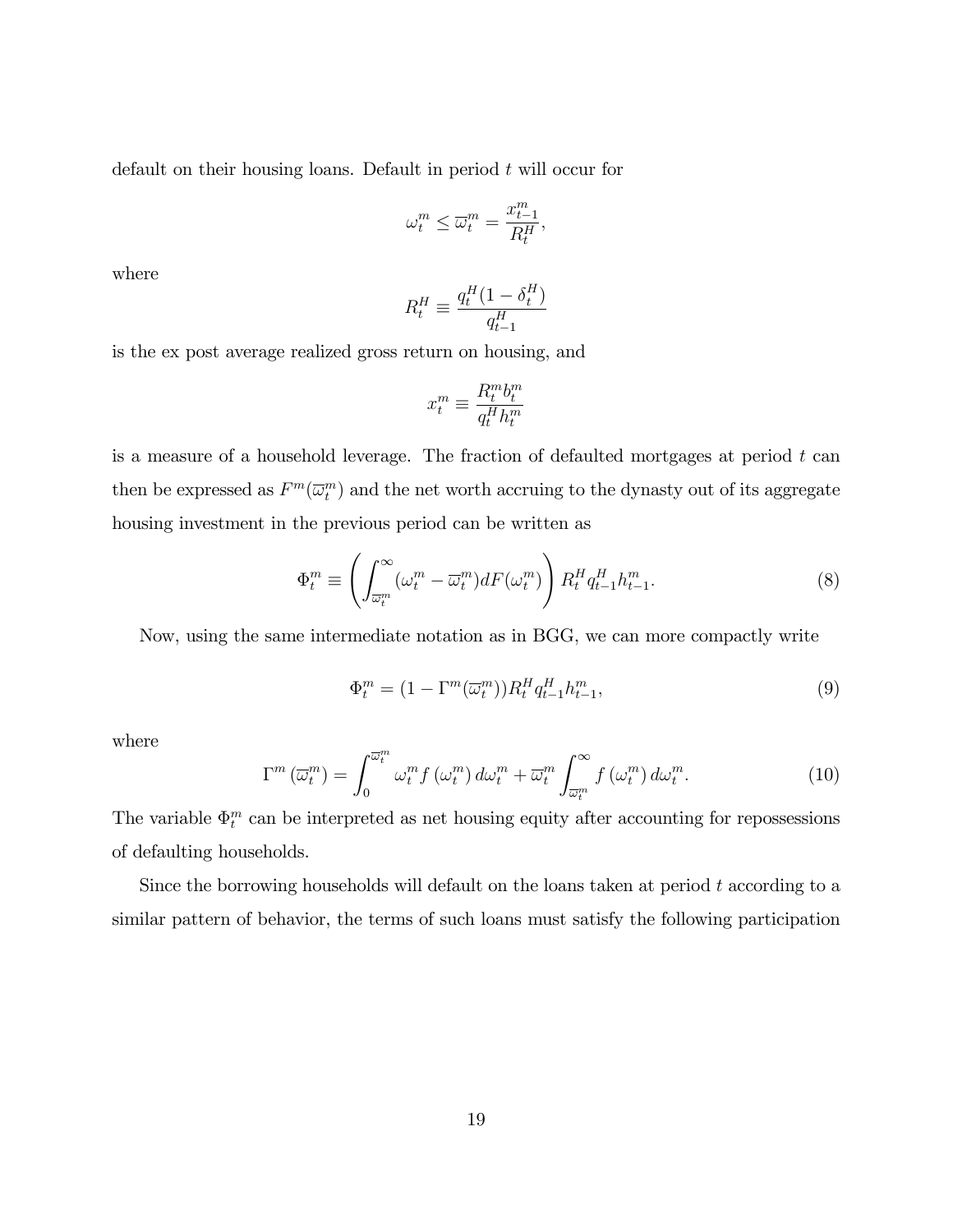constraint for the lending bank:  $10$ 

$$
(1 - \Gamma^H(\overline{\omega}_{t+1}^H))(\Gamma^m(\overline{\omega}_{t+1}^m) - \mu^m G^m(\overline{\omega}_{t+1}^m))R_{t+1}^H q_t^H h_t^m \ge \rho_t \phi_t^H b_t^m. \tag{11}
$$

Intuitively, this constraint says that the bankers who contribute equity  $\phi_t^H$  $_t^H b_t^m$  to the lending bank (where  $\phi_t^H$  $t<sub>t</sub><sup>H</sup>$  is the capital requirement on housing loans) should expect a gross expected return on their contribution at least as high as some market-determined required rate of return  $\rho_t$  which is exogenous for any individual bank although endogenous in aggregate (this will be determined later). Therefore,  $\rho_t \phi_t^H$  $_t^H b_t^m$  measures total gross equity returns for a given bank.

The expression in the left hand side of the inequality accounts for the total equity returns associated with a portfolio of housing loans to the various members of the impatient dynasty. The term  $\mu^m G\left(\overline{\omega}_{t+1}^m\right)$  reflects the proportional verification costs  $\mu^H$  incurred in the repossession of the fraction  $G^m(\overline{\omega}_{t+1}^m)$  of housing units which defaulting loans were borrowing against, where  $G^m\left(\overline{\omega}_{t+1}^m\right) = \int_0^{\overline{\omega}_{t+1}^m} {\omega}_{t+1}^m f^m\left({\omega}_{t+1}^m\right) d\omega_{t+1}^m$ .

The factor  $(1 - \Gamma^H(\overline{\omega}_{t+1}^H))$  plays a similar role to the factor  $(1 - \Gamma^m(\overline{\omega}_t^m))$  in (9) and accounts for bank leverage and the possibility that an individual bank that lend to households (identified by the superscript  $H$ ) fails due to sufficiently adverse idiosyncratic or aggregate shocks to the performance of its portfolio of housing loans. The full details of the threshold  $\overline{\omega}_{t+1}^H$  of the idiosyncratic shock below which the bank fails are presented in subsection 3.4.

Note that the assumption of limited liability and the fact that bank liabilities (deposits) are insured, a bank can meet the required return on equity with a lower lending rate. This suggests that the limited liability distortion acts in the direction of expanding credit availability for entrepreneurs and impatient households.

It should also be emphasized that the probability of a default event hinges on  $R_t^H$ , an aggregate variable which may be influenced by aggregate shocks (say, productivity shocks).

<sup>&</sup>lt;sup>10</sup>In principle, the borrowing rate  $R_t^m$  is part of the housing loan contract and, hence, can be treated as part of the decision variables of the impatient dynasty in period  $t$ . However, treating the intermediate variable  $x_t^m$  as part of the contract variables (together with  $b_t^m$  and  $h_t^m$ ) allows us to write the entire contract problem without explicit reference to  $R_t^m$ .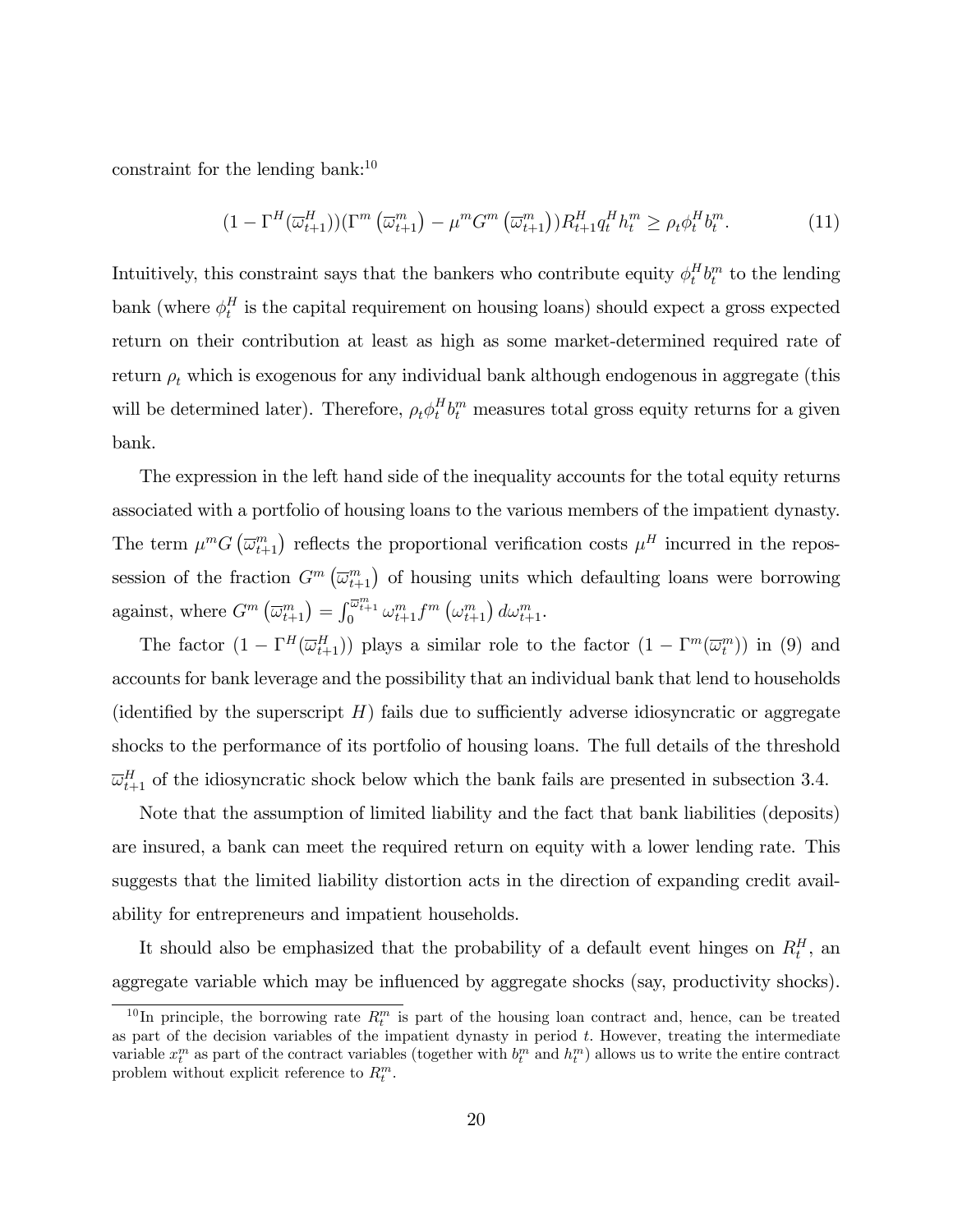Therefore, default is a function of both idiosyncratic and aggregate shocks, unlike in BGG and most of the literature on modelling financial frictions.

**Borrowing households' optimization problem** The decision problem of the borrowing households can be compactly written as a contracting problem between the corresponding representative dynasty and its bank:

$$
\max_{\{c_{t+i}^m, h_{t+i}^m, l_{t+i}^m, v_{t+i}^m\}_{i=0}^{\infty}} E_t \left[ \sum_{i=0}^{\infty} \left( \beta^m \right)^{t+i} \left[ \log \left( c_{t+i}^m \right) + v_{t+i}^m \log \left( h_{t+i}^m \right) - \frac{\varphi_{t+i}^m}{1+\eta} \left( l_{t+i}^m \right)^{1+\eta} \right] \right] \tag{12}
$$

subject to the budget constraint of the dynasty,

$$
c_t^m + q_t^H h_t^m - b_t^m \le w_t l_t^m + \left(1 - \Gamma^m \left(\frac{x_t^m}{R_{t+1}^H}\right)\right) R_{t+1}^H q_t^H h_t^m - T_t^m,\tag{13}
$$

and the participation constraint of the bank,

$$
E_t\left[ (1 - \Gamma^H(\overline{\omega}_{t+1}^H)) \left( \Gamma^m \left( \frac{x_t^m}{R_{t+1}^H} \right) - \mu^m G^m \left( \frac{x_t^m}{R_{t+1}^H} \right) \right) R_{t+1}^H \right] q_t^H h_t^m = \rho_t \phi_t^H b_t^m, \tag{14}
$$

which we impose with equality without loss of generality.

### 3.2 Entrepreneurs

We consider a sequence of overlapping generations of two-period lived risk-neutral entrepreneurs.<sup>11</sup> Each generation of entrepreneurs inherits wealth in the form of bequests  $n_t^e$  from the previous generation of entrepreneurs. Entrepreneurs are the only agents who can own and maintain the capital stock. They purchase new capital from capital goods producers and depreciated capital from the previous generation of entrepreneurs, and then rent it to the contemporaneous producers of the consumption good. Entrepreneurs finance their capital holdings with their own initial net worth  $n_t^e$  and with loans  $b_t^e$  received from the banks specialized in corporate loans.

An entrepreneur born at time  $t$  values the transfers made to the patient dynasty at time

<sup>&</sup>lt;sup>11</sup>This assumption makes entrepreneurs risk-neutral in their decision-making as assumed in BGG.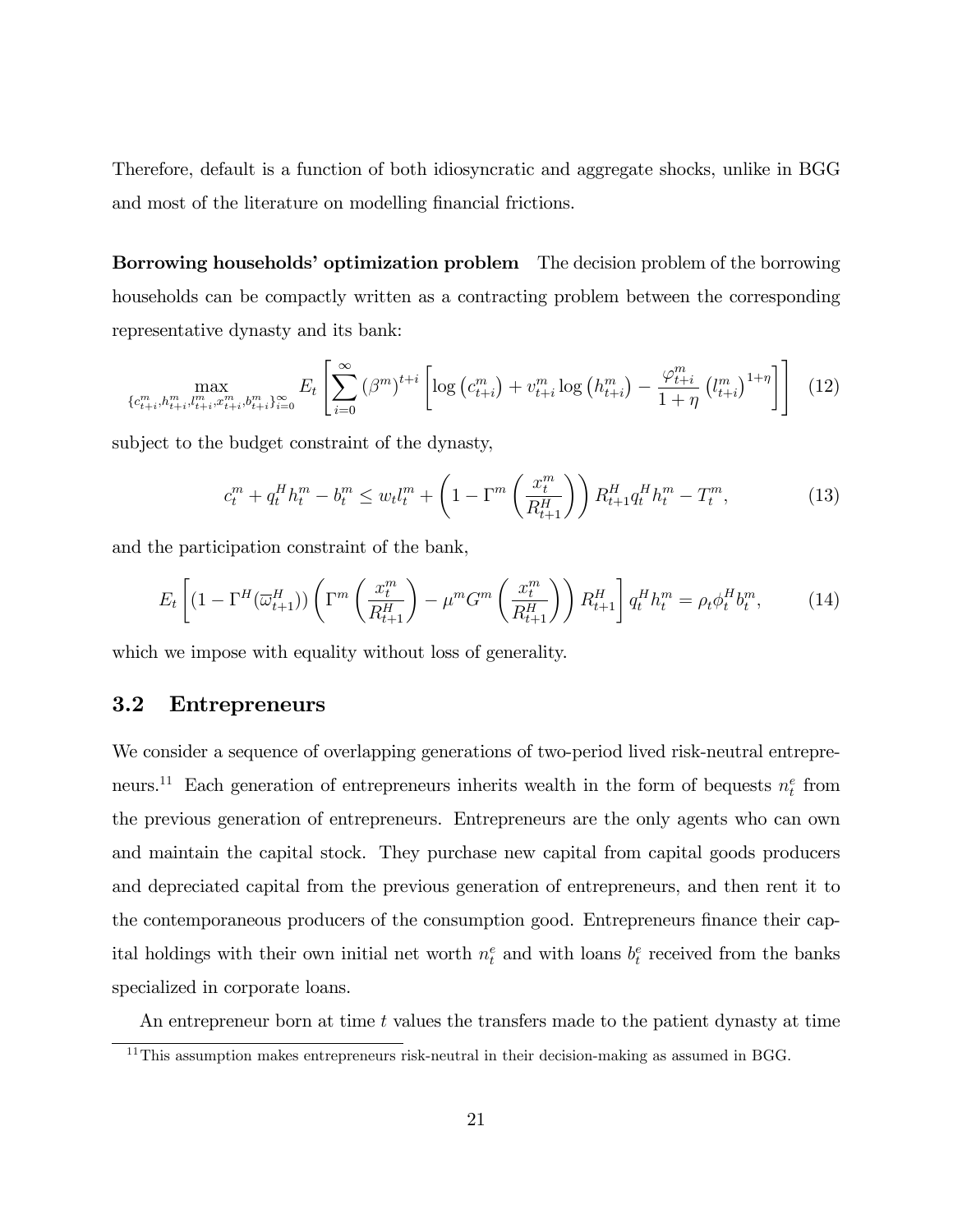$t+1$  ("dividends"),  $c_{t+1}^e$ , and the bequests left to the next cohort of entrepreneurs ("retained earnings"),  $n_{t+1}^e$ , according to the utility function  $(c_{t+1}^e)^{\chi^e}(n_{t+1}^e)^{1-\chi^e}$ . Thus, once in period  $t + 1$ , the entrepreneur will solve

$$
\max_{c_{t+1}^e, n_{t+1}^e} (c_{t+1}^e)^{\chi^e} (n_{t+1}^e)^{1-\chi^e} \tag{15}
$$

subject to:

 $c_{t+1}^e + n_{t+1}^e \leq W_{t+1}^e$ .

Optimizing behavior then yields the "dividend" rule

$$
c_{t+1}^e = \chi^e W_{t+1}^e \tag{16}
$$

and the "earnings retention" rule

$$
n_{t+1}^e = (1 - \chi^e)W_{t+1}^e.
$$
\n(17)

These rules guarantee easy aggregation and generate the same type of net worth dynamics as in Bernanke, Gertler and Gilchrist (1999). Assuming that entrepreneurs derive utility from transferring consumption capacity to the saving households rather than from their own consumption will allow us to focus our welfare analysis on households' expected lifetime utility but without neglecting the consumption capacity associated with the profits of entrepreneurial Örms. We return to this issue when describing bankers and in section 6.1.

The decision problem of the entrepreneur who starts up at  $t$  can then be written as:

$$
\max_{k_t, b_t^e, R_t^F} E_t(W_{t+1}^e) \tag{18}
$$

subject to the period  $t$  resource constraint

$$
q_t^K k_t - b_t^e = n_t^e,\tag{19}
$$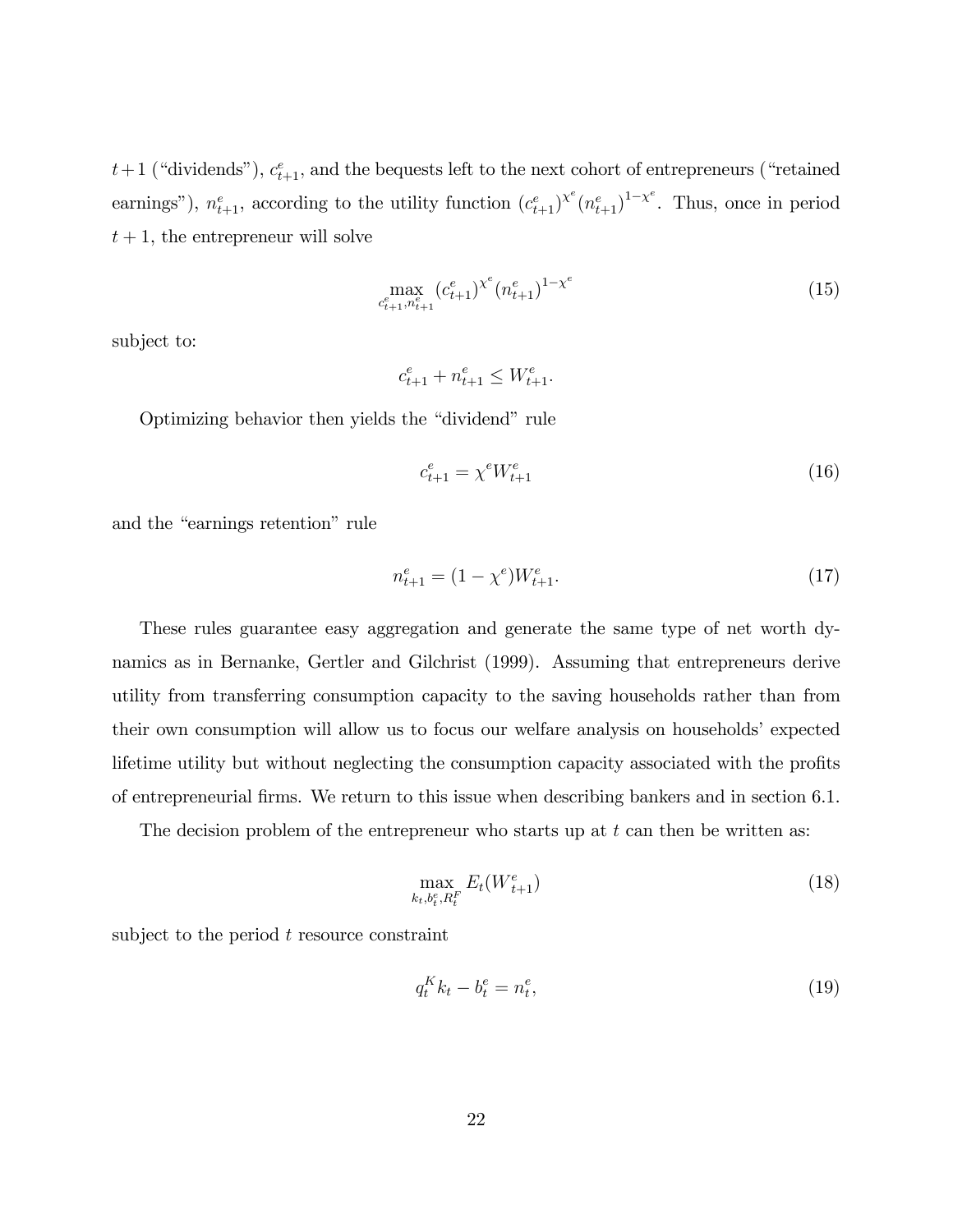the definition

$$
W_{t+1}^{e} = \max \left[ \omega_{t+1}^{e} \left( r_{t+1}^{k} + (1 - \delta_{t+1}) q_{t+1}^{K} \right) k_{t} - R_{t}^{F} b_{t}^{e} - T_{t+1}^{e}, 0 \right],
$$
\n(20)

and a bank participation constraint which will be fully specified in the next subsection. In these expressions,  $q_t^K$  is the price of capital at period t,  $k_t$  is the capital held by the entrepreneur in period t,  $b_t^e$  is the amount borrowed from the bank in period t,  $\delta_t$  is the time-varying depreciation rate of each efficiency unit of capital,  $r_t^K$  is the rental rate per efficiency unit of capital, and  $R_t^F$  is the contractual gross interest rate of the loan taken from the bank in period t. Finally,  $T_t^e$  is the lump sum tax possibly imposed on the entrepreneurs to finance the deposit insurance.

Note that the depreciation rate  $\delta_t$  is time-varying because we also consider a depreciation shock  $\varepsilon_t^{\delta}$ , whereby

$$
\delta_t = \delta + \varepsilon_t^{\delta} \tag{21}
$$

$$
\varepsilon_t^{\delta} = \rho_{\delta} \varepsilon_t^{\delta} + v_t^{\delta} \tag{22}
$$

and  $v$  is an i.i.d. shock.

The factor  $\omega_{t+1}^e$  that multiplies the return from capital holdings is an idiosyncratic shock to the entrepreneur's efficiency units of capital. This shock realizes after the period  $t$  loan with the bank is agreed and prior to renting the available capital to consumption good producers in that date. With a role similar to the shock  $\omega_{t+1}^m$  suffered by the housing held by borrowing households, the shock  $\omega_{t+1}^e$  is a simple way to rationalize the existence of idiosyncratic shocks to the entrepreneurs' performance and to generate a non-trivial default rate on entrepreneurial loans. The shock is independently and identically distributed across entrepreneurs and follows a log-normal distribution with an expected value of one, and density and cumulative distribution functions denoted  $f^e(\cdot)$  and  $F^e(\cdot)$ , respectively.

Similar to all other borrowers in our economy, an entrepreneur cannot be held liable for any contracted repayments due to banks (which amount  $R_t^F b_t^e$  in period  $t + 1$ ) over and above the gross returns that she obtains on the capital investment undertaken in the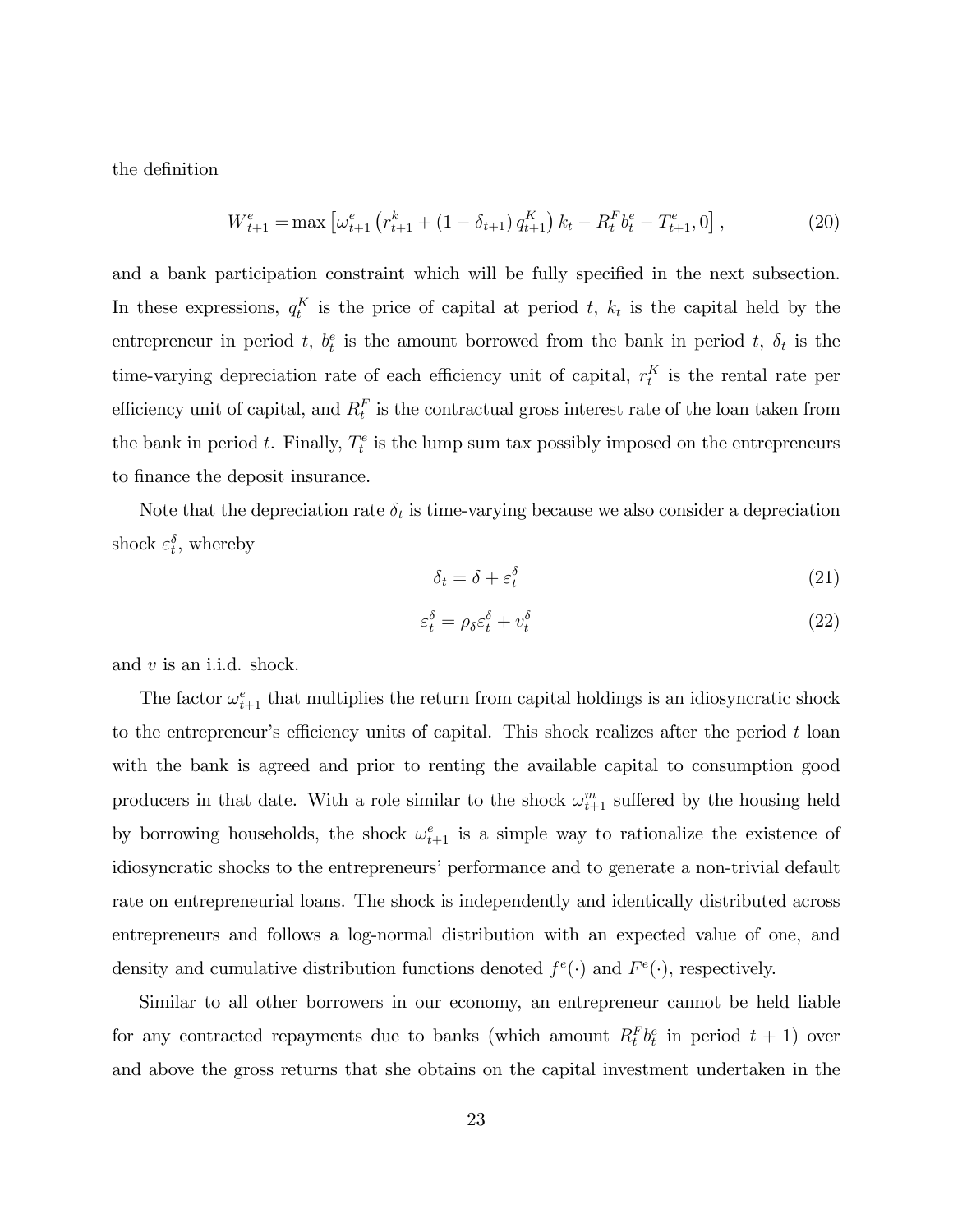previous period,  $(r_{t+1}^K + (1 - \delta_{t+1}) q_{t+1}^K) \omega_{t+1}^e k_t$ . This is why we have the max operator in (20): it takes into account limited liability and the possibility that entrepreneurs default on their bank loans.

#### 3.2.1 Entrepreneurial loans

Let

$$
R_{t+1}^K = \frac{r_{t+1}^K + (1 - \delta_{t+1}) q_{t+1}^K}{q_t^K}
$$

denote the gross return per efficiency unit of capital obtained in period  $t + 1$  out of capital owned in period t. Then the entrepreneur will repay her loan at  $t + 1$  whenever her idiosyncratic shock  $\omega_{t+1}^e$  exceeds the following threshold:

$$
\overline{\omega}_{t+1}^e \equiv \frac{R_t^F b_t^e}{q_t^K k_t} \frac{1}{R_{t+1}^K} \equiv \frac{x_t^e}{R_{t+1}^K} \tag{23}
$$

where  $x_t^e \equiv$  $\frac{R_t^F b_t^e}{q_t^K k_t}$  denotes entrepreneurial *leverage* as measured by the ratio of contractual debt repayment obligations at  $t + 1$ ,  $R_t^F b_t^e$ , to the value of the capital purchased at  $t$ ,  $q_t^K k_t$ . Notice that (23) implies (differently from BGG where the contractual debt repayments are made contingent on  $R_{t+1}^K$ ) that fluctuations in  $R_{t+1}^K$  will (realistically) produce fluctuations in entrepreneurial default rates.

When an entrepreneur defaults on her loan, the bank only recovers a fraction  $1 - \mu^e$  of the gross return of the capital available to the defaulted entrepreneur, where  $\mu^e$  stands for verification costs incurred by the bank when taking possession of the returns and selling the underlying capital to other entrepreneurs. Hence a bank recovers  $R_t^F b_t^e$  from performing loans and  $(1 - \mu^e) R_{t+1}^K q_t^K \omega^e k_t$  from non-performing loans. Ex ante, lenders recognize that under certain realizations of the idiosyncratic and the aggregate shocks, entrepreneurs will go bankrupt, especially when their ex ante leverage  $x_t^e$  is high.

The division between entrepreneurs and their bank of the total gross returns on a welldiversified portfolio of entrepreneurial investments at period  $t$  can be compactly expressed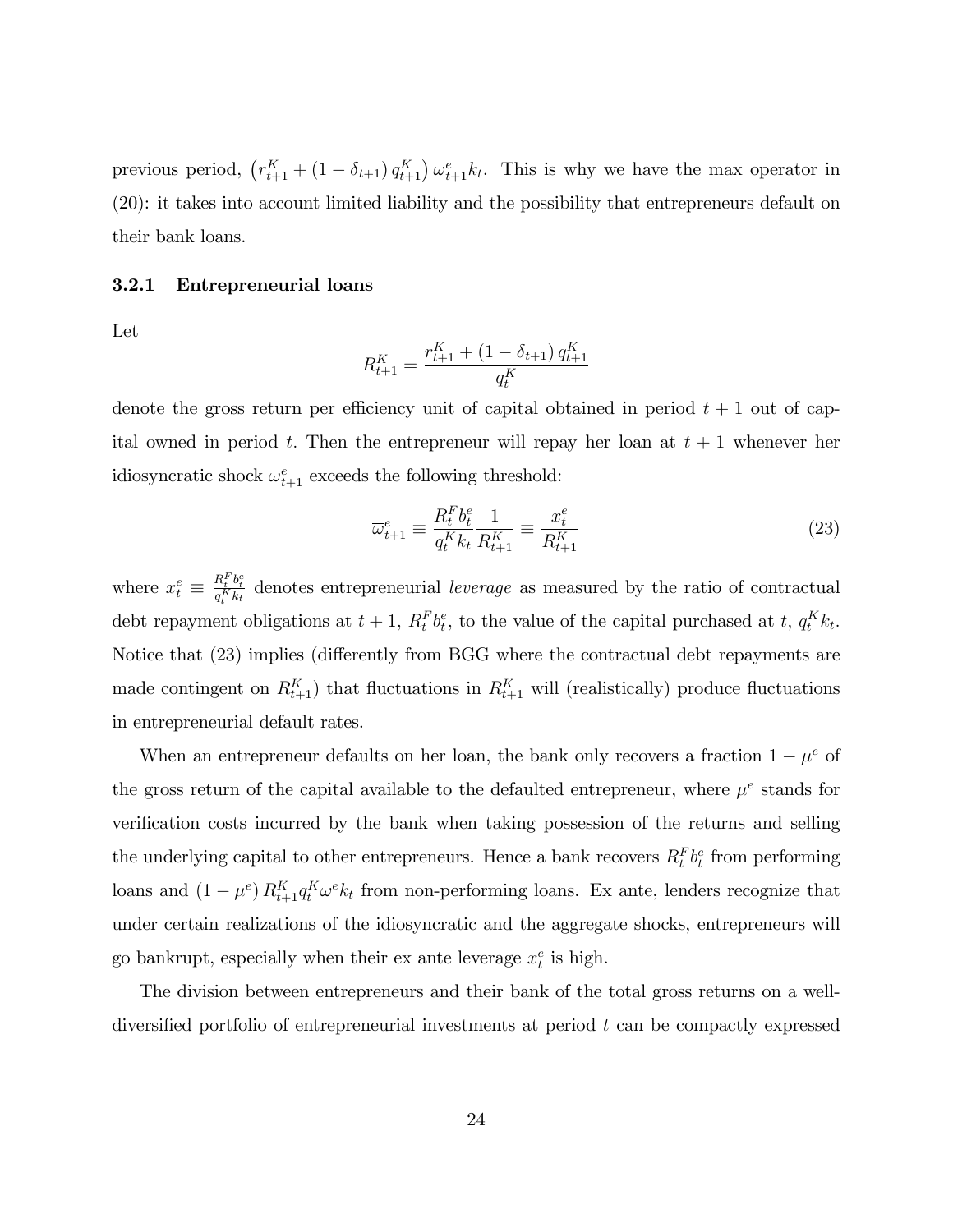using notation similar to the one already introduced for borrowing households:

$$
\Gamma^{e}\left(\overline{\omega}_{t+1}^{e}\right) = \int_{0}^{\overline{\omega}_{t+1}^{e}} \omega_{t+1}^{e} f^{e}\left(\omega_{t+1}^{e}\right) d\omega_{t+1}^{e} + \overline{\omega}_{t+1}^{e} \int_{\overline{\omega}_{t+1}^{e}}^{\infty} f^{e}\left(\omega_{t+1}^{e}\right) d\omega_{t+1}^{e}, \tag{24}
$$

which gives the share of the gross returns (gross of verification costs) that will accrue to the bank, and

$$
G^{e}\left(\overline{\omega}_{t+1}^{e}\right) = \int_{0}^{\overline{\omega}_{t+1}^{e}} \omega_{t+1}^{e} f^{e}\left(\omega_{t+1}^{e}\right) d\omega_{t+1}^{e}, \tag{25}
$$

which denotes the part of those returns that comes from defaulted loans. Then the verification costs incurred by the bank on its portfolio of loans to entrepreneurs will be  $\mu^e G^e \left( \omega_{t+1}^e \right)$ , and the net share of the total gross returns of the portfolio that the bank appropriates can be expressed as  $\Gamma^e \left( \overline{\omega}^e_{t+1} \right) - \mu^e G^e \left( \omega^e_{t+1} \right)$ . We will use this expression below when introducing the bank's participation constraint into the entrepreneur's optimization problem.

#### 3.2.2 Entrepreneurs' optimization problem

The contracting problem between the entrepreneur and her bank in period  $t$  can be written as one of maximizing the entrepreneur's expected wealth at  $t + 1$ 

$$
\max_{x_t^e, k_t} E_t \left[ \left( 1 - \Gamma^e \left( \frac{x_t^e}{R_{t+1}^K} \right) \right) R_{t+1}^K q_t^K k_t \right]
$$

subject to the participation constraint of the bank:

$$
E_t\left[ (1 - \Gamma^F(\overline{\omega}_{t+1}^F)) \left( \Gamma^e\left(\frac{x_t^e}{R_{t+1}^K} \right) - \mu^e G^e \left(\frac{x_t^e}{R_{t+1}^K} \right) \right) \right] R_{t+1}^K q_t^K k_t = \rho_t \phi_t^F(q_t^K k_t - n_t^e), \tag{26}
$$

which we can write with equality without loss of generality. Just like in the case of the bank extending loans to impatient households in (10), equation (26) states that the expected payo§s appropriated by the equity holders of a bank which holds a portfolio of loans to entrepreneurs must be sufficient to guarantee the expected rate of return  $\rho_t$  that the bankers require on the wealth that they contribute to bank. Bankers' equity contribution,  $\phi_t^F$  $_t^F(q_t^K k_t$  $n_t^e$ ), is determined by the need to comply with a capital requirement  $\phi_t^F$  on each unit of lending.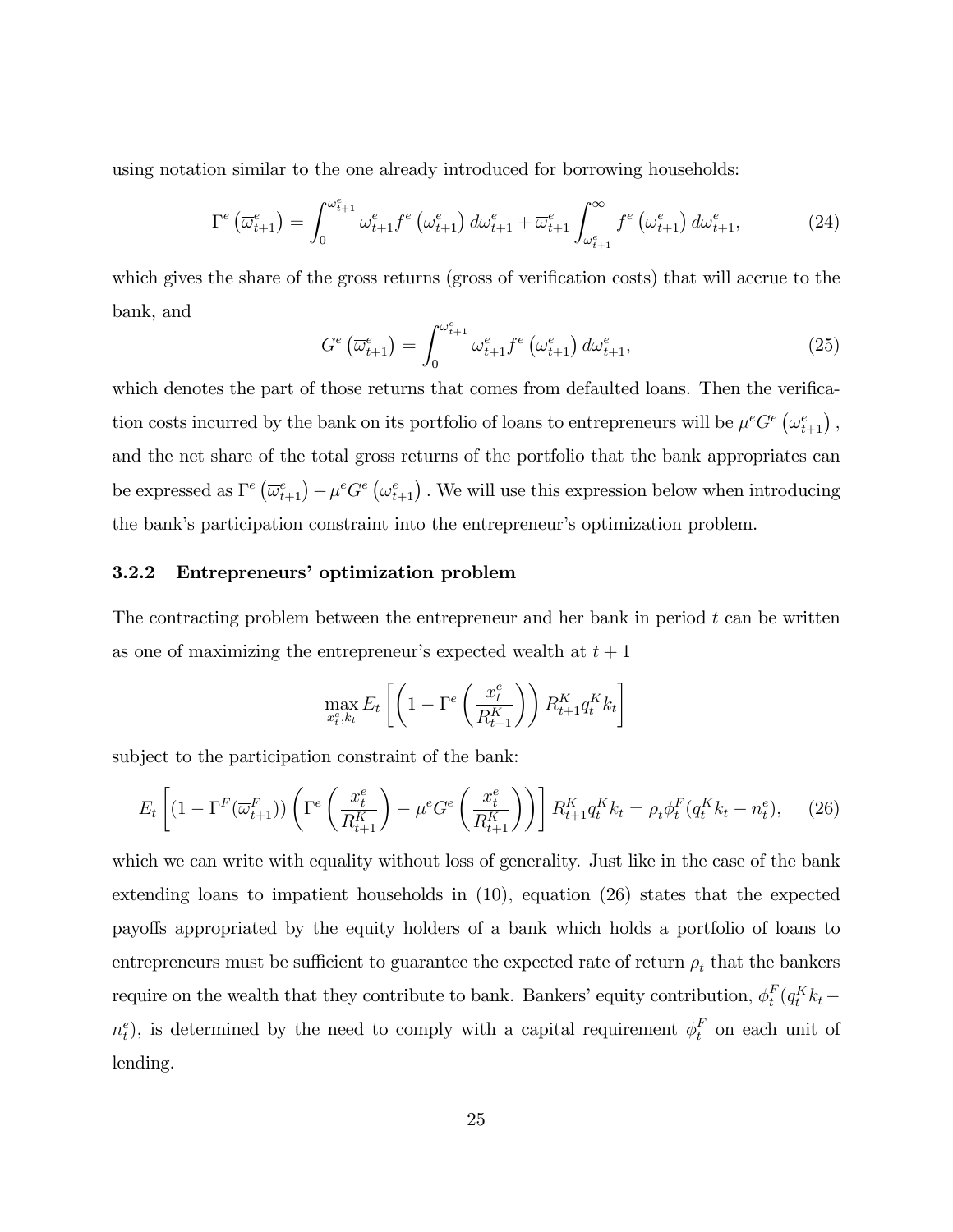The factor  $(1 - \Gamma^F(\overline{\omega}_{t+1}^F))$  that multiplies the left hand side of (26) accounts for bank leverage and the possibility that an individual bank specialized in corporate loans (identified by the superscript  $F$ ) fails due to sufficiently adverse idiosyncratic or aggregate shocks to the performance of its portfolio of entrepreneurial loans. The full details of the threshold  $\overline{\omega}_{t+1}^F$ of the idiosyncratic shock below which the bank fails are presented below in subsection 3.4.

The final wealth of the entrepreneurs that start up in period  $t$  can be written as:

$$
W_{t+1}^{e} = \frac{\left(1 - \Gamma^{e}\left(\overline{\omega}_{t+1}^{e}\right)\right)R_{t+1}^{K}}{1 - E_{t}\left\{\left(1 - \Gamma^{F}\left(\overline{\omega}_{t+1}^{F}\right)\right)\left(\Gamma^{e}\left(\overline{\omega}_{t+1}^{e}\right) - \mu^{e}G^{e}\left(\overline{\omega}_{t+1}^{e}\right)\right)\frac{R_{t+1}^{K}}{\rho_{t}\phi_{t}^{F}}\right\}}n_{t}^{e}
$$

and, since, a fraction  $(1 - \chi^e)$  of such wealth is left as a bequest to next generation of entrepreneurs, the law of motion of entrepreneurs' aggregate initial net worth can be written as

$$
n_{t+1}^{e} = (1 - \chi^{e}) \frac{\left(1 - \Gamma\left(\overline{\omega}_{t+1}^{e}\right)\right) R_{t+1}^{K}}{1 - E_{t} \left\{ \left(1 - \Gamma^{F}\left(\overline{\omega}_{t+1}^{F}\right)\right) \left(\Gamma^{e}\left(\overline{\omega}_{t+1}^{e}\right) - \mu^{e} G^{e}\left(\overline{\omega}_{t+1}^{e}\right)\right) \frac{R_{t+1}^{K}}{\rho_{t} \phi_{t}^{F}} \right\}^{n_{t}^{e}}.
$$

#### 3.3 Bankers

We model bankers in a very similar way to entrepreneurs: there are overlapping generations of risk-neutral two-period lived bankers. Bankers have exclusive access to the opportunity of investing their wealth as banks' inside equity capital. Each generation of bankers inherits wealth in the form of bequests  $n_t^b$  from the previous generation of bankers and leaves bequests  $n_{t+1}^b$  to subsequent one. Aggregate banker net worth determines, for given capital requirement, the equilibrium required rate of return on bank equity and hence the lending rates.

A banker born at time t values the transfers to the patient dynasty at  $t + 1$ ,  $c_{t+1}^b$ , and the bequests left to the next cohort of bankers,  $n_{t+1}^b$ , according to the utility function  $(c_{t+1}^b)^{\chi^b}$   $(n_{t+1}^b)^{1-\chi^b}$ . The banker who starts up at period t receives a bequest from the previous generation of bankers and decides how to allocate this wealth as inside capital across the two classes of existing banks: the banks specialized in housing loans (the H banks) and the banks specialized in entrepreneurial loans (the  $F$  banks). There is a continuum of ex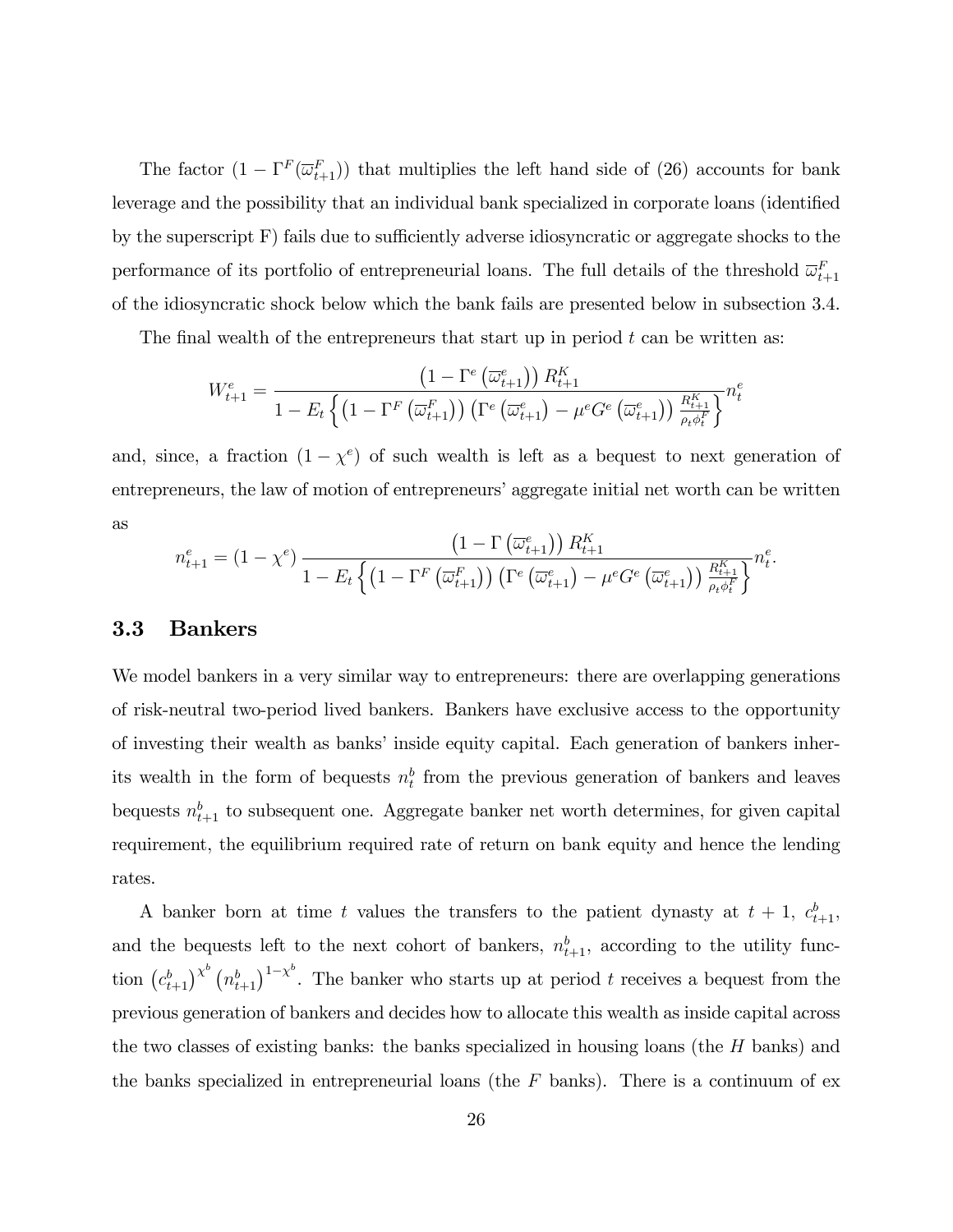ante identical perfectly competitive banks of each class. The ex post gross return at  $t + 1$ on the inside equity invested in H and F banks at t is denoted  $\tilde{\rho}_{t+1}^H$  and  $\tilde{\rho}_{t+1}^F$ , respectively.

If a banker starting up with wealth  $n_t^b$  invests an amount  $e_t^F$  in inside equity of one or several  $F$  banks, and the rest in one or several of the  $H$  banks, his net worth after one period will be:

$$
W_{t+1}^{b} = \tilde{\rho}_{t+1}^{F} e_t^{F} + \tilde{\rho}_{t+1}^{H} \left( n_t^{b} - e_t^{F} \right), \qquad (27)
$$

which the banker will devote to transfers  $c_{t+1}^b$  and bequests  $n_{t+1}^b$  by solving

$$
\max_{c_{t+1}^b, n_{t+1}^b} \left( c_{t+1}^b \right)^{\chi^b} (n_{t+1}^b)^{1-\chi^b} \tag{28}
$$

subject to:

 $c_{t+1}^b + n_{t+1}^b \leq W_{t+1}^b$ .

Optimizing behavior yields, the "dividend" rule

$$
c_{t+1}^b = \chi^b W_{t+1}^b \tag{29}
$$

and the "earnings retention" rule

$$
n_{t+1}^b = (1 - \chi^b)W_{t+1}^b.
$$
\n(30)

Then the portfolio problem of the banker who starts up at  $t$  can be written as follows:

$$
\max_{e_t^F} E_t(W_{t+1}^b) = E_t(\widetilde{\rho}_{t+1}^F e_t^F + \widetilde{\rho}_{t+1}^H (n_t^b - e_t^F)).
$$
\n(31)

So, interior equilibria in which both classes of banks receive strictly positive inside equity from bankers will require the following equality to hold

$$
E_t \widetilde{\rho}_{t+1}^F = E_t \widetilde{\rho}_{t+1}^H = \rho_t,\tag{32}
$$

where  $\rho_t$  denotes bankers' required expected gross rate of return on equity investments undertaken at time  $t$ . This expected return is endogenously determined in equilibrium but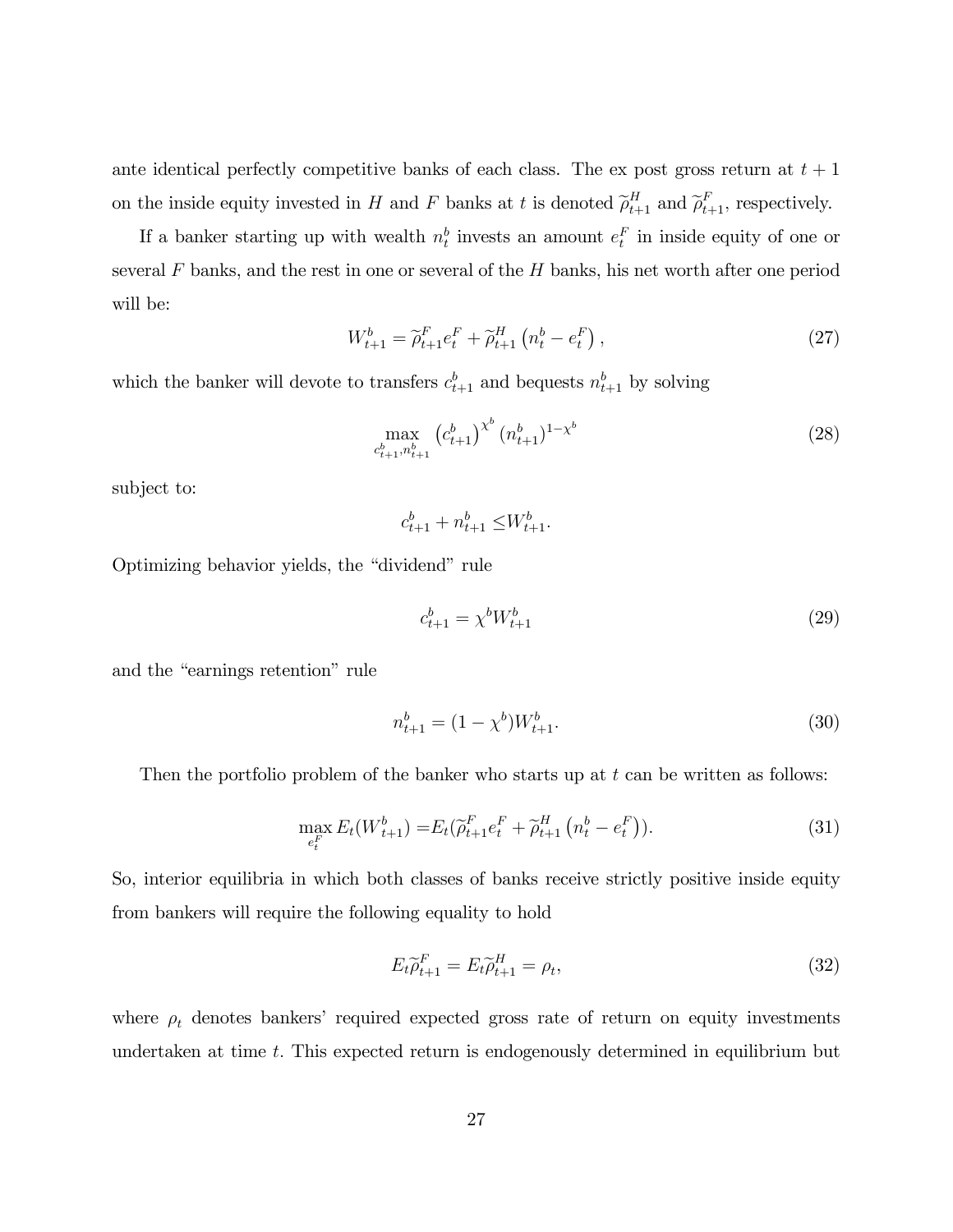both individual banks and bankers take it as given in their decisions. Specifically,  $\rho_t$  plays an essential role in writing of the bank participation constraints, (11) and (26), that appear in the problems that determine the terms of the debt contracts established between each class of banks and their borrowers.

Finally, the law of motion of the initial wealth available to each generation of bankers when they start up is:

$$
n_{t+1}^b = (1 - \chi^b) \left[ \tilde{\rho}_{t+1}^F e_t^F + \tilde{\rho}_{t+1}^H \left( n_t^b - e_t^F \right) \right]. \tag{33}
$$

This OLG set up makes bankersí risk neutrality operate as in a one-period model but makes bank capital an important variable for aggregate dynamics (such as e.g. in Gertler and Kiyotaki, 2011). As in the case of entrepreneurs, the transfer of  $c_{t+1}^b$  to the savings households will allow us to focus the welfare analysis on households' lifetime utility without neglecting the consumption capacity associated with bank profits.

#### 3.4 Banks

The banks which issue the equity bought by bankers are institutions specialized in extending either mortgages or corporate loans. A bank lasts for one period only: it is an investment project created at t and liquidated at  $t + 1$ . We assume a continuum of banking institutions of each class  $j = H, F$ . The equity payoffs  $\pi_{t+1}^j$  generated by a representative of class j after its period of operation is given by the positive part of the difference between the returns from its loans and the repayments due to its deposits:

$$
\pi_{t+1}^j = \max \left[ \omega_{t+1}^j \tilde{R}_{t+1}^j b_t^j - R_t^D d_t^j, 0 \right],\tag{34}
$$

where  $b_t^j$  and  $d_t^j$  are the loans extended and the deposits taken by the bank at t, respectively,  $R_t^D$  is the gross interest rate paid on the deposits taken at t (which is uniform across all banks given the presence of deposit insurance), and  $\tilde{R}_{t+1}^j$  denotes the realized return on a well diversified portfolio of loans of class  $j$ . The max operator reflects the fact that the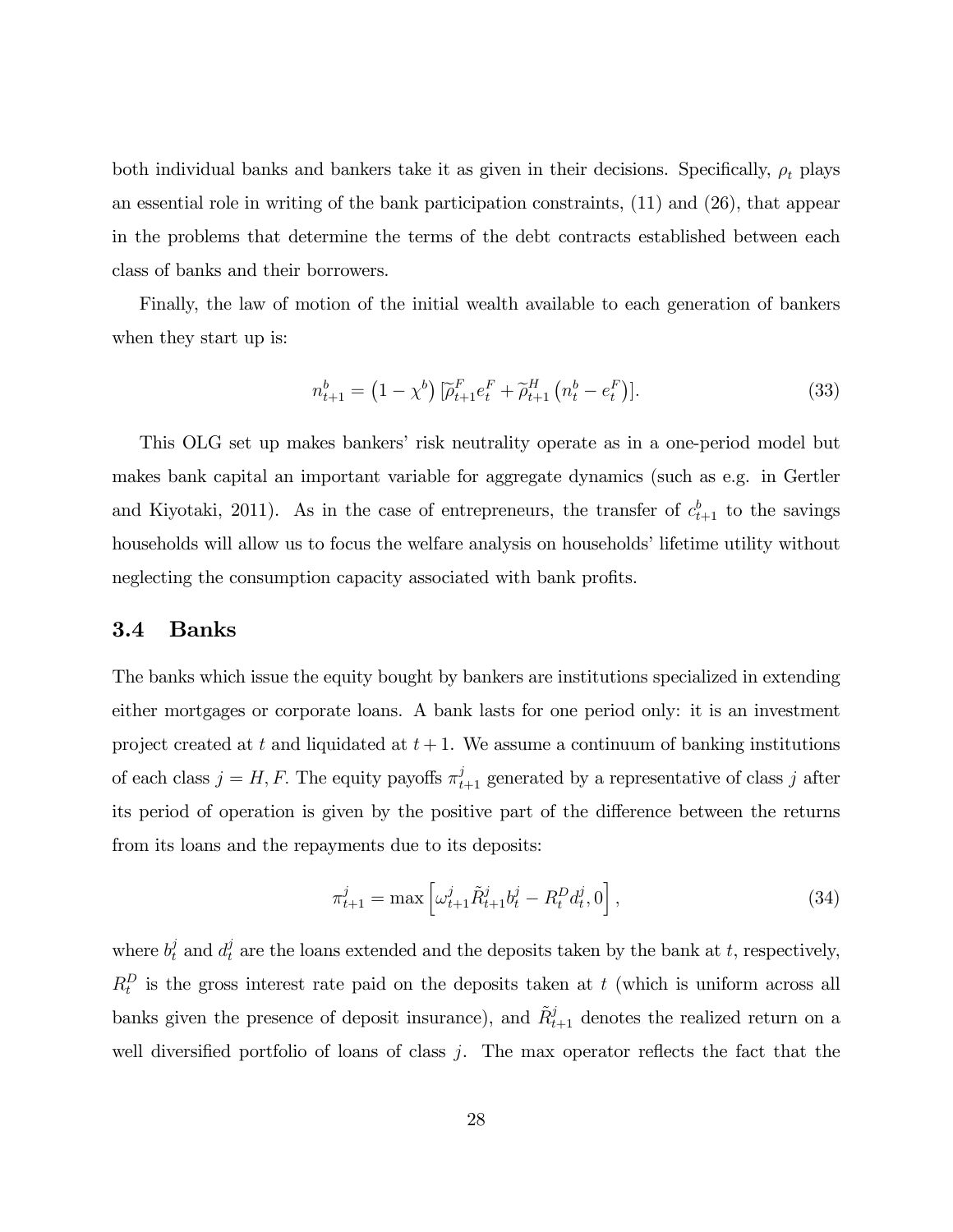shareholders of the bank enjoy limited liability, so their payoffs cannot be negative.

The bank's idiosyncratic failure risk comes from the existence of an idiosyncratic portfolio return shock  $\omega_{t+1}^j$  which is i.i.d. across the banks of class j and is assumed to follow a lognormal distribution with a mean of 1 and a distribution function  $F^{j}(\omega_{t+1}^{j})$ . Bank default will be driven by fluctuations in the aggregate loan return  $\tilde{R}^j_{t+1}$  (itself driven by firms' or households' default rates) and the bank-idiosyncratic shock  $\omega_{t+1}^j$  which can be interpreted as a shock to each individual bank's ability to extract payoffs from its loans. A possible interpretation for this shock is a productivity shock in the production of banking services.

When a bank fails, its equity is written down to zero and its deposits are taken over by the deposit insurance fund which pays out all deposits in full. The deposit insurance fund recoups this by taking over the failed bank's loan portfolio minus resolution costs which are assumed to be a  $\mu^j$  fraction of total bank assets.

The bank also faces a regulatory capital constraint:

$$
e_t^j \ge \phi_t^j b_t^j,\tag{35}
$$

where  $\phi_t^j$  $t<sub>t</sub>$  is the potentially time-varying capital-to-asset ratio of banks of class j. Thus, the bank is restricted by regulation to hold equity to at least a fraction  $\phi_t^j$  of the assets it holds on its balance sheet. It is possible to show that in equilibrium the capital requirement holds with equality, so that the bank's loans can be written as  $b_t^j = \frac{e_t^j}{\phi_t^j}$  and its deposits as  $d_t^j = \frac{(1-\phi_t^j)e_t^j}{\phi_t^j}$ . Allowing the capital requirement  $\phi_t^j$  $t_t$  to vary across different classes of banks is consistent with thinking of them as risk-based (like under Basel III) or as sectoral requirements serving as tools of macroprudential policy.

Note that the role of the capital requirement is the mirror image of the effect of the limited liability that was described earlier. A higher capital requirement reduces leverage, forcing banks to get funded with a larger share of equity, which, due to its scarcity, is more expensive. Moreover, it reduces the probability of bank default and hence the subsidy implied by the deposit insurance, leading to a higher lending rate and more restricted access to credit for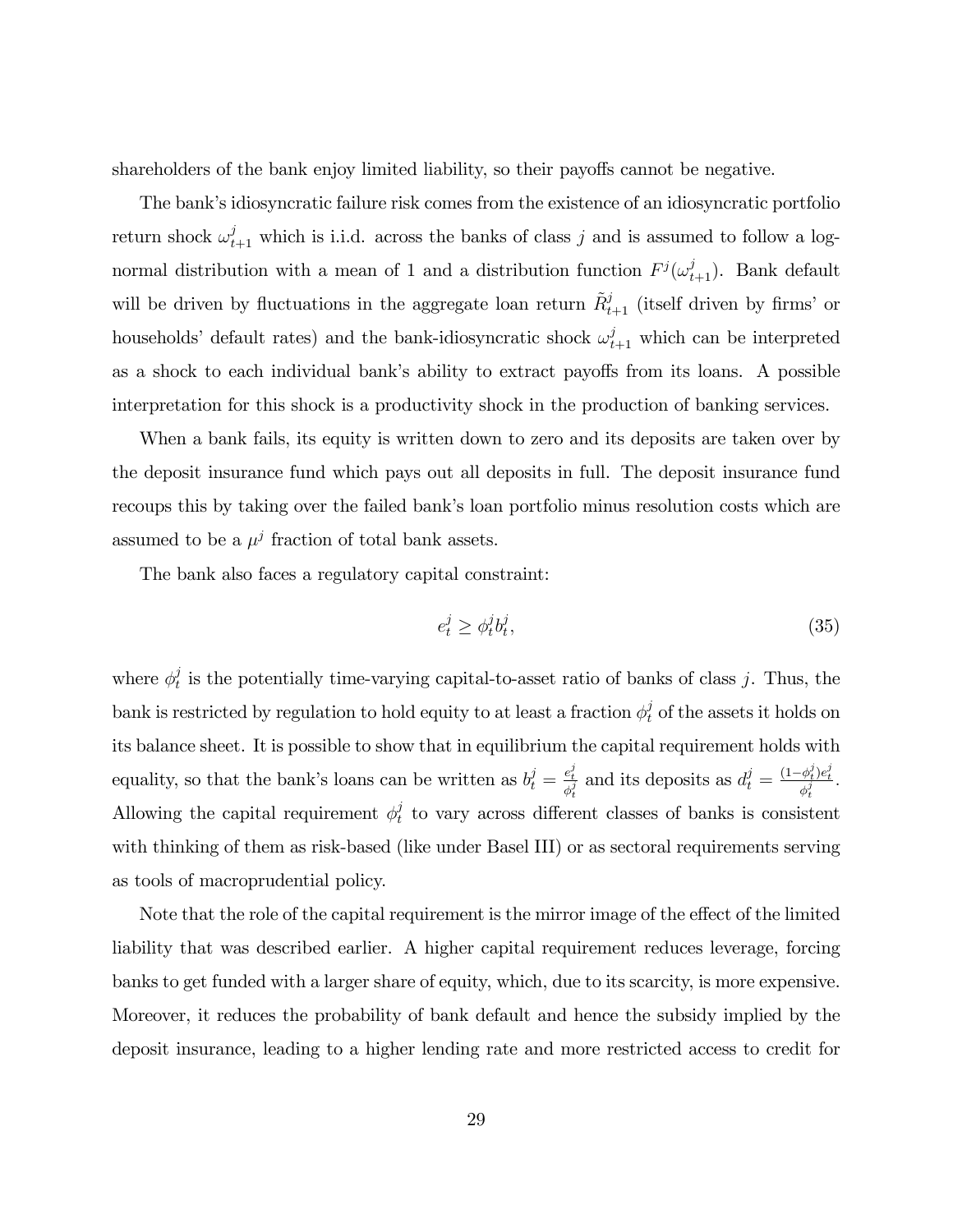households and entrepreneurs. Indeed, it can be shown analytically that the implicit subsidy made possible by the existence of deposit insurance decreases with the capital requirement  $\phi$  and increases with the probability of bank default.

Let  $\overline{\omega}_{t+1}^j$  denote the threshold realization of  $\omega_{t+1}^j$  below which the bank fails because the realized return on its loan portfolio is lower than its deposit repayment obligations, i.e.

$$
\overline{\omega}_{t+1}^j \tilde{R}_{t+1}^j b_t^{ij} \equiv R_t^D d_t^{ij}.
$$
\n(36)

Using our previous expressions for  $b_t^j$  and  $d_t^j$  $t<sub>t</sub>$ , we can write the threshold as

$$
\overline{\omega}_{t+1}^{j} = (1 - \phi_t^{j}) \frac{R_t^{D}}{\tilde{R}_{t+1}^{j}},
$$
\n(37)

that is, the product of the leverage ratio  $1 - \phi_t^j$  and the spread between the realized gross loan return and the gross deposit rate,  $\tilde{R}_{t+1}^j / R_t^D$ .

The equity payoffs in  $(34)$  can then be rewritten as

$$
\pi_{t+1}^{j} = \max \left[ \omega_{t+1}^{j} - \overline{\omega}_{t+1}^{j}, 0 \right] \frac{\tilde{R}_{t+1}^{j}}{\phi_{t}^{j}} e_{t}^{j}
$$
\n
$$
= \left[ \int_{\overline{\omega}_{t+1}^{j}}^{\infty} \omega_{t+1}^{j} f^{j} \left( \omega_{t+1}^{j} \right) d\omega_{t+1}^{j} - \overline{\omega}_{t+1}^{j} \int_{\overline{\omega}_{t+1}^{j}}^{\infty} f^{j} \left( \omega_{t+1}^{j} \right) d\omega_{t+1}^{j} \right] \frac{\tilde{R}_{t+1}^{j}}{\phi_{t}^{j}} e_{t}^{j} \qquad (38)
$$

where  $f^j(\omega_{t+1}^j)$  denotes the density distribution of  $\omega_{t+1}^j$  conditional on the information available when the loans are originated at time t. Hence  $F^j(\overline{\omega}_{t+1}^j)$  is the probability of default of a bank of class j (conditional upon a given realization of the aggregate loan return  $\tilde{R}_{t+1}^j$ ).

Following BGG, it is useful to define

$$
\Gamma^j(\overline{\omega}_{t+1}^j) = \int_0^{\overline{\omega}_{t+1}^j} \omega_{t+1}^j f^j\left(\omega_{t+1}^j\right) d\omega_{t+1}^j + \overline{\omega}_{t+1}^j \int_{\overline{\omega}_{t+1}^F}^{\infty} f^j\left(\omega_{t+1}^j\right) d\omega_{t+1}^j \tag{39}
$$

and

$$
G^j\left(\overline{\omega}_{t+1}^j\right) = \int_0^{\overline{\omega}_{t+1}^j} \omega_{t+1}^j f^j\left(\omega_{t+1}^j\right) d\omega_{t+1}^j,\tag{40}
$$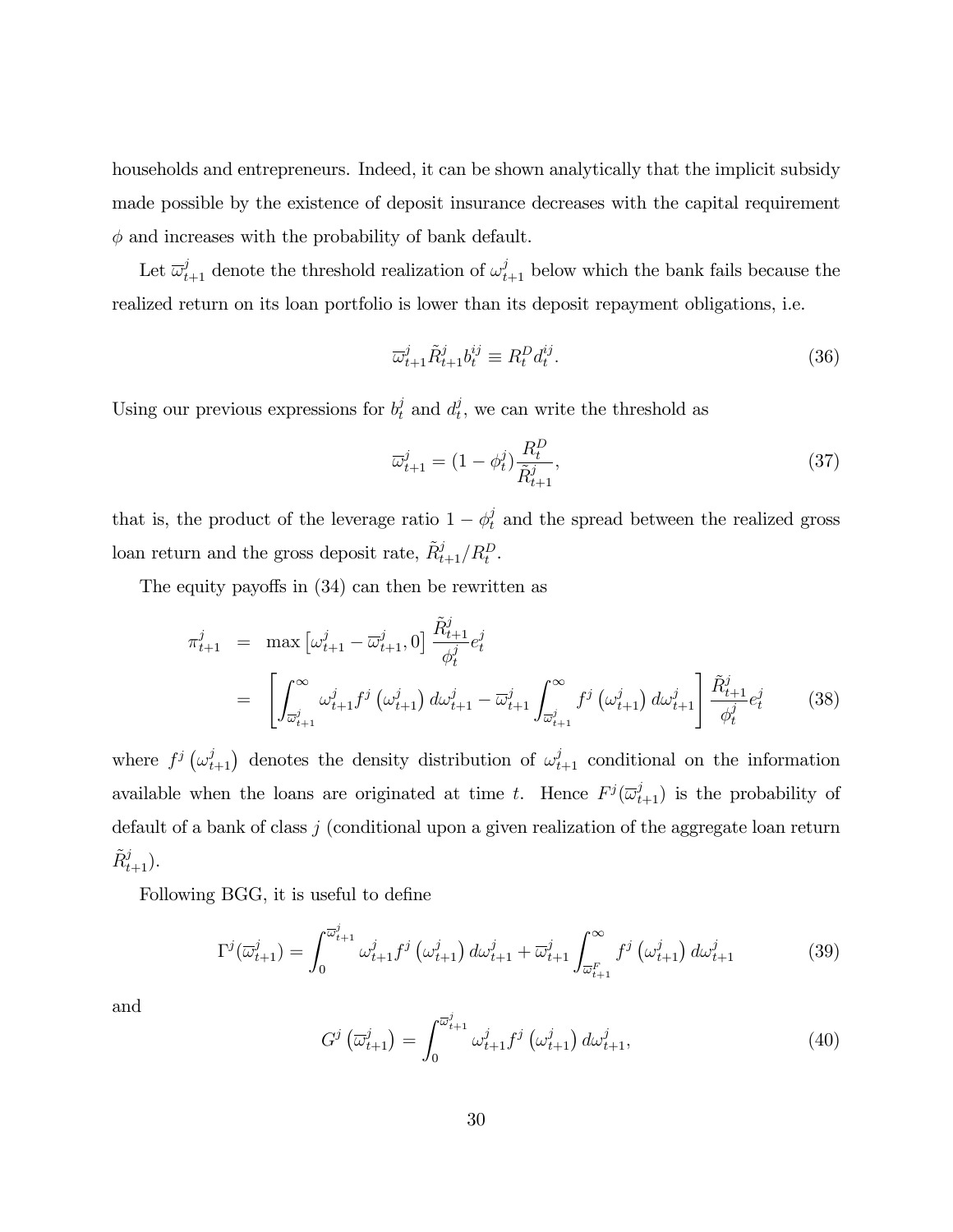which denotes the share of total bank assets which belong to banks which end up in default. Thus  $\mu^j G^j \left(\overline{\omega}_{t+1}^j\right)$  is the total cost of bank default expressed as a fraction of total bank assets.

Using this notation we can write

$$
\pi_{t+1}^j = \frac{\left[1 - \Gamma^j(\overline{\omega}_{t+1}^j)\right] \tilde{R}_{t+1}^j}{\phi_t^j} e_t^j \tag{41}
$$

and define the ex post gross rate of return on equity invested in a bank of type  $j$  as:

$$
\widetilde{\rho}_{t+1}^j = \frac{\left[1 - \Gamma^j(\overline{\omega}_{t+1}^j)\right] \widetilde{R}_{t+1}^j}{\phi_t^j}.
$$
\n(42)

For completeness, notice that derivations in prior sections in imply the following expressions for  $\tilde{R}_{t+1}^j$ ,  $j = H, F$ :

$$
\tilde{R}_{t+1}^{H} = \left(\Gamma^{m}\left(\frac{x_{t}^{m}}{R_{t+1}^{H}}\right) - \mu^{m} G^{m}\left(\frac{x_{t}^{m}}{R_{t+1}^{H}}\right)\right) \frac{R_{t+1}^{H} q_{t}^{H} h_{t}^{m}}{b_{t}^{m}},
$$
\n
$$
\tilde{R}_{t+1}^{F} = \left(\Gamma^{e}\left(\frac{x_{t}^{e}}{R_{t+1}^{K}}\right) - \mu^{e} G^{e}\left(\frac{x_{t}^{e}}{R_{t+1}^{K}}\right)\right) \frac{R_{t+1}^{K} q_{t}^{K} k_{t}}{q_{t}^{K} k_{t} - n_{t}^{e}}.
$$

The aggregate default rate for the banking system  $PD_t^b$ , which also enters the saving households' budget constraint, is given by

$$
PD_t^b = \frac{E_{t-1}^F PD_t^F + ((1 - \chi^b)N_{t-1}^b - E_{t-1}^F)PD_t^H}{(1 - \chi^b)N_{t-1}^b}
$$
(43)

### 3.5 Consumption good production

The consumption good is produced instantaneously by perfectly competitive firms which combine capital rented from entrepreneurs,  $k_{t-1}$ , and labor supplied by patient and impatient households,  $l_t$ , using a standard Cobb-Douglas production function:

$$
y_t = A_t k_{t-1}^{\alpha} l_t^{1-\alpha},
$$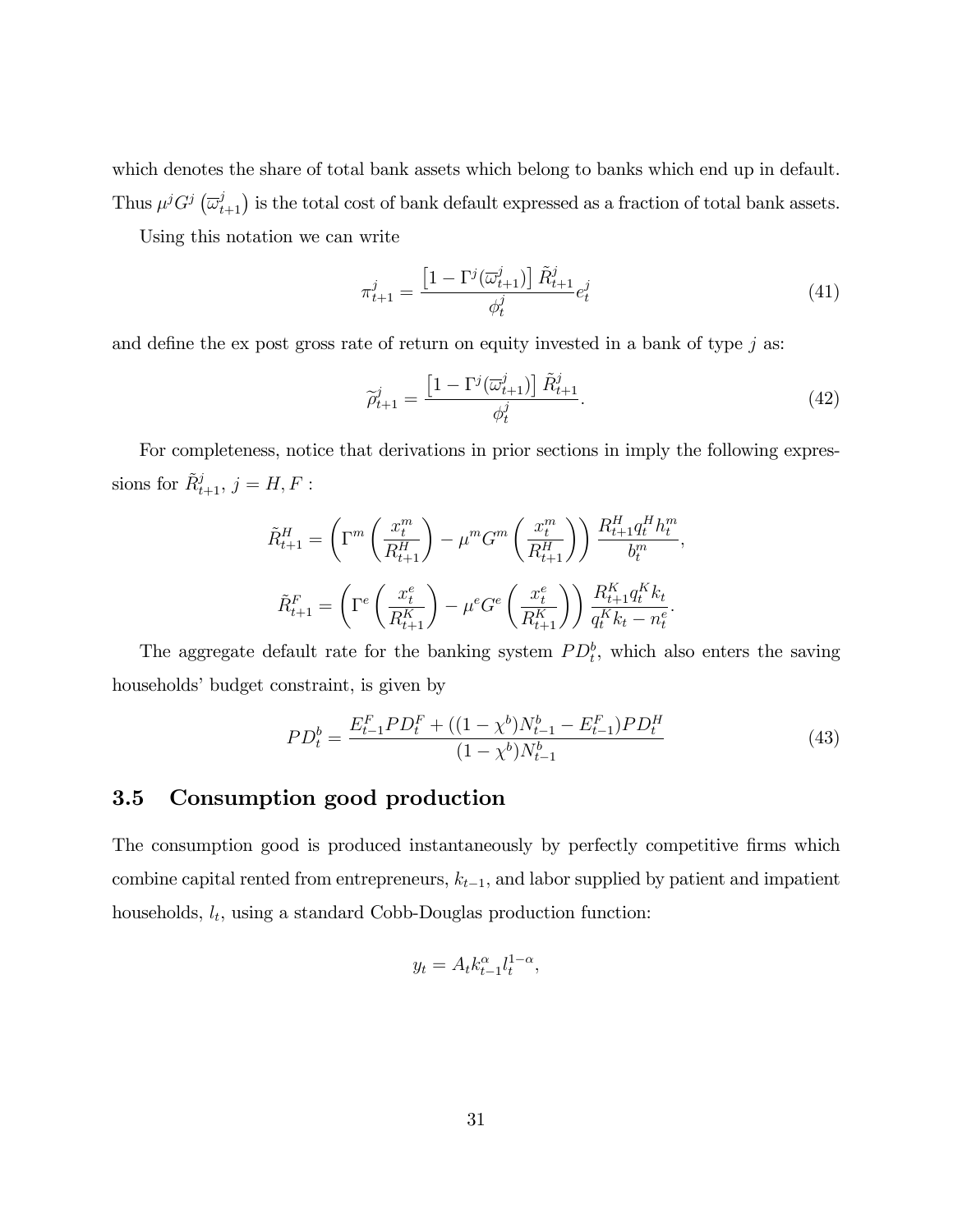where  $A_t$  is total factor productivity, and  $\alpha$  and  $\eta$  are elasticity parameters. Optimality in the use of the capital input requires:

$$
r_t^K = \alpha \frac{y_t}{k_{t-1}}.
$$

Finally, optimality in the use of the household labour input requires:

$$
w_t = (1 - \alpha) \frac{y_t}{l_t}.
$$

### 3.6 Capital good production

Capital producing firms obtain new units of capital from the consumption good and sell them to entrepreneurs at the price  $q_t^K$ . These firms are owned by the patient households and the technology they use is subject to adjustment costs. In order to produce  $I_t = k_t - (1 - \delta_t) k_{t-1}$ of new capital goods, the representative capital producing Örm needs to spend resources of

$$
\left[1+g\left(\frac{I_t}{I_{t-1}}\right)\right]I_t
$$

where  $g\left(\frac{I_t}{I_t}\right)$  $I_{t-1}$ ) is the investment adjustment cost function (see the Appendix for details). Since the firm is owned by the patient households, its objective is to choose investment  $I_t$  in order to maximize

$$
E_t \sum_{i=0}^{\infty} (\beta^s)^i \frac{c_t^s}{c_{t+i}^s} \left\{ q_{t+i}^K I_{t+i} - \left[ 1 + g \left( \frac{I_{t+i}}{I_{t+i-1}} \right) \right] I_{t+i} \right\}
$$

# 4 Market clearing

#### Housing market

The stock of housing  $h_t = h_t^s + h_t^m$  is made of the depreciated previous stock plus the additions coming from residential investment  $I_t^H$ :

$$
h_t = (1 - \delta_t^H)h_{t-1} + I_t^H
$$
\n(44)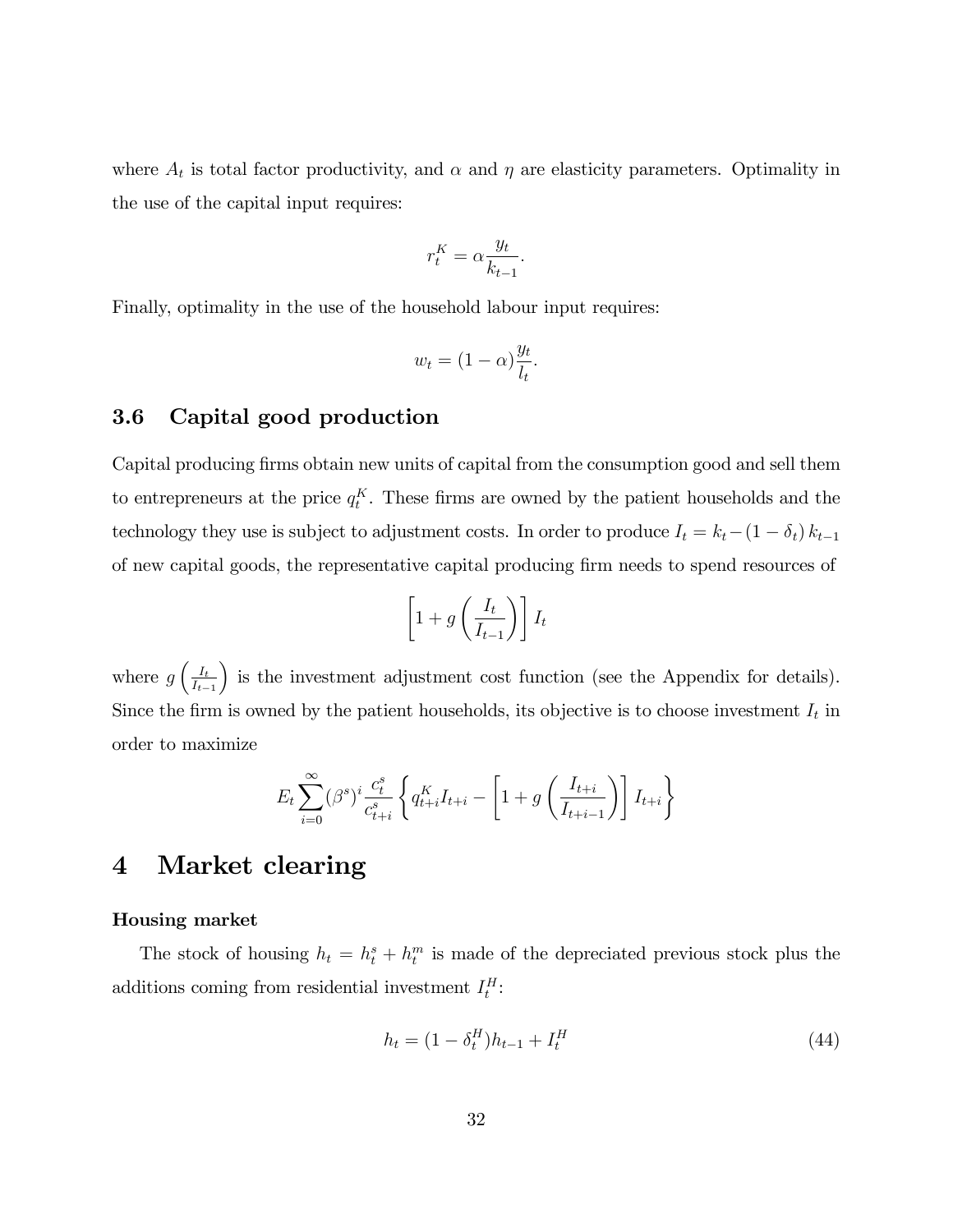In the calibration we will set  $\delta_t^H < \delta_t$  on account of the fact that housing depreciates less quickly than physical capital. Housing producing Örms obtain new units of capital from the consumption good and sell them to households at the price  $q_t^H$ . Also construction firms are owned by the patient households and the technology they use is subject to adjustment costs. In order to produce  $I_t^H$  of new housing goods, the representative construction firm needs to spend resources amounting to

$$
\left[1+g^H\left(\frac{I_t^H}{I_{t-1}^H}\right)\right]I_t^H,
$$

where  $g^H\left(\frac{I_t^H}{I_{t-1}^H}\right)$ ) is the housing investment adjustment cost function (see the Appendix for details).<sup>12</sup>

#### Banks' inside equity market

The total equity provided by bankers  $(n_t^b = (1 - \chi^b)W_t^b)$  must equal the sum of the demand for bank equity from the banks making loans to households,  $\phi_t^H$ t  $\bigg(\frac{q_t^H h_t^m x_t^e}{R_t^m}$  , and from the banks making loans to entrepreneurs,  $\phi_t^F$  $_{t}^{F}$   $[q_{t}^{K}k_{t} - (1 - \chi^{e})W_{t}^{e}]$ :

$$
(1 - \chi^b)W_t^b = \phi_t^F \left[ q_t^K k_t - (1 - \chi^e) W_t^e \right] + \phi_t^H \left( \frac{q_t^H h_t^m x_t^m}{R_t^m} \right).
$$

#### Deposit market

The deposits held by the saving households  $(d_t)$  must equal the sum of the demand for deposit funding from the banks making loans to households,  $(1 - \phi_t^H)$  $\binom{H}{t}\left(\frac{q_t^H h_t^m x_t^e}{R_t^m}\right)$  , and from the banks making loans to entrepreneurs,  $(1 - \phi_t^F)$  $_{t}^{F}$ )  $[q_{t}^{K}k_{t} - (1 - \chi^{e})W_{t}^{e}]$ :

$$
d_t = (1 - \phi_t^F) \left[ q_t^K k_t - (1 - \chi^e) W_t^e \right] + (1 - \phi_t^H) \left( \frac{q_t^H h_t^m x_t^m}{R_t^m} \right).
$$

#### Consumption good market

In the goods market, total output  $y_t$  should equal the total consumption demands of the savers  $c_t^s$ , the borrowers  $c_t^m$ , plus the resources absorbed in the production of the new capital  $I_t$  and the new housing  $I_t^H$ , plus the resources lost in the recovery by lenders of the proceeds

 $12$ Apart from the different rate of depreciation, housing production is modelled in the same way as capital production and we therefore do not develop it here in greater detail.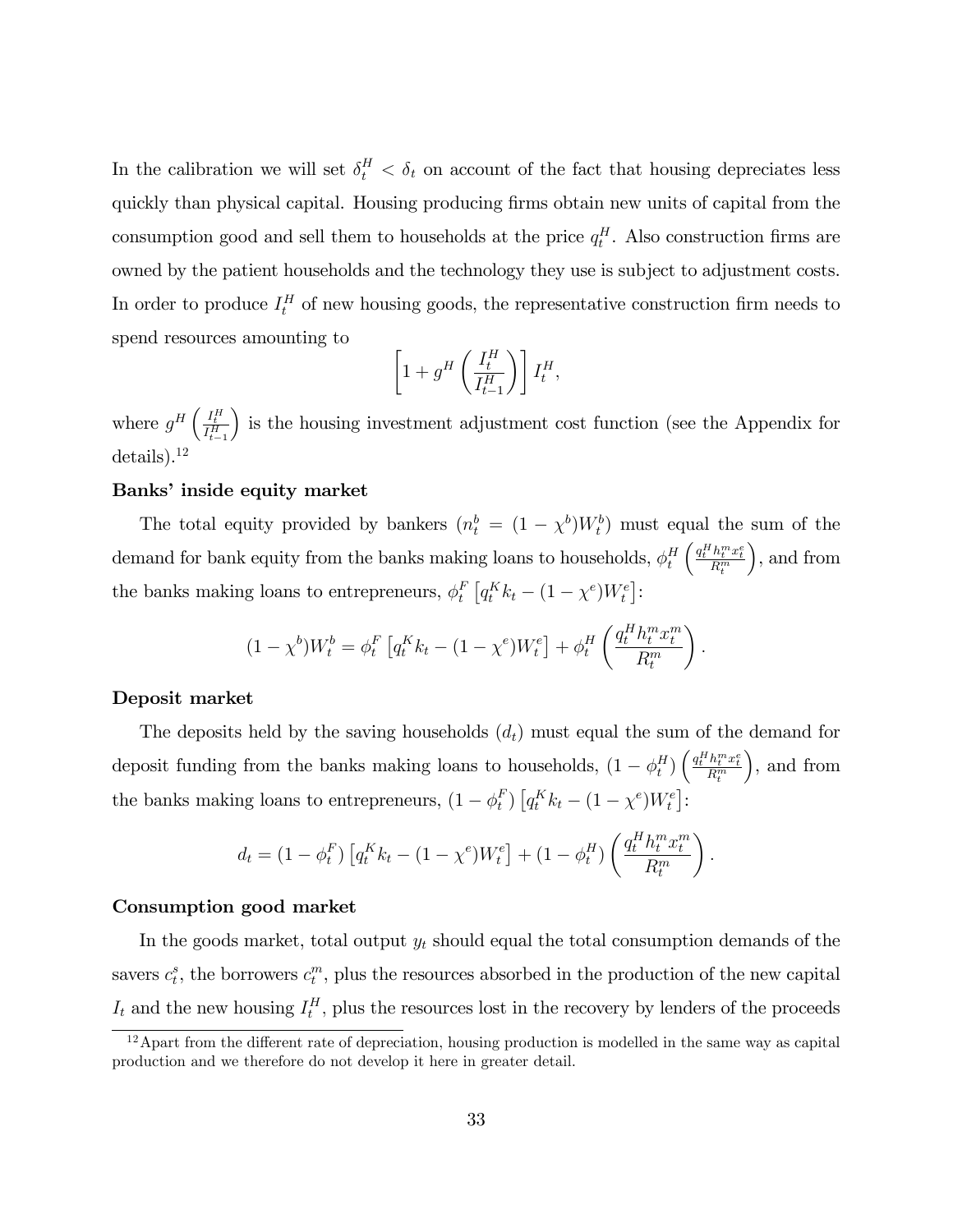associated with defaulted bank loans, in transaction costs by depositors at failed banks, or by the deposit insurance agency in the recovery of bank assets:

$$
y_{t} = c_{t}^{s} + c_{t}^{m}
$$
  
+  $\left[1 + g\left(\frac{I_{t}}{I_{t-1}}\right)\right]I_{t} + \left[1 + g^{H}\left(\frac{I_{t}^{H}}{I_{t-1}^{H}}\right)\right]I_{t}^{H}$   
+  $\mu^{e}G^{e}(\overline{\omega}_{t}^{e}) R_{t}^{K} q_{t-1}^{K} k_{t-1} + \mu^{m} G^{m}\left(\frac{x_{t-1}^{m}}{R_{t}^{H}}\right) R_{t}^{H} q_{t-1}^{H} h_{t-1}^{m} + \gamma P D_{t}^{b} R_{t-1}^{D} d_{t-1}$   
+  $\mu^{B}\left[G^{H}\left(\overline{\omega}_{t}^{H}\right) \widetilde{R}_{t}^{H}\left(\frac{q_{t-1}^{H} h_{t-1}^{m} x_{t-1}^{m}}{R_{t-1}^{m}}\right) + G^{F}\left(\overline{\omega}_{t}^{F}\right) \widetilde{R}_{t}^{F}\left[q_{t-1}^{K} k_{t-1} - (1 - \chi^{e}) W_{t-1}^{e}\right]\right].$ 

We will also consider a measure of net output,  $\tilde{y}_t$ , which is net of the expenditure associated to default:

$$
\widetilde{y}_t = c_t^s + c_t^m + \left[1 + g\left(\frac{I_t}{I_{t-1}}\right)\right]I_t + \left[1 + g^H\left(\frac{I_t^H}{I_{t-1}^H}\right)\right]I_t^H
$$
\n(45)

This output measure is arguably more important when analyzing welfare, since costs associated with default do not increase household utility.

#### Labor market

Total demand for households' labor by the consumption good producing firms,  $(1-\alpha)\frac{y_t}{w_t}$  $\frac{y_t}{w_t}$ must equal to the labour supply of the two types of households:

$$
(1 - \alpha) \frac{y_t}{w_t} = l_t^s + l_t^m.
$$

#### Deposit insurance agency

Finally, the total costs to the deposit insurance agency  $T_t$  due to losses in H and F banks, and hence the total lump sum tax imposed on patient households, are given by

$$
T_t^H = \left[\overline{\omega}_t^H - \Gamma^H \left(\overline{\omega}_t^H\right) + \mu^H G^H \left(\overline{\omega}_t^H\right)\right] \widetilde{R}_t^H \left(\frac{q_{t-1}^H h_{t-1}^m x_{t-1}^m}{R_{t-1}^m}\right)
$$

and

$$
T_t^F = \left[\overline{\omega}_t^F - \Gamma^F\left(\overline{\omega}_t^F\right) + \mu^F G^F\left(\overline{\omega}_t^F\right)\right] \widetilde{R}_t^F \left[q_{t-1}^K k_{t-1} - (1 - \chi^e) W_{t-1}^e\right].
$$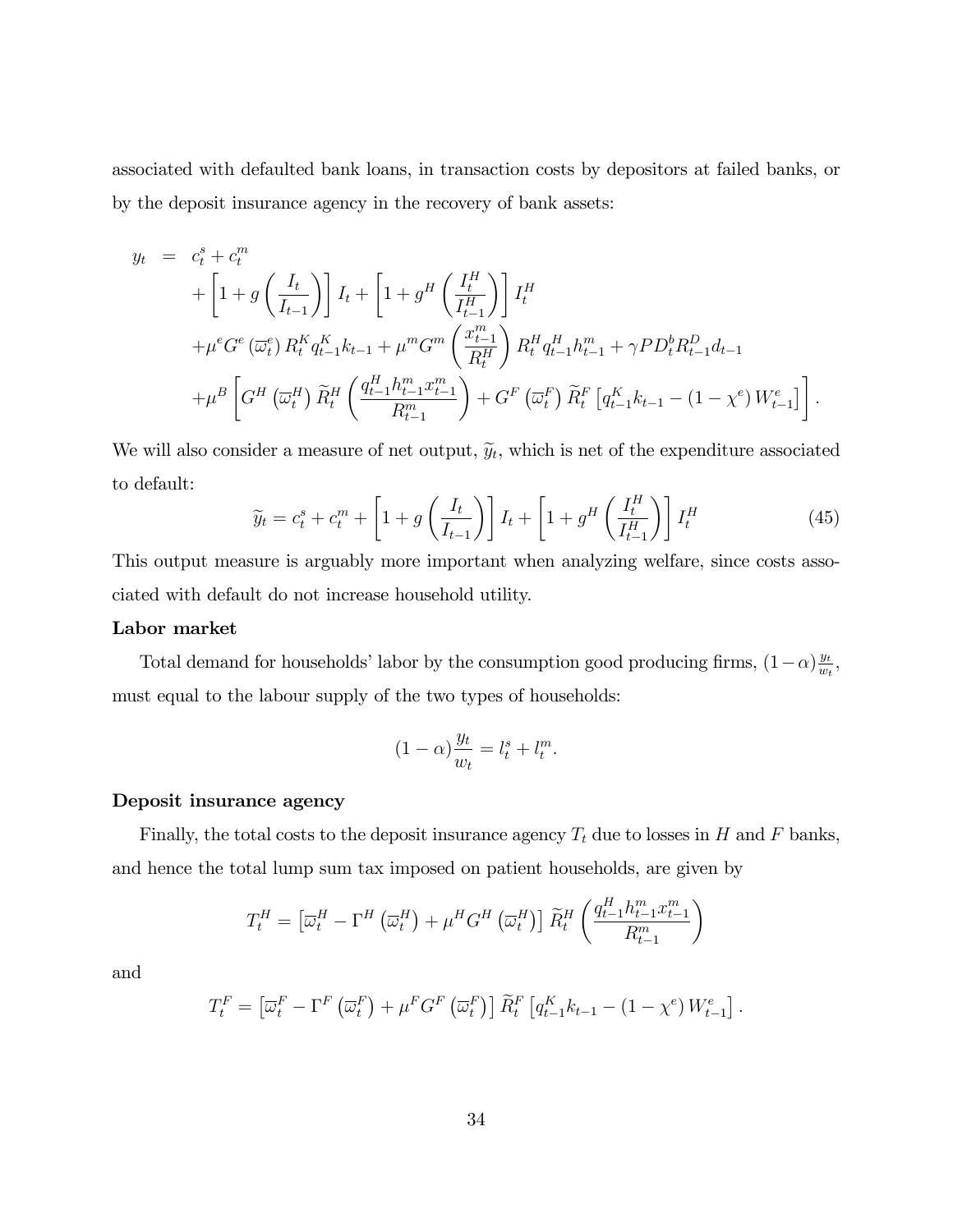#### Bank capital regulation

The regulatory capital requirement  $\phi_t^j$  $t<sub>t</sub>$  is generally specified as follows:

$$
\phi_t^j = \bar{\phi}_0^j + \bar{\phi}_1^j \left[ \log \left( b_{t-1}^H + b_{t-1}^F \right) - \log \left( \bar{b}^H + \bar{b}^F \right) \right] + \bar{\phi}_2^j \left[ \log (GDP_{t-1}) - \log(\overline{GDP}) \right], \quad (46)
$$

where  $\bar{\phi}_0^j$  $\sigma_0$  is the structural capital requirement and the additional terms capture the risksensitive part of the requirement and/or the existence of a *countercyclical capital buffer* that depends on the state of the economy.<sup>13</sup> The above specification encompasses the possibility that the cyclical component of the requirement increases or decreases with the cyclical deviations of total bank credit,  $b_{t-1}^H + b_{t-1}^F$ , aggregate output,  $GDP_{t-1}$ , or the total bankcredit-to-gdp ratio,  $(b_{t-1}^H + b_{t-1}^F)/GDP_{t-1}$ , from their steady state levels,  $\overline{b}^H + \overline{b}^F$ ,  $\overline{GDP}$ , and  $\left(\overline{b}^H + \overline{b}^F\right)$  /*GDP*, respectively.

For computational convenience, our countercyclical adjustment of the capital requirements is not explicitly formulated as the type of countercyclical buffer (CCB) introduced by Basel III. In Basel III, the CCB is an add-on to the capital requirements (Core Tier 1  $+$  the conservation buffer), that is to say a positive number. In our symmetric formulation above, the total capital charge may both increase or decrease relative to its time-invariant benchmark. In other words, in our set up, capital requirements can be relaxed even at low level of capital. In the context of Basel III, a similar outcome could arguably be obtained by adjusting the risk weights or through the exercise of some other form of supervisory forbearance in bad times.

# 5 Baseline parametrization

The baseline parametrization of the model is largely based on values that are standard in the literature. In particular, it relies mostly on Gerali et al. (2010) and Darracq-Pariès et al. (2011), who both develop DSGE models of the euro area, for most parameters of the house-

<sup>&</sup>lt;sup>13</sup>To save on notation, when analyzing time-invariant capial requirements below  $(\bar{\phi}_1^j = \bar{\phi}_2^j = 0)$ , we will refer to  $\bar{\phi}_0^j$  by simply  $\phi^j$ .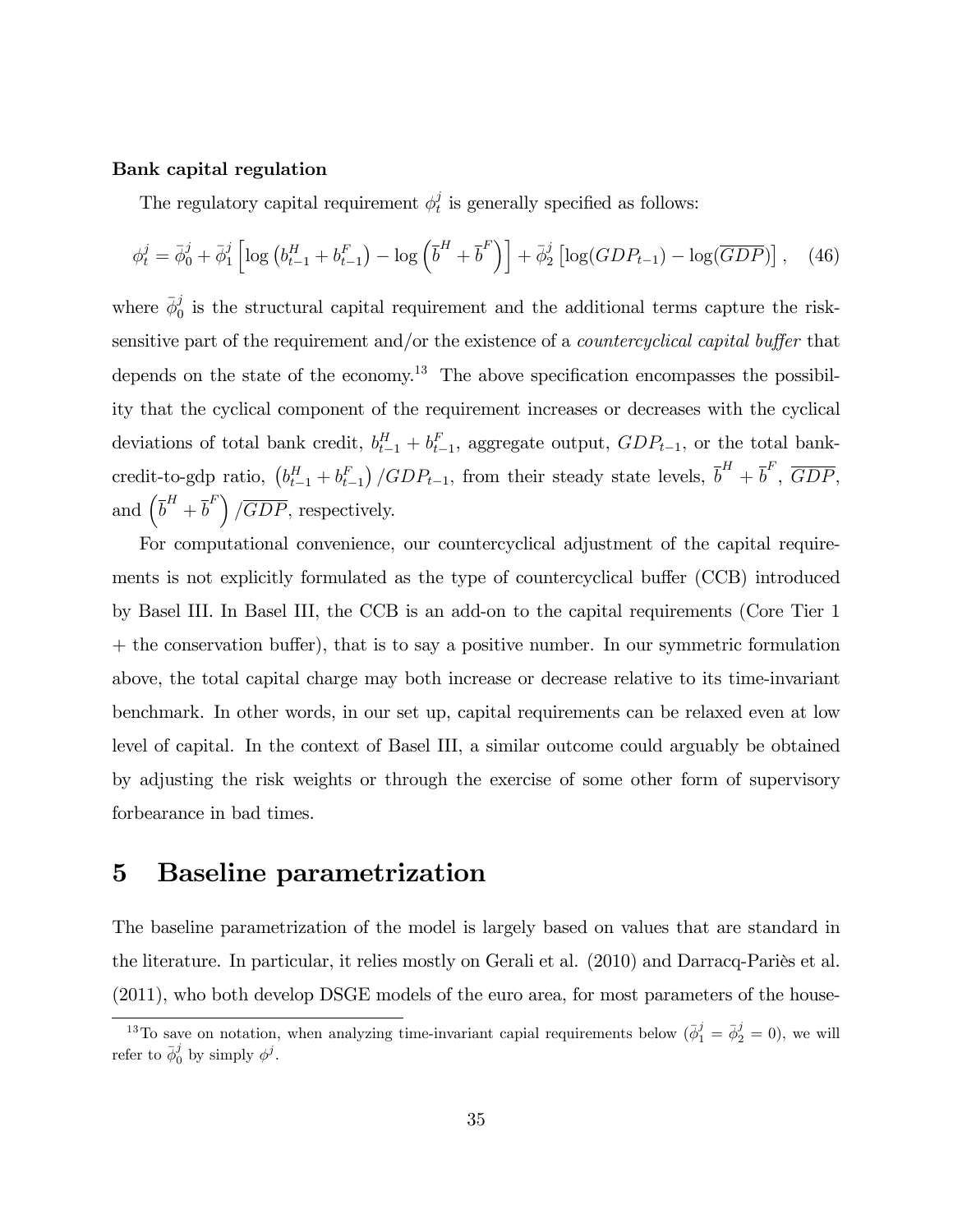holds and entrepreneurs sectors as well as those governing exogenous shocks (persistence and volatility). Capital requirements are set at a benchmark level of 8% for corporate loans (compatible with the full weight level of Basel I and the treatment of not rated corporate loans in Basel II and III) and 4% for mortgage loans (compatible with their 50% risk weight in Basel I). Table 1 reports all the parameter values. One period in the model corresponds to one quarter in calendar time.

| Description                                      | Par.         | Value     | Description                             | Par.              | Value          |
|--------------------------------------------------|--------------|-----------|-----------------------------------------|-------------------|----------------|
| Patient household discount factor                | $\beta^s$    | 0.995     | Capital requirement for mortgage loans  | $\phi^H$          | 0.04           |
| Impatient household discount factor              | β            | 0.98      | Capital requirement for corporate loans | $\phi^F$          | 0.08           |
| Patient household utility weight of housing      | $v^s$        | 0.25      | Mortgage bank bankruptcy cost           | $\mu^H$           | 0.3            |
| Impatient household utility weight of housing    | $v^s$        | 0.25      | Corporate bank bankruptcy cost          | $\mu^F$           | 0.3            |
| Patient household marginal disutility of labor   | $\varphi^s$  | 1         | Capital share in production             | $\alpha$          | 0.3            |
| Impatient household marginal disutility of labor | $\varphi^m$  | 1         | Capital depreciation rate               | $\delta^K$        | 0.025          |
| Inverse of Frisch elasticity of labor            | $\eta$       | 1         | Capital adjustment cost parameter       | $\psi^K$          | $\overline{2}$ |
| Depositor cost of bank default                   | $\gamma$     | 0.10      | Housing depreciation rate               | $\delta^H$        | 0.01           |
| Variance of household idiosyncratic shocks       | $\sigma_m^2$ | 0.08      | Housing adjustment cost parameter       | $\psi^H$          | $\sqrt{2}$     |
| Household bankruptcy cost                        | $\mu^m$      | 0.3       | TFP shock persistence                   | $\rho_A$          | 0.9            |
| Dividend payout of entrepreneurs                 | $\chi^e$     | 0.05      | Capital depreciation shock persistence  | $\rho^{\delta}$   | 0.9            |
| Variance of entrepreneurial risk shock           | $\sigma_e^2$ | 0.12      | Housing depreciation shock persistence  | $\rho^{\delta^H}$ | 0.9            |
| Entrepreneur bankruptcy cost                     | $\mu^e$      | $\rm 0.3$ | Risk shock(s) persistence               | $\rho^\sigma$     | 0.9            |
| Dividend payout of bankers                       | $\chi^b$     | 0.05      | Housing demand shock(s) persistence     | $\rho^v$          | 0.9            |
| Variance of mortgage bank risk shock             | $\sigma_H^2$ | 0.0119    | Labor disutility shock(s) persistence   | $\rho^{\varphi}$  | 0.9            |
| Variance of corporate bank risk shock            | $\sigma_F^2$ | 0.0238    |                                         |                   |                |

Table 1. Baseline parametrization of the model

# 6 Results

First, we analyze the long-run implications of different levels of capital requirements. Second, we analyze the effects of shocks to aggregate productivity, capital depreciation and bank risk in the dynamics around the steady state. We compare the transmission of shocks under the baseline capital requirements ( $\phi^F = 0.08$ ;  $\phi^H = 0.04$ ) and under higher capital requirements.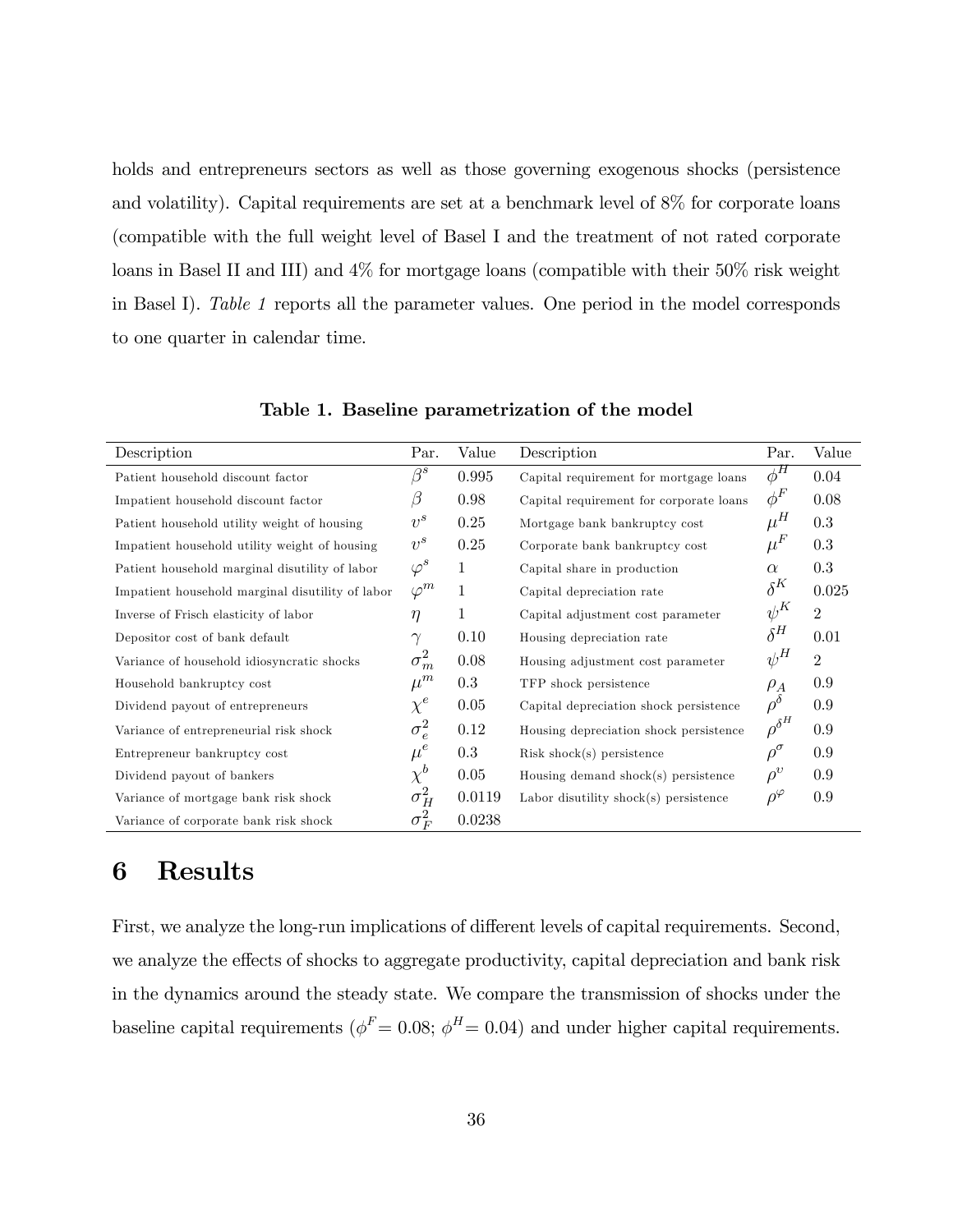#### 6.1 Steady state effects of capital requirements

In the following, we investigate the relationship between different levels of capital requirements,  $\phi^F$  and  $\phi^H$ , and welfare in steady state.<sup>14</sup> The welfare function for each agent is given by the conditional expectation of the corresponding lifetime utility as of a reference period t. Due to the presence of several classes of agents in the model, we consider a (utilitarian) social welfare measure that aggregates the individual welfare of the representative agents of each class. We will focus on households only.

Specifically, we compute the welfare gains associated with any particular policy change as a weighted average of the welfare gains of each household dynasties, the patient  $(j = s)$ and the impatient  $(j = m)$ , measured in consumption-equivalent terms, i.e. the percentage increase in steady state consumption,  $\Delta^j$ , that would make the welfare of such dynasty under the baseline policy ( $\phi^F$  = 0.08;  $\phi^H$  = 0.04) equal to the welfare under alternative values of  $\phi^F$  and  $\phi^H$ . And we weight each individual  $\Delta^j$  with the share of dynasty j in aggregate consumption under the baseline policy. So the reported social welfare gains are given by

$$
\Delta W \equiv \frac{c_0^s}{c_0^s + c_0^m} \Delta^s + \frac{c_0^m}{c_0^s + c_0^m} \Delta^m,\tag{47}
$$

where  $c_0^j$  denotes the steady state consumption of dynasty j under the baseline policy.

Importantly, although entrepreneurs and bankers do not enter into our social welfare criterion on their own right, the contribution of entrepreneurial and bank profits to aggregate consumption capacity is taken into account through the (lump sum) transfers that these agents have been assumed to make to the patient dynasty.<sup>15</sup>

We start by providing a first key result of our paper, namely the steady state relationship between the capital requirement ratio and social welfare gains. Figure 1 displays the steady state social welfare gains  $\Delta W$  associated with capital requirements higher than the baseline

<sup>&</sup>lt;sup>14</sup>The Appendix reports the key equations of interest for the deterministic steady state solution of the model.

<sup>&</sup>lt;sup>15</sup>We have also considered a version of the model in which these transfers are split between the two dynasties and the results are qualitatively and quantitatively very similar.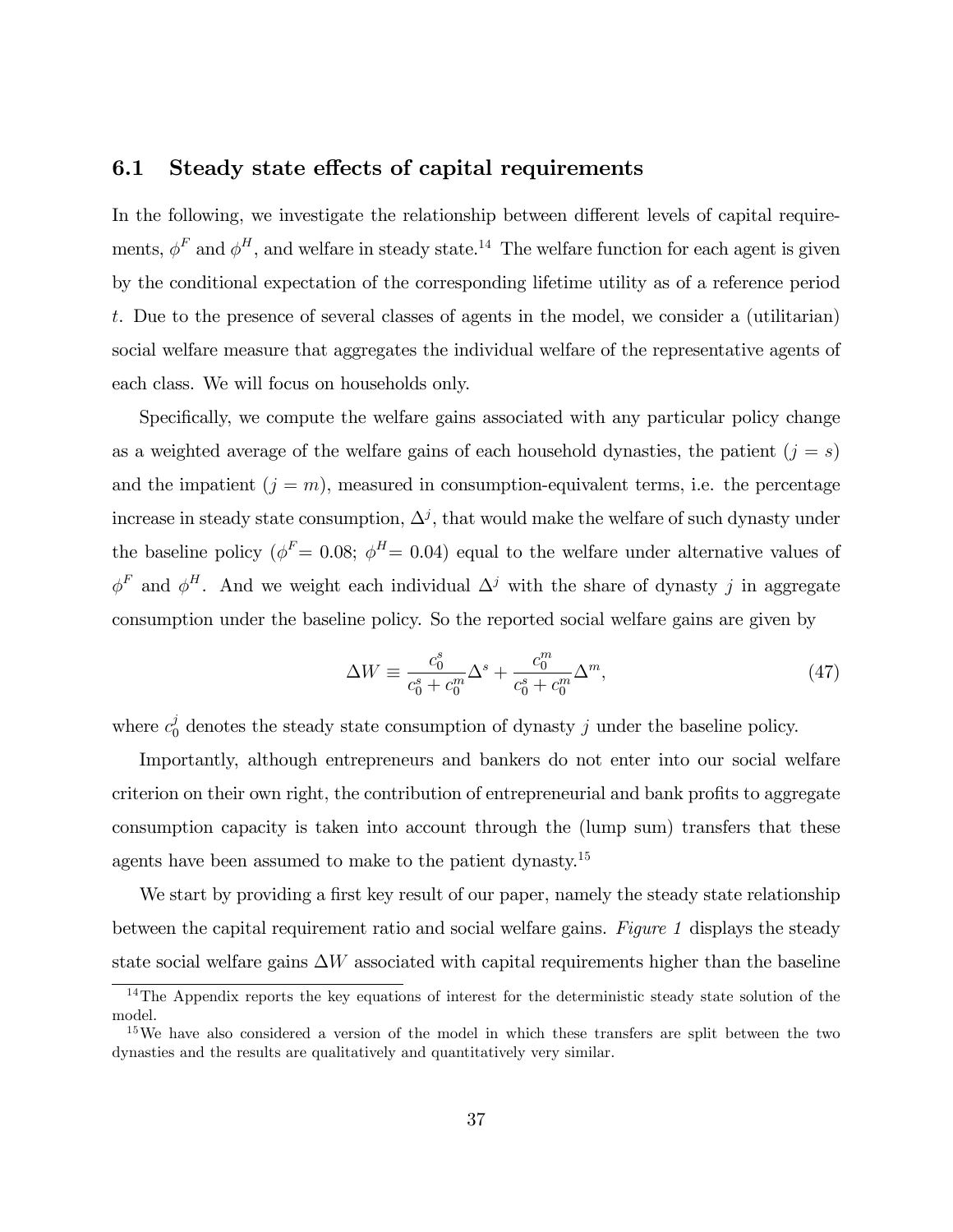value. The hump-shaped relationship between higher capital requirements and social welfare gains reflect the presence of a trade-off. Higher capital requirements reduce the implicit subsidy to banks associated with limited liability and deposit insurance. Thus, in comparison with the baseline policy, an increase in capital requirements implies both a reduction in the supply of loans (which are provided at higher interest rates) and a lower average default rate of banks (see Figure 2a. The implied reduction in the social cost of banks' default has a positive effects on economic activity, notably consumption and investment (Figure 2b). This effect dominates at first. In contrast, the negative effects on economic activity coming from the reduction in the supply of credit to the economy dominate when capital requirements are high enough (actually, at levels in which banks' default rate is virtually zero). Note that the initial increase in credit displayed in Figure 2c is due to the reduction in the cost of deposit funding. Indeed, banks are less fragile and depositors require a lower premium in compensation for their anticipated costs of bank default.

#### (Figures 1 and 2a-2b here)

Under the calibration reported in Section 5, we find that the optimal capital requirement should be around 10.5 per cent for business loans and 5.25 per cent for mortgages (50% risk weight). This is consistent with BIS (2010) and Miles et al. (2013). However, our model would not support higher capital ratios, such as the value of 25% recently suggested by Admati and Hellwig (2013). In our model, too high capital requirements would excessively restricts credit availability while reducing default rates only marginally, resulting in a net welfare loss.

Overall, our setup provides a clear rationale for capital regulation, which arises as a welfare improving response to the excessive risk taking by banks. Importantly, banks' equity funding in the model is limited by the wealth endogenously accumulated by the bankers who own and manage the banks. So capital requirements reduce bank leverage, bank failure risk and the implicit subsidies associated with deposit insurance, and, simultaneously, they also force the banks to make a greater use of bankers' limited wealth. In the short run,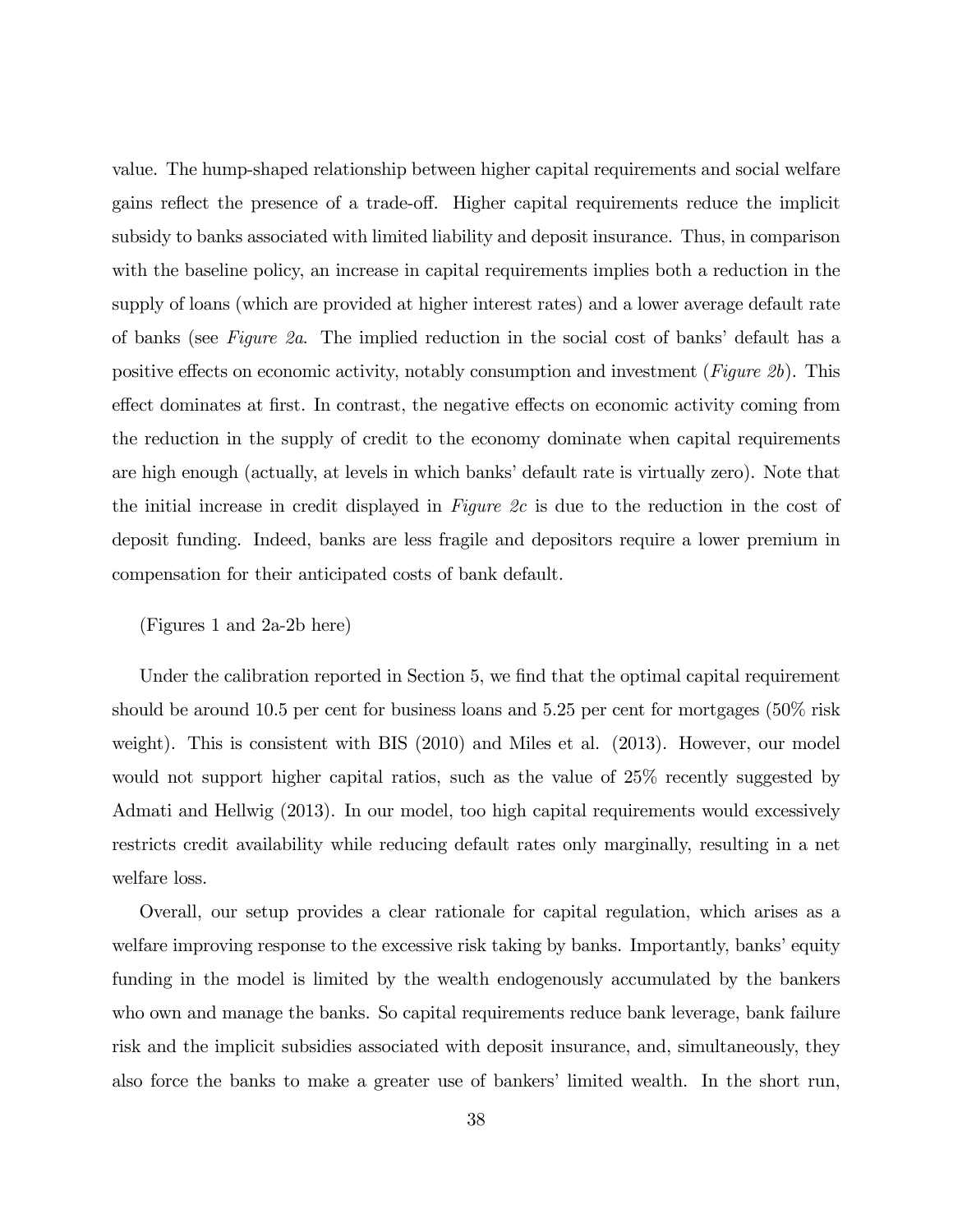this second aspect makes capital requirements have a potential impact on the cost of equity funding (due to the scarcity of bankers' wealth). However, over time, bankers accumulate additional wealth and the cost of equity funding in the new steady state is the same as under lower requirements. So the steady state results are entirely due to banks' lower leverage and their possibly higher weighted average cost of funds.

#### 6.2 Capital requirements and shock propagation

The second set of results concerns the model responses to structural shocks, in a first order approximation around the deterministic steady state. Figures 3areports the response of GDP to a 1 per cent decline in aggregate productivity. It compares the response of GDP under alternative parameterizations of the model. We find that higher capital requirements: (i) mitigate the effects of a reduction in aggregate productivity (*panel A*); (ii) mimic the dynamics of a no bank default economy (panel B). Comparing the benchmark economy with an economy with higher financial distress (higher level of bank risk  $\sigma^F$  and  $\sigma^H$ ) in the banking sector, we also find that high financial distress greatly exacerbates the negative effect of productivity shocks (*panel C*).

Figures 3b and 3c report on the effect of a negative productivity shock on the key variables in the model. Each graph with the impulse response functions contains four lines. We report the responses of the variables in the benchmark economy, i.e.  $\phi^F = 0.08$  and  $\phi^H = 0.04$  (starred line) and in the economy with capital requirements closer to the welfare maximizing ones, i.e.  $\phi^F= 0.105$  and  $\phi^H= 0.0525$ , (dashed line). Further, we also consider a parametrization with no bank default, i.e.  $\sigma^F = \sigma^H \approx 0$ , (solid line) and with high financial distress, i.e.  $\sigma^F = 0.0238$  and  $\sigma^H = 0.0119$  (dotted line). This set of results allows us to understand the role of capital regulation for the propagation of shocks.

(Figures 3a-3c)

An exogenous reduction in aggregate productivity implies a reduction in spending and production. Thus, the relative price of housing and physical capital decline leading to an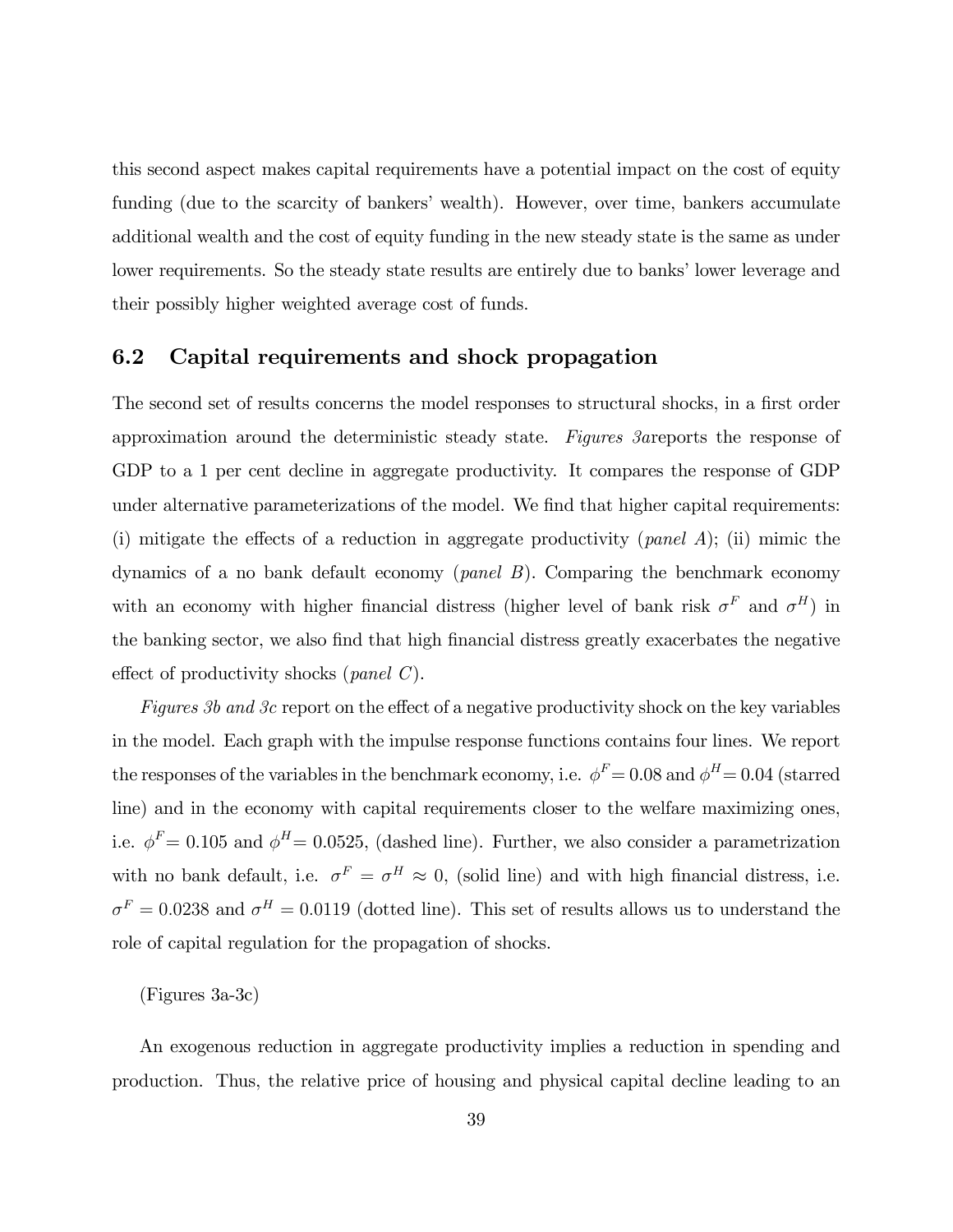increase in the default by households and entrepreneurs  $(Fiqures 3b)$ . Higher borrowers<sup>'</sup> default reduces bank capital and, thus, the supply of loans (bank capital channel). At the same time, bank default increases leading to an increase in the cost of deposit funding, which further increases the bank lending rates that banks have to charge in order to satisfy bankers' participation constraints (bank funding channel). Both channels further contribute to the reduction in the price of houses and physical capital leading to higher default rates among borrowers (Figures 3c).

Figures  $4a-4b$  replicate the same analysis for a depreciation shock, namely a negative shock to the value of the stocks of housing and physical capital (the shock is assumed to hit both stocks in the same proportion at the same time). Also here, even more so than for TFP shocks, the presence of bank default leads to very strong amplification, notably of the effects on GDP. In the model with a high capital requirement or no bank default we find a mild and short contraction of output, but under high bank risk the implied recession is much deeper and long lasting. The difference can be largely explained by the different effect on bank capital and bank defaults. Bank capital declines (Figure 4a) and this restricts the supply of loans in a very persistent way, specially under the high bank risk calibration. In addition, bank defaults increase leading to a rise in the cost of deposit funding, which further depresses economic activity and amplifies the decline in bank capital. Our model features a powerful interaction between bank capital and the bank cost of funding channels of crisis transmission. The result is a deep and persistent decline in economic activity in the economy with low capital requirements (i.e. the benchmark economy).

#### (Figures 4a-4b)

Figures 5a and 5b report on the dynamic effects of shocks to the standard deviation of the idiosyncratic shocks to banks' performance, which we interpret as a shock to "bank risk". Similar to the results for the depreciation shock, the effects of the shock are very mild in the economy with high capital requirements or an initially low level of bank risk ("no bank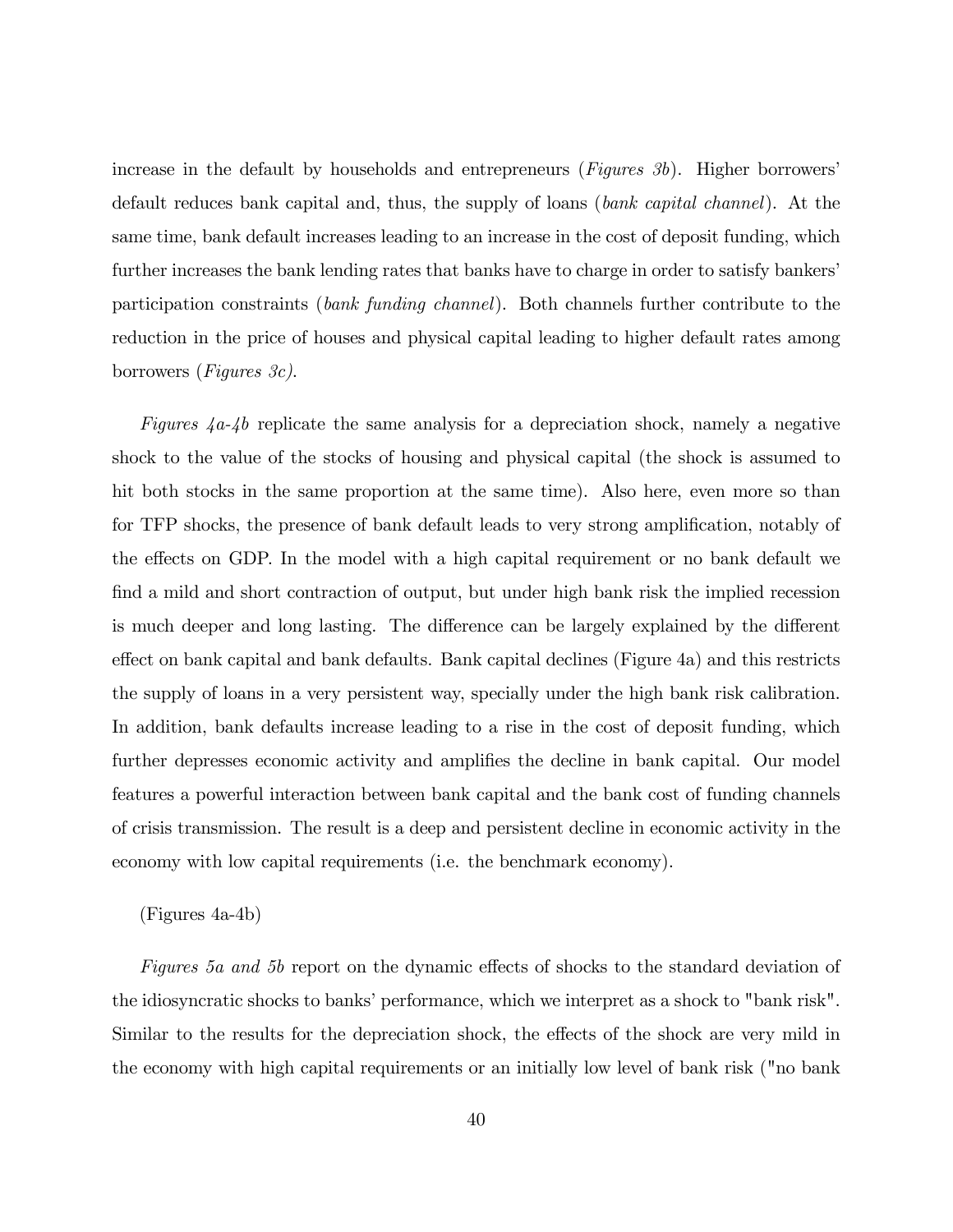risk" economy). In the benchmark economy, a high starting value for bank risk, coupled with low capital requirements, has the opposite effect of greatly amplifying the transmission of the shock. Again, the difference is largely explained by the diverging paths for bankers' net worth and the cost of deposit funding.

#### (Figures 5a-5b)

Figure 6 provides an overview of the key results. Overall, these results suggest that, first, an economy with "high capital requirements" (set close to the welfare maximizing ones) behaves very similarly to an economy with no bank default. Thus, high capital requirements insulate the economy from the bank net worth channel and prevent excessive volatility due to banks' excessive lending and excessive failure risk. Additionally, the figures show that when bank leverage is high (because capital requirements are low), the economy is more responsive to shocks. This evidences that the limited liability and deposit insurance subsidies, which allow banks to meet the required rate of return on equity with lower lending rates, constitute a potentially powerful channel of financial amplification and contagion.

(Figure 6)

#### 6.3 Countercyclical capital adjustments

Figures  $\%$  7a-7b summarize the results of running the same exercises as in prior figures but comparing economies with cyclically-áat capital requirements like in the previous analysis with economies in which the capital requirements are cyclically adjusted. In particular, in terms of equation (47) we set  $\bar{\phi}_1^j = 0.3$  and  $\bar{\phi}_2^j = 0$  so that the capital requirements vary according to the percentage deviation of total credit from its steady state level, in a symmetric fashion.

The results suggest that introducing a countercyclical adjustment mitigates the reduction in the supply of credit to the economy, but does so at the cost of an increase in bank default and, thus, a higher overall cost of funds for banks. It turns out that the countercyclical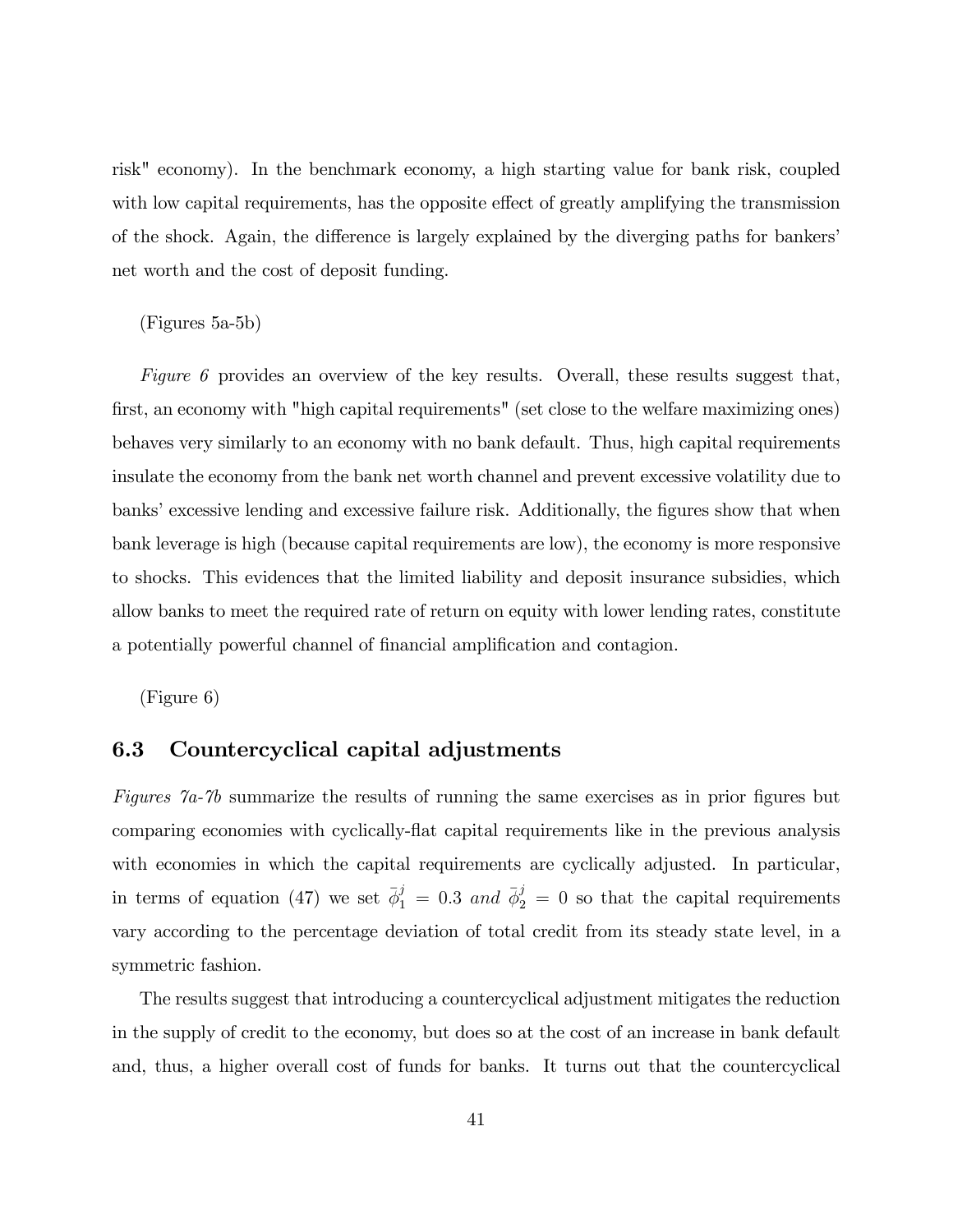adjustment adds stability when associated with a high level of capital requirements (i.e. when bank default risk is already very low).

In contrast, when the countercyclical adjustment is added to the economy with low capital requirements, we find that for most shocks and variables the result is more rather than less amplification. The countercyclical adjustment of the capital requirements actually helps moderate the negative output effects of the shocks in the short run. However, the effects are negative over the medium/long run. Overall, the lesson from this exercise is that relaxing capital standards only works well when the starting capital requirement position is strong.

# 7 Conclusions

In this paper we have proposed a DSGE model with multiple financial frictions affecting households, entrepreneurs and banks. One distinctive feature of our model is that it contains three layers of default and that, unlike in previous literature, a default has material consequences for the balance sheet of the lender. In this way, we allow both idiosyncratic and aggregate shocks to matter for the default frequency of the various classes of borrowers and we can assess the macroeconomic consequences of default. The model also allows us to study the impact of household and corporate defaults on banks' net worth and default, the feedback coming from the importance of the latter in determining the availability and the cost of bank loans.

From a policy perspective, our main focus has been on bank capital regulation. In our model, bank capital regulation finds a rationale in the presence of two distortions that may push credit provision away from the Örst best solution (the solution that a social planner would select). On the one hand, costly state verification makes lending costly and this reduces credit compared with the socially optimal level in an ideal economy without these costs. On the other hand, banks have limited liability and their deposits enjoy government guarantees, which encourages them to potentially extend excessive lending. Bank capital regulation needs to find a compromise between these two objectives. In our baseline calibration, we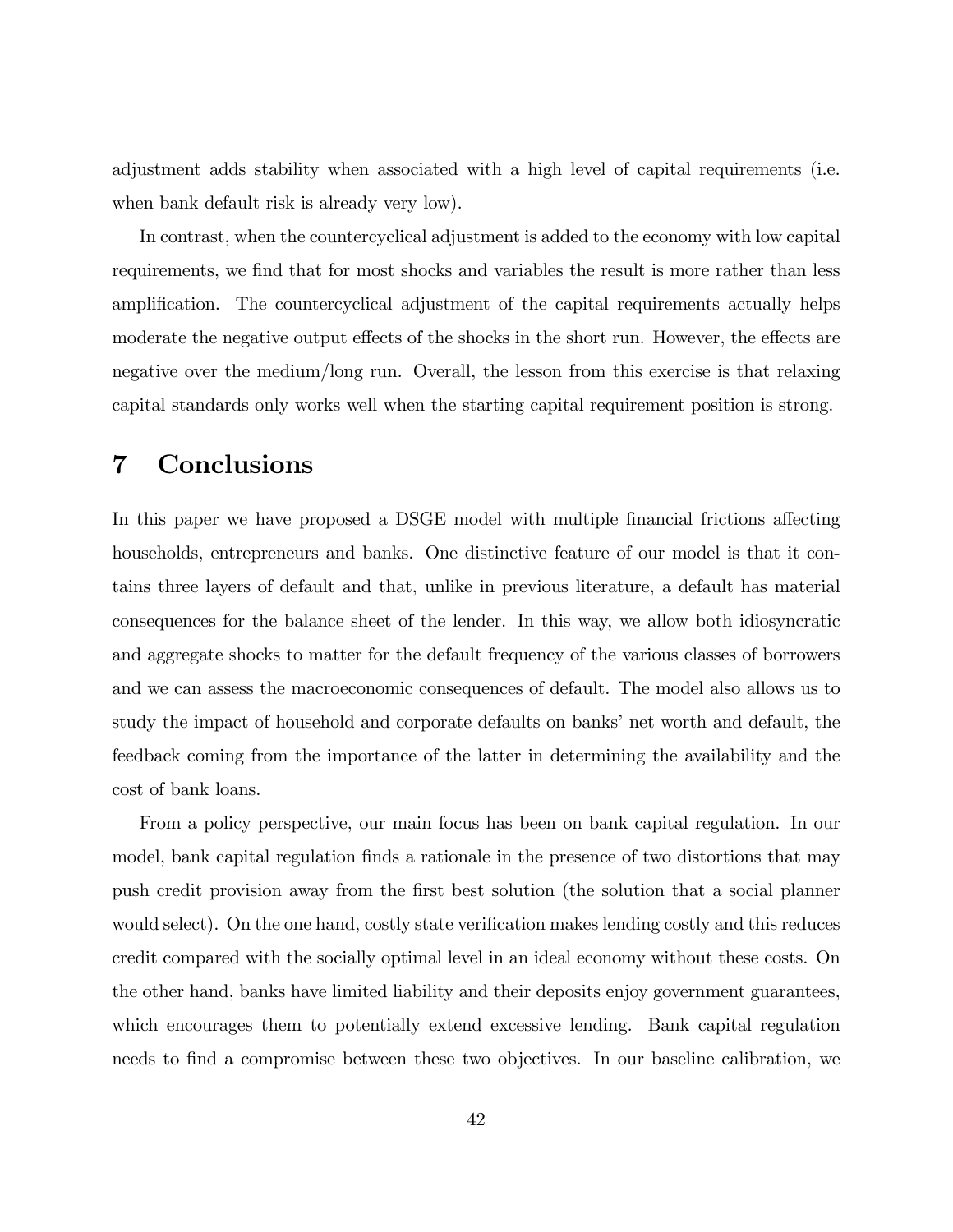find that a reasonable compromise can be found at levels of the capital ratio around  $10.5\%$ , which is above the Basel III levels of capital but below more radical proposals such as those of Admati and Hellwig  $(2013)$ . In terms of the dynamics of the model, we find that shock propagation and ampliÖcation are large when idiosyncratic bank risk is high and the bank capital requirements are low. Higher capital requirements largely eliminate the amplification due to the financial factors in the present model.

Needless to say, our results are highly model dependent and their robustness should be checked by considering richer models that relax some of the simplifying assumptions of this first step (such as banks' inability to raise outside equity or the binding nature of bank capital requirements). Additionally, the model could be extended to introduce liquidity risk (and its regulation) and to allow for securitization (and its regulation). Finally, our model is entirely real and considers no nominal rigidities and, hence, has no room for (conventional) monetary policy. However, it would be relatively straightforward to add nominal rigidities in order to study the interplay between macro-prudential policy (capital regulation) and monetary policy. Several of these extensions appear to be interesting avenues for further research.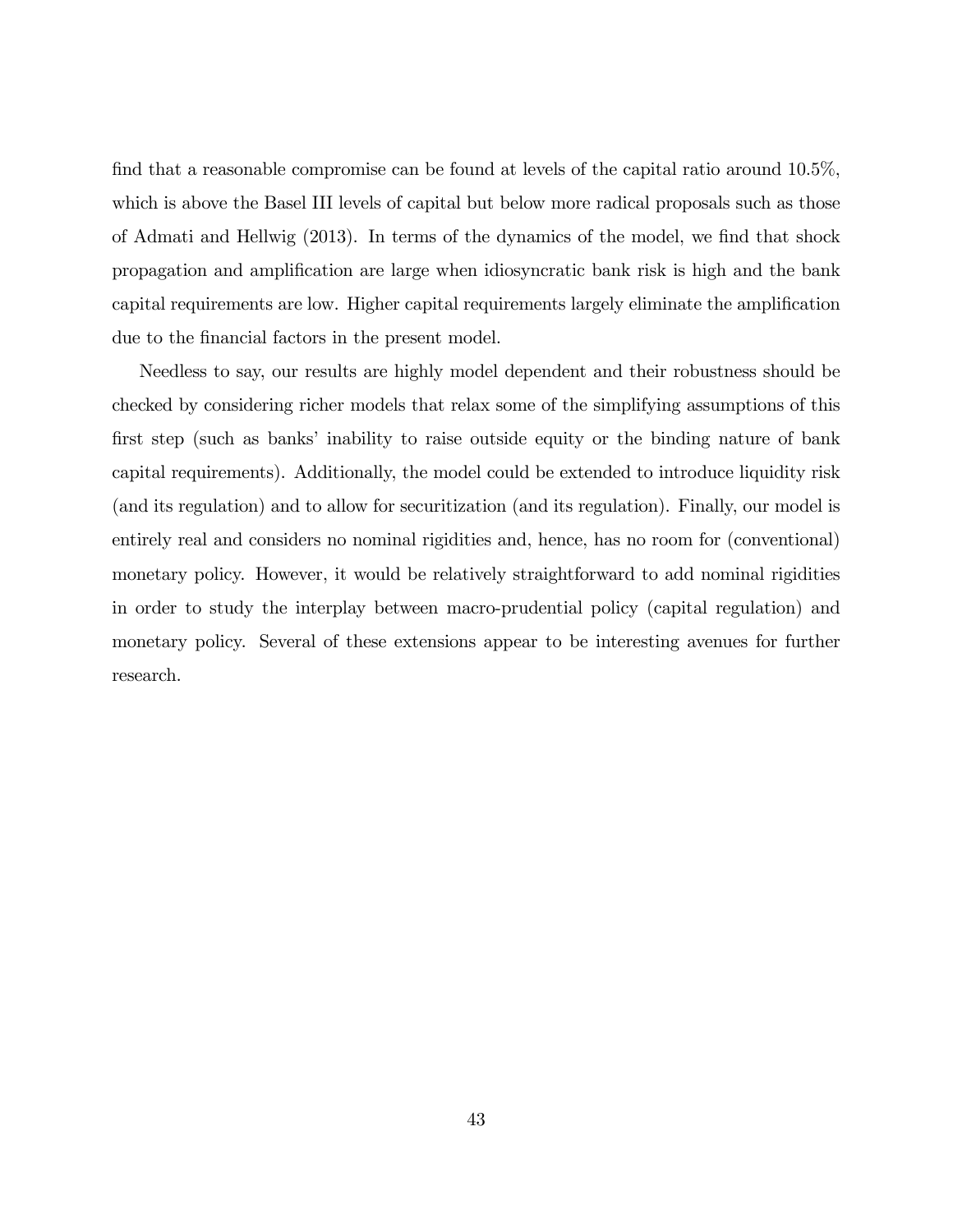# References

- [1] Admati, A. and M. Hellwig (2013): The Bankers' New Clothes, Princeton: Princeton University Press.
- [2] Angeloni, I. and E. Faia (2013): "Capital Regulation and Monetary Policy with Fragile Banks", Journal of Monetary Economics, 60, 3, pp. 311-324.
- [3] Benes, J. and M. Kumhof (2011): "Risky Bank Lending and Optimal Capital Adequacy Regulation", IMF Working Paper 11/130.
- [4] Benigno, G., Chen, H., Otrok, C. and E. R. Young (2013): "Financial Crises and Macro-Prudential Policies", *Journal of International Economics*, 89, pp. 453-470.
- [5] Bernanke, B., Gertler, M. and S. Gilchrist (1999): "The Financial Accelerator in a Quantitative Business Cycle Framework", in Handbook of Macroeconomics, ed. by J. B. Taylor and M. Woodford, Elsevier.
- [6] Bianchi, J. (2011): "Overborrowing and Systemic Externalities in the Business Cycle", American Economic Review, 101, 7, pp. 3400-3426.
- [7] Bianchi, J. and E. Mendoza (2010): "Overborrowing, Financial Crises and Macro-Prudential Taxes", NBER Working Paper No. 16091.
- [8] BIS (2010): "An Assessment of the Long-term Economic Impact of Stronger Capital and Liquidity Requirements", Basel Committee on Banking Supervision, August.
- [9] Brown, M., B. Guin, and S. Morkoetter (2013): "Switching Costs, Deposit Insurance and Deposit Withdrawals from Distressed Banks", working paper.
- [10] Brzoza-Brzezina, M., M. Kolasa and K. Makarski (2013): "The Anatomy of Standard DSGE Models with Financial Frictions", Journal of Economic Dynamics and Control, 37, pp. 32-51.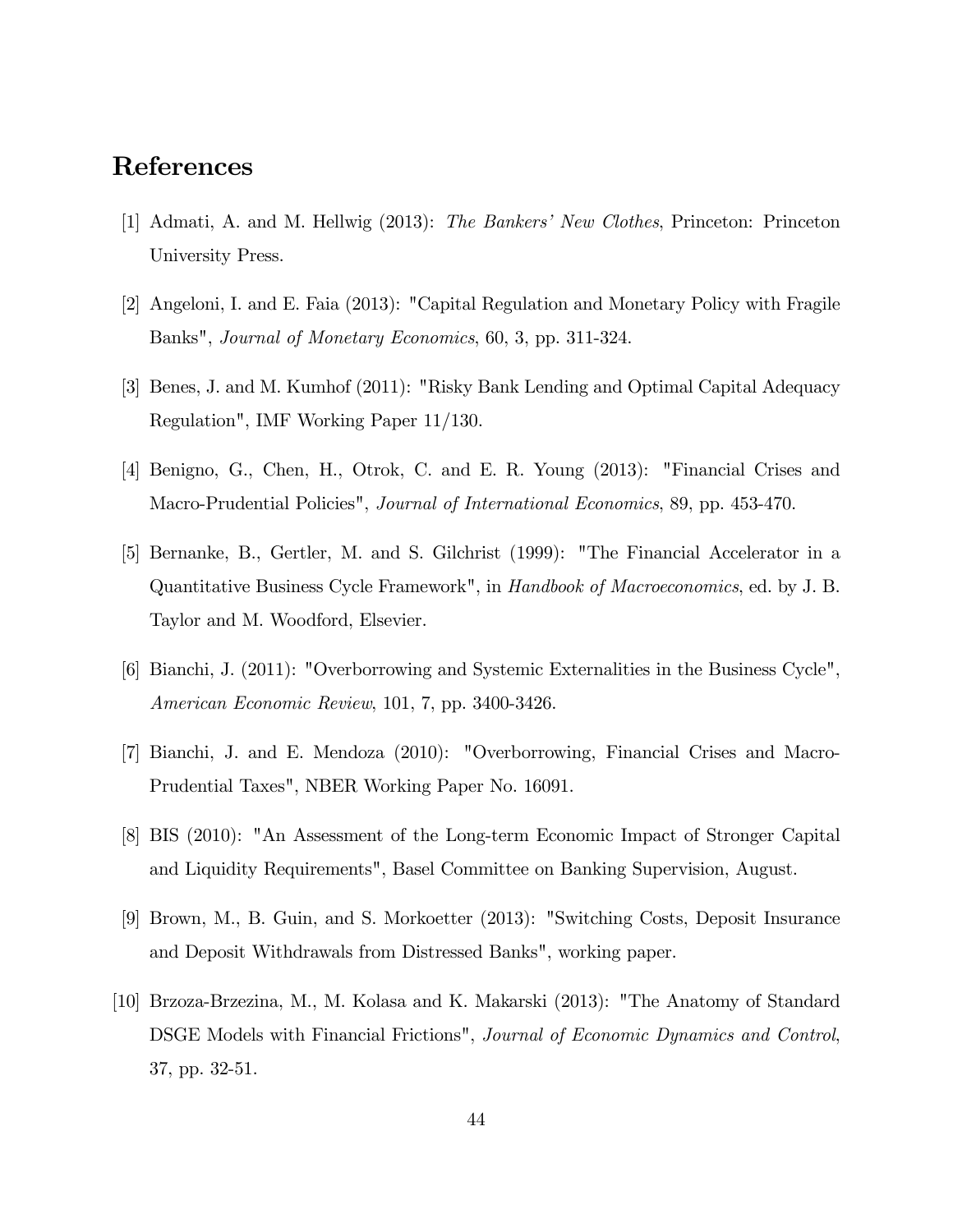- [11] Brunnermeier, M., T. M. Eisenbach, and Y. Sannikov (2012): "Macroeconomics with Financial Frictions: A Survey", Advances in Economics and Econometrics, Tenth World Congress of the Econometric Society, New York.
- [12] Brunnermeier, M., and Y. Sannikov (2014): "A Macroeconomic Model with a Financial Sector", American Economic Review, 104, pp. 379-421.
- [13] Carlstrom, C. T., and T. S. Fuerst (1997): "Agency Costs, Net Worth, and Business Fluctuations: A Computable General Equilibrium Analysis", American Economic Review, 87, pp. 893-910.
- [14] Christiano, L., and D. Ikeda (2013): "Leverage Restrictions in a Business Cycle Model", NBER Working Paper No. 18688.
- [15] Christiano, L., R. Motto, and M. Rostagno (2010): "Financial Factors in Economic Fluctuations", ECB Working Paper No. 1192.
- [16] Cole, H. (2011): "Discussion of Gertler and Karadi", Journal of Monetary Economics, 58, pp. 35-38.
- [17] Collard, F., H. Dellas, B. Diba, and O. Loisel (2012): "Optimal Monetary and Prudential Policies", Working papers 413, Banque de France.
- [18] Curdia, L., and M. Woodford (2008): "Credit Frictions and Optimal Monetary Policy", Working Paper 146, National Bank of Belgium.
- [19] Dang, T. V., G. Gorton, and B. Holmstrom (2013): "The Information Sensitivity of a Security", mimeo.
- [20] Darracq Pariès, M., C. Kok Sørensen, and D. Rodriguez-Palenzuela (2011): "Macroeconomic Propagation under Different Regulatory Regimes: Evidence from an Estimated DSGE Model for the Euro Area," International Journal of Central Banking, 7, 4, pp. 49-113.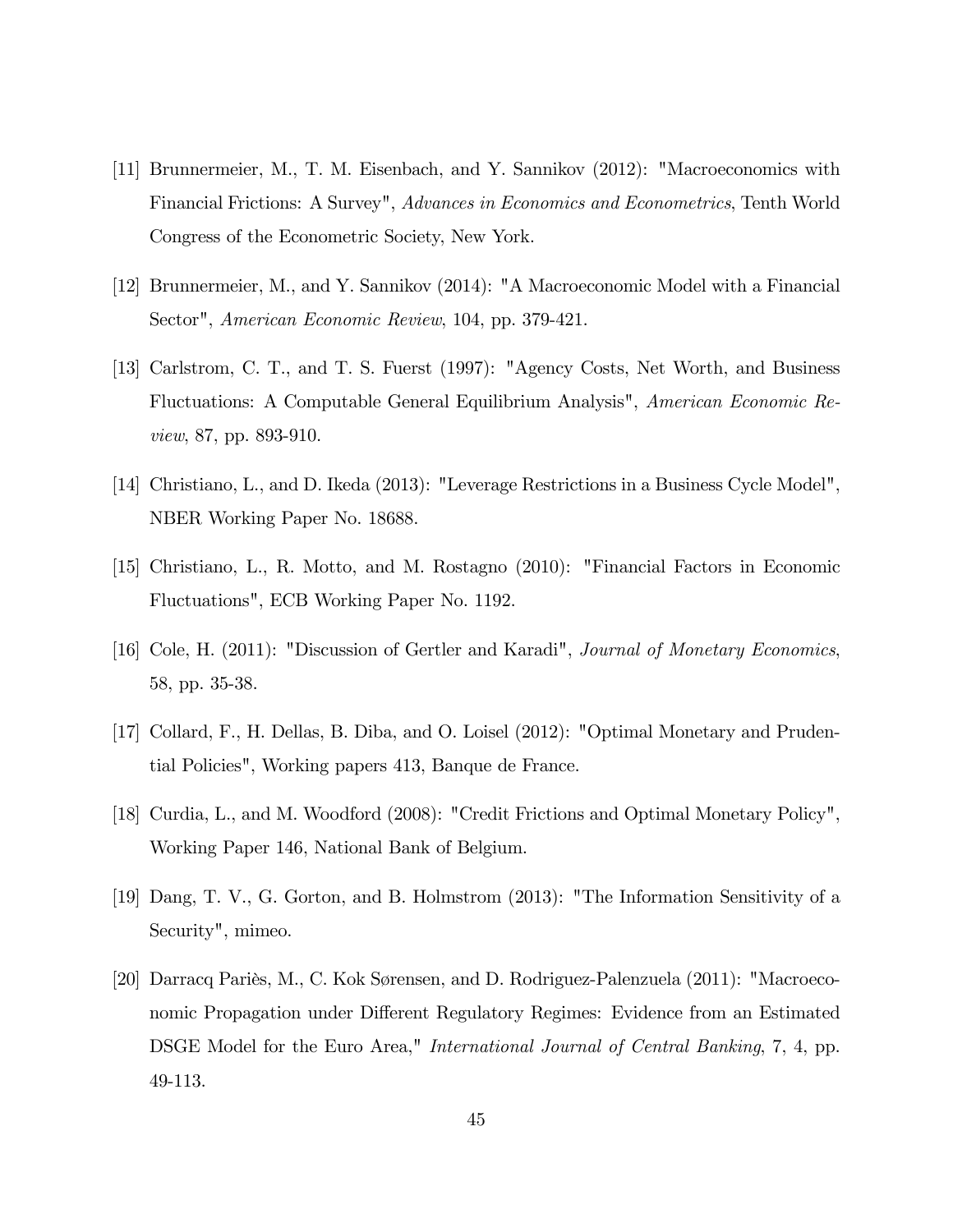- [21] Forlati, C., and L. Lambertini (2011): "Risky Mortgages in a DSGE Model", International Journal of Central Banking, p. 285-335.
- [22] Gale, D., and M. Hellwig (1985): "Incentive-Compatible Debt Contracts: The One-Period Problem", Review of Economic Studies, 52, 4, pp. 647-663.
- [23] Geanakoplos, J. (2003): "Liquidity, Default, and Crashes: Endogenous Contracts in General Equilibrium", in Advances in Economics and Econometrics: Theory and Applications, Eighth World Congress of the Econometric Society, 2, 170-205. New York: Cambridge University Press.
- [24] Geanakoplos, J. (2011): "What's Missing from Macroeconomics: Endogenous Leverage and Default", in M. Jarocinski, F. Smets, and C. Thimann (eds.), *Approaches to Mone*tary Policy Revisited  $\overline{\phantom{a}}$  Lessons from the Crisis, Sixth ECB Central Banking Conference, 18-19 November 2010, European Central Bank.
- [25] Gerali, A., S. Neri, L. Sessa, and F.M. Signoretti (2010): "Credit and Banking in a DSGE Model of the Euro Area", Journal of Money, Credit and Banking, 42, 2, pp. 107-141.
- [26] Gersbach, H., and J.-C. Rochet (2012), "Aggregate Investment Externalities and Macroprudential Regulation," Journal of Money, Credit and Banking, 44, 73-109.
- [27] Gertler, M., and P. Karadi (2011): "A Model of Unconventional Monetary Policy", Journal of Monetary Economics, 58, 1, pp. 17-34.
- [28] Gertler, M., and N. Kiyotaki (2011): "Financial Intermediation and Credit Policy in Business Cycle Analysis", in *Handbook of Monetary Economics*, ed. B. Friedman and M. Woodford.
- [29] Gertler, M., and N. Kiyotaki (2012): "Banking, Liquidity and Bank Runs in an InÖnite Horizon Economy", mimeo.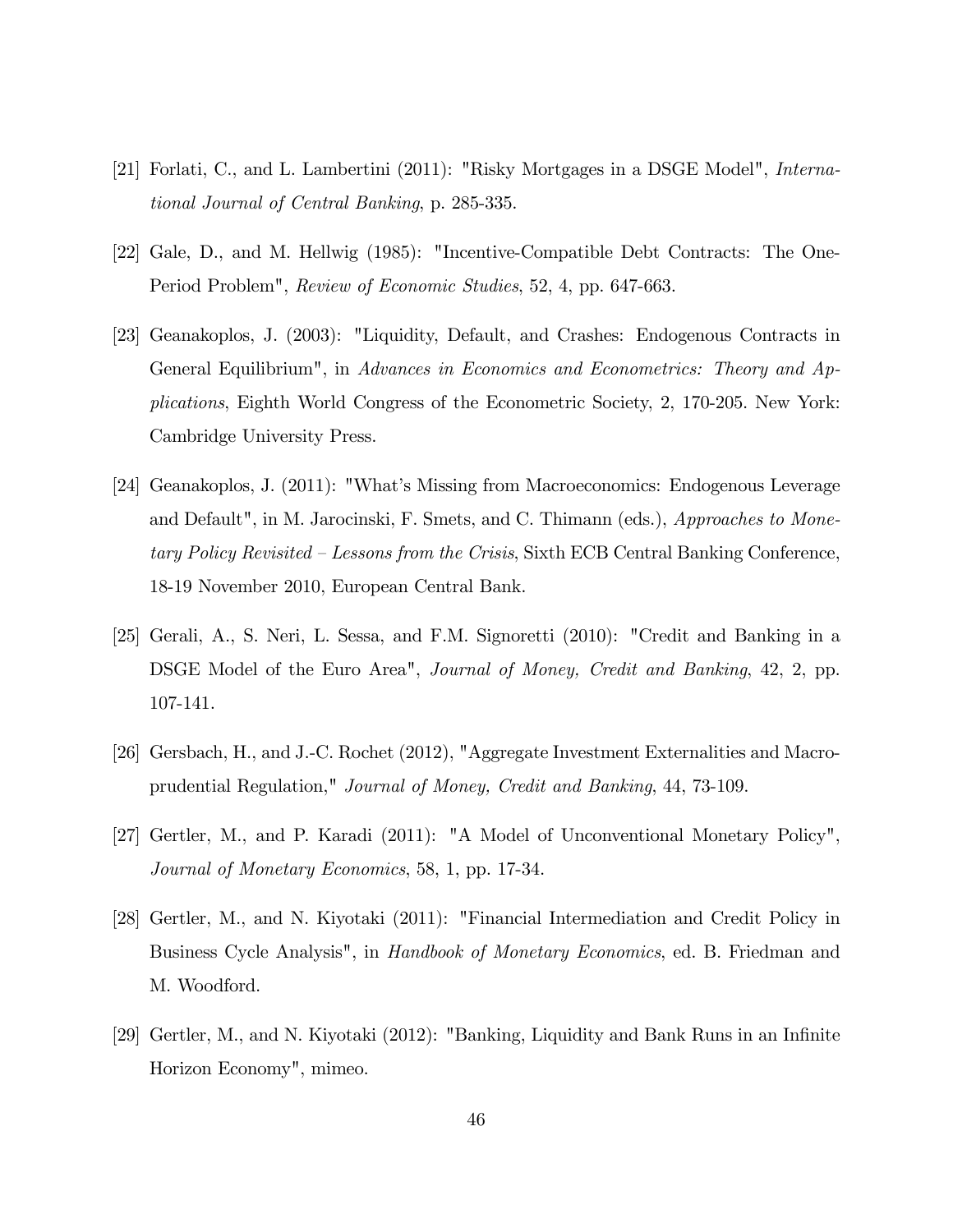- [30] Gertler, M., N. Kiyotaki, and A. Queralto (2012): "Financial Crises, Bank Risk Exposure and Government Financial Policy", Journal of Monetary Economics, 59, pp. 517-534.
- [31] Goodfriend, M., and B. McCallum (2007): "Banking and Interest Rates in Monetary Policy Analysis: A Quantitative Exploration", *Journal of Monetary Economics*, 54, pp. 1480-1507.
- [32] Goodhart, C., P. Sunirand, and D. Tsomocos (2006): "A Model to Analyse Financial Fragility", Economic Theory, 27, pp. 107-142.
- [33] Goodhart, C. A. E., A. K. Kashyap, D. P. Tsomocos, and A. P. Vardoulakis (2012): "Financial Regulation in General Equilibrium", NBER Working Paper No. 17909.
- [34] Goodhart, C. A. E., D. P. Tsomocos, and M. Shubik (2013): "Macro-Modelling, Default and Money", Financial Markets Group Special Paper 224.
- [35] He, Z., and A. Krishnamurthy (2012): "A Model of Capital and Crises", Review of Economic Studies, 79, 735-777.
- [36] Hirakata, N., N. Sudo, and K. Ueda (2013): "Capital Injection, Monetary Policy, and Financial Accelerators", International Journal of Central Banking, 9, 2, pp. 101-145.
- [37] Iacoviello, M. (2005): "House Prices, Borrowing Constraints, and Monetary Policy in the Business Cycle," American Economic Review, 95, 3, pp. 739-764.
- [38] Iacoviello, M. (2013): "Financial Business Cycles", mimeo.
- [39] Jeanne, O., and A. Korinek (2010): "Managing Credit Booms and Busts: A Pigouvian Taxation Approach", NBER Working Paper No. 16377.
- [40] Kiyotaki, N., and J. Moore (1997): "Credit Cycles", Journal of Political Economy, 105, 2, pp. 211-248.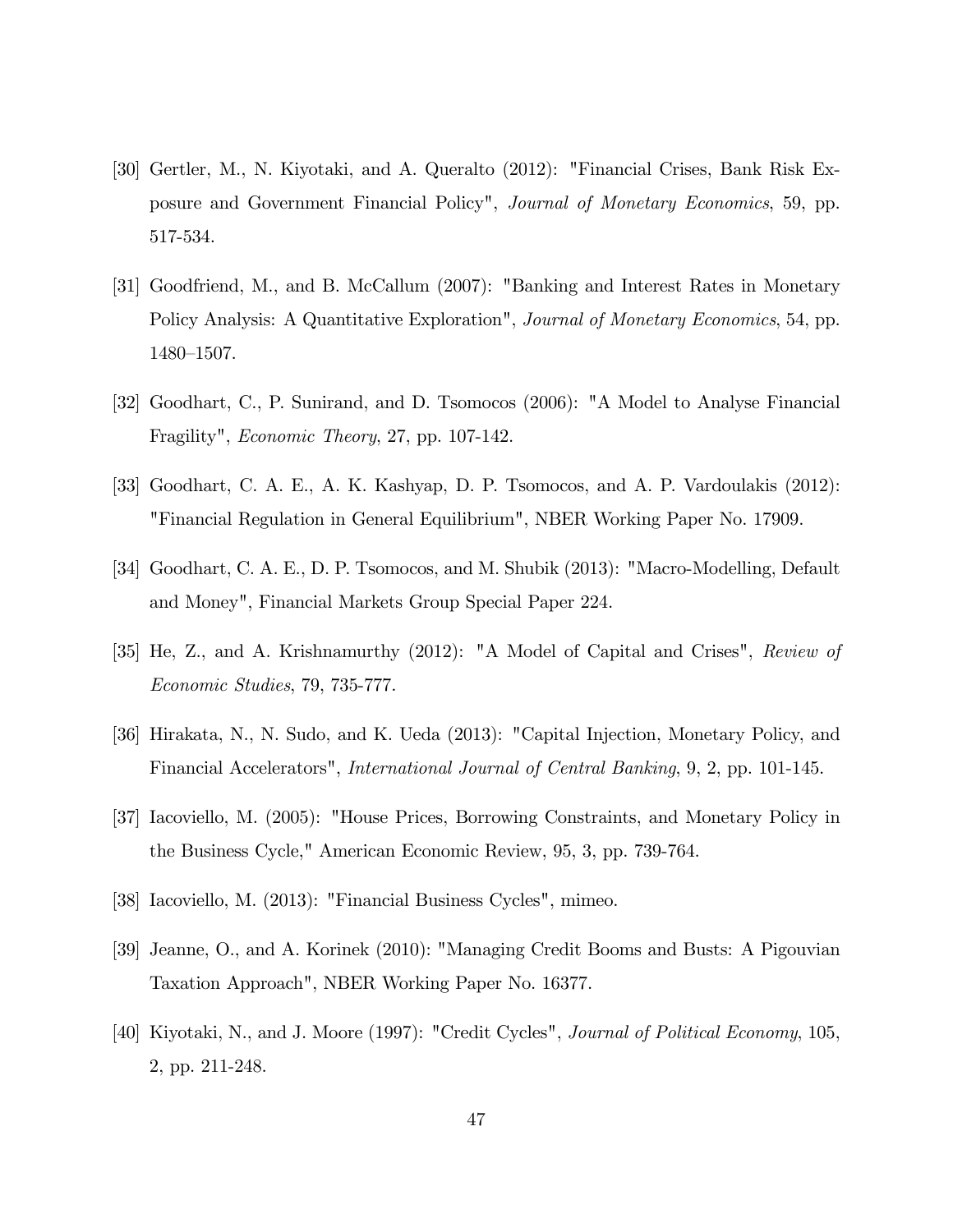- [41] Martinez-Miera, D., and J. Suarez (2012): "A Macroeconomic Model of Endogenous Systemic Risk Taking", CEPR Discussion Paper 9134.
- [42] Meh, C., and K. Moran (2010): "The Role of Bank Capital in the Propagation of Shocks", Journal of Economic Dynamics and Control, 34, 3, pp. 555-576.
- [43] Miles, D., J. Yang, and G. Marcheggiano (2013): "Optimal Bank Capital", Economic Journal, 123, 567, pp. 1-37.
- [44] Repullo, R., and J. Suarez (2013): "The Procyclical Effects of Bank Capital Regulation", Review of Financial Studies, 26, pp. 452-490.
- [45] Van den Heuvel, S. J. (2008): "The Welfare Costs of Bank Capital Requirements", Journal of Monetary Economics, 55, pp. 298–320.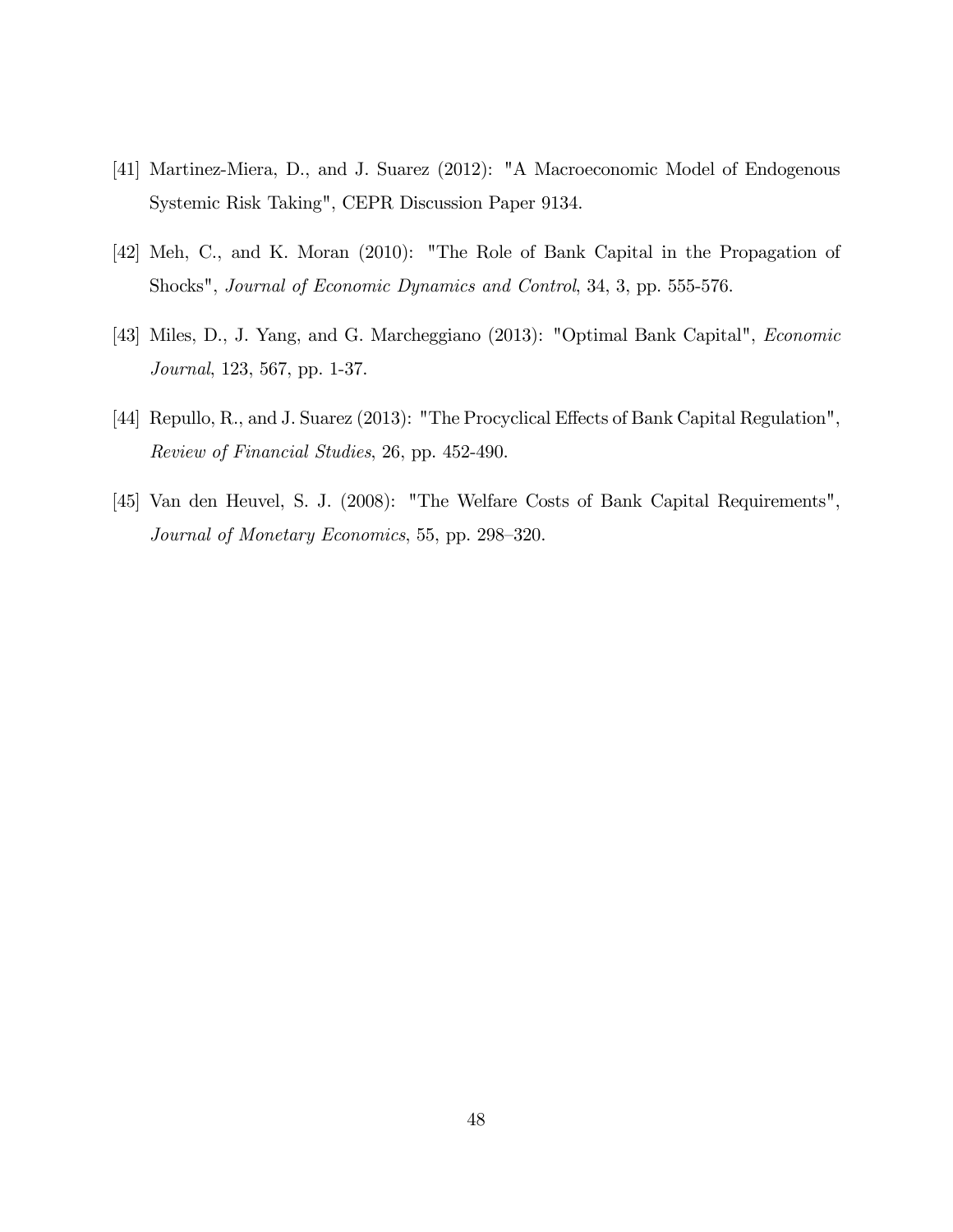# Appendix: Model equations

#### Patient households

The dynasty of saving households is assumed to maximize its present value of utility subject to the budget constraint

$$
d_t + c_t^s + q_t^H \left( h_t^s - h_{t-1}^s \left( 1 - \delta_t^H \right) \right) = l_t^s w_t + d_{t-1} \widetilde{R}_t^D - T_t^s + \Pi_t + \Pi_t^H \tag{48}
$$

The first-order conditions for this program, with respect to  $c_t^s$ ,  $l_t^s$ ,  $d_t$  and  $h_t$ , are

$$
\lambda_t^s = \frac{1}{c_t^s},\tag{49}
$$

$$
\varphi^s(l_t^s)^\eta = w_t \lambda_t^s,\tag{50}
$$

$$
\lambda_t^s = \beta^s E_t \left( \lambda_{t+1}^s \widetilde{R}_{t+1}^D \right), \tag{51}
$$

$$
\lambda_t^s q_t^H = \beta^s E_t \left( \frac{1}{h_{t+1}^s} + \lambda_{t+1}^s \left( 1 - \delta_{t+1}^H \right) q_{t+1}^H \right), \tag{52}
$$

with  $\widetilde{R}_t^D = R_{t-1}^D \left(1 - \gamma P D_t^b\right)$  and  $\lambda_t^s$  $t<sub>t</sub><sup>s</sup>$  the multiplier associated to the budget constraint.

### Impatient households

The dynasty of borrowing households also maximizes its present value of utility under the budget constraint

$$
c_t^m + q_t^H h_t^m - (1 - \Gamma_t^m) \left( 1 - \delta_t^H \right) R_t^H q_{t-1}^H h_{t-1}^m = b_t^m + l_t^m w_t - T_t^m \tag{53}
$$

The first-order conditions for this program, with respect to  $c_t^m$ ,  $l_t^m$ ,  $x_t^m$ ,  $h_t^m$  and  $b_t^m$  are

$$
\lambda_t^m = \frac{1}{c_t^m},\tag{54}
$$

$$
\varphi^m(l_t^m)^\eta = w_t \lambda_t^m,\tag{55}
$$

$$
E_t\left(\beta^m \lambda_{t+1}^m \Gamma_{t+1}^{m'} - \xi_t^m \left(1 - \Gamma_{t+1}^H\right) \left(\Gamma_{t+1}^{m'} - \mu^m G_{t+1}^{m'}\right)\right) = 0, \tag{56}
$$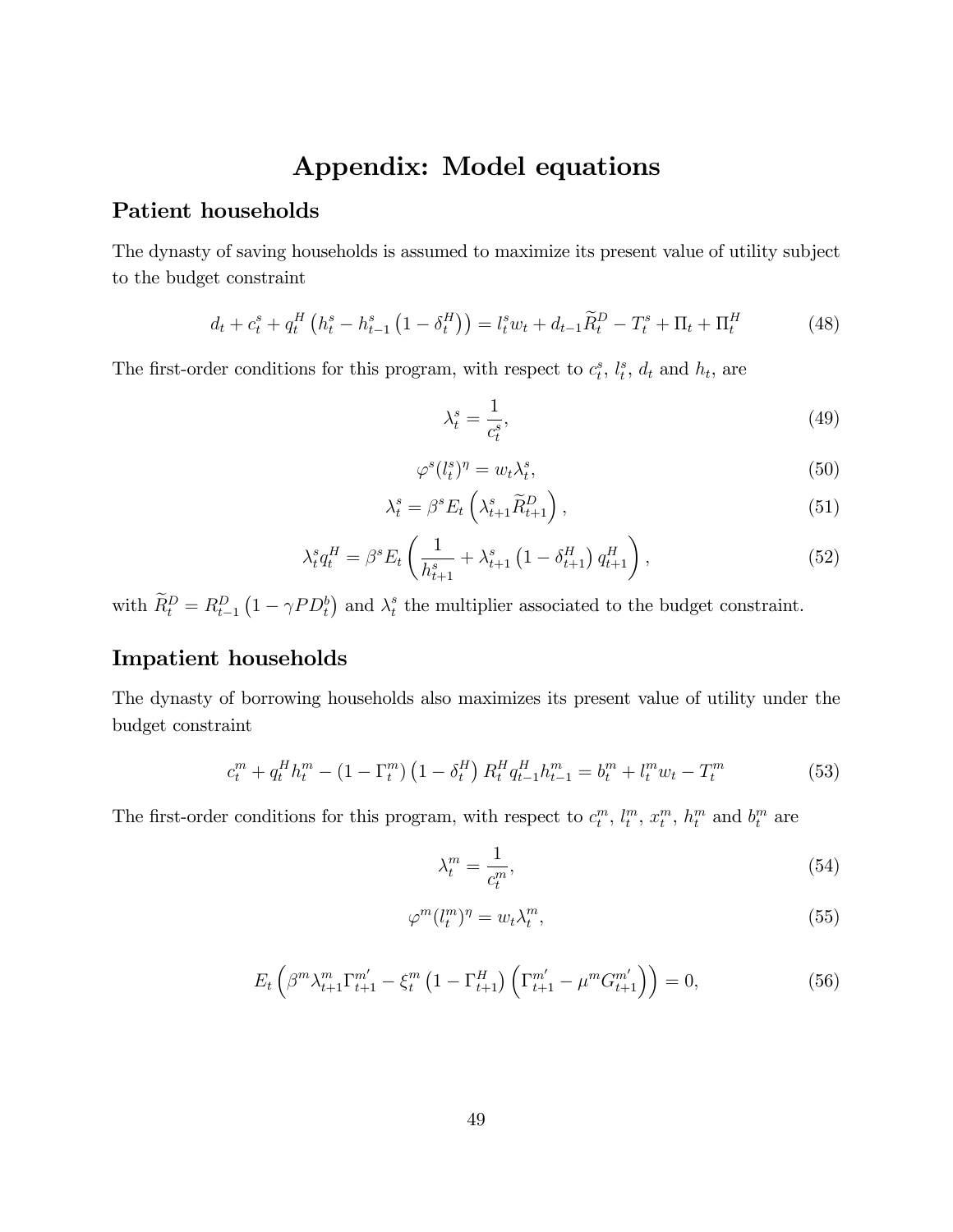$$
\beta^{m} E_{t} \left( \frac{1}{h_{t+1}^{m}} \right) - q_{t}^{H} \left( \lambda_{t}^{m} + \beta^{m} E_{t} \left( \lambda_{t+1}^{m} \left( 1 - \Gamma_{t+1}^{m} \right) R_{t+1}^{H} \right) + \xi_{t}^{m} E_{t} \left( R_{t+1}^{H} \left( 1 - \Gamma_{t+1}^{H} \right) \left( \Gamma_{t+1}^{m} - \mu^{m} G_{t+1}^{m} \right) \right) \right) = 0, \tag{57}
$$

$$
\lambda_t^m - \xi_t^m E_t \left( \widetilde{\rho}_{t+1}^H \right) \phi_t^H = 0 \tag{58}
$$

with

$$
\bar{\omega}_t^m = \frac{x_{t-1}^m}{R_t^H},\tag{59}
$$

$$
x_t^m = \frac{R_t^m b_t^m}{q_t^H h_t^m},\tag{60}
$$

$$
R_t^H = \frac{\left(1 - \delta_t^H\right) q_t^H}{q_{t-1}^H},\tag{61}
$$

 $\lambda_t^m$  $_t^m$  the multiplier associated to the budget constraint and  $\xi_t^m$  $t$ <sup>n</sup> the multiplier associated to the participation constraint.

### Entrepreneurs

The entrepreneurs' wealth follows the law of motion

$$
W_t^e = k_{t-1} q_{t-1}^K R_t^K (1 - \Gamma_t^e) - T_t^e. \tag{62}
$$

As a result of their optimizing behavior, entrepreneurs' aggregate net worth obeys

$$
n_t^e = (1 - \chi^e) W_t^e. \tag{63}
$$

The representative entrepreneur maximizes his expected wealth subject to the participation constraint of the bank. The first-order conditions for this program, with respect to  $x_t^e$  and  $k_t$ , are

$$
E_t \left( \Gamma_{t+1}^{e'} - \xi_t^e \left( 1 - \Gamma_{t+1}^F \right) \left( \Gamma_{t+1}^{e'} - \mu^e G_{t+1}^{e'} \right) \right) = 0 \tag{64}
$$

and

$$
E_t \left( \left( 1 - \Gamma_{t+1}^e \right) R_{t+1}^K + \xi_t^e \left( R_{t+1}^K \left( 1 - \Gamma_{t+1}^F \right) \left( \Gamma_{t+1}^e - \mu^e G_{t+1}^e \right) - \widetilde{\rho}_{t+1}^F \phi_t^F \right) \right) = 0 \tag{65}
$$

with  $\xi_t^e$  $t<sub>t</sub><sup>e</sup>$  the multiplier associated to the participation constraint.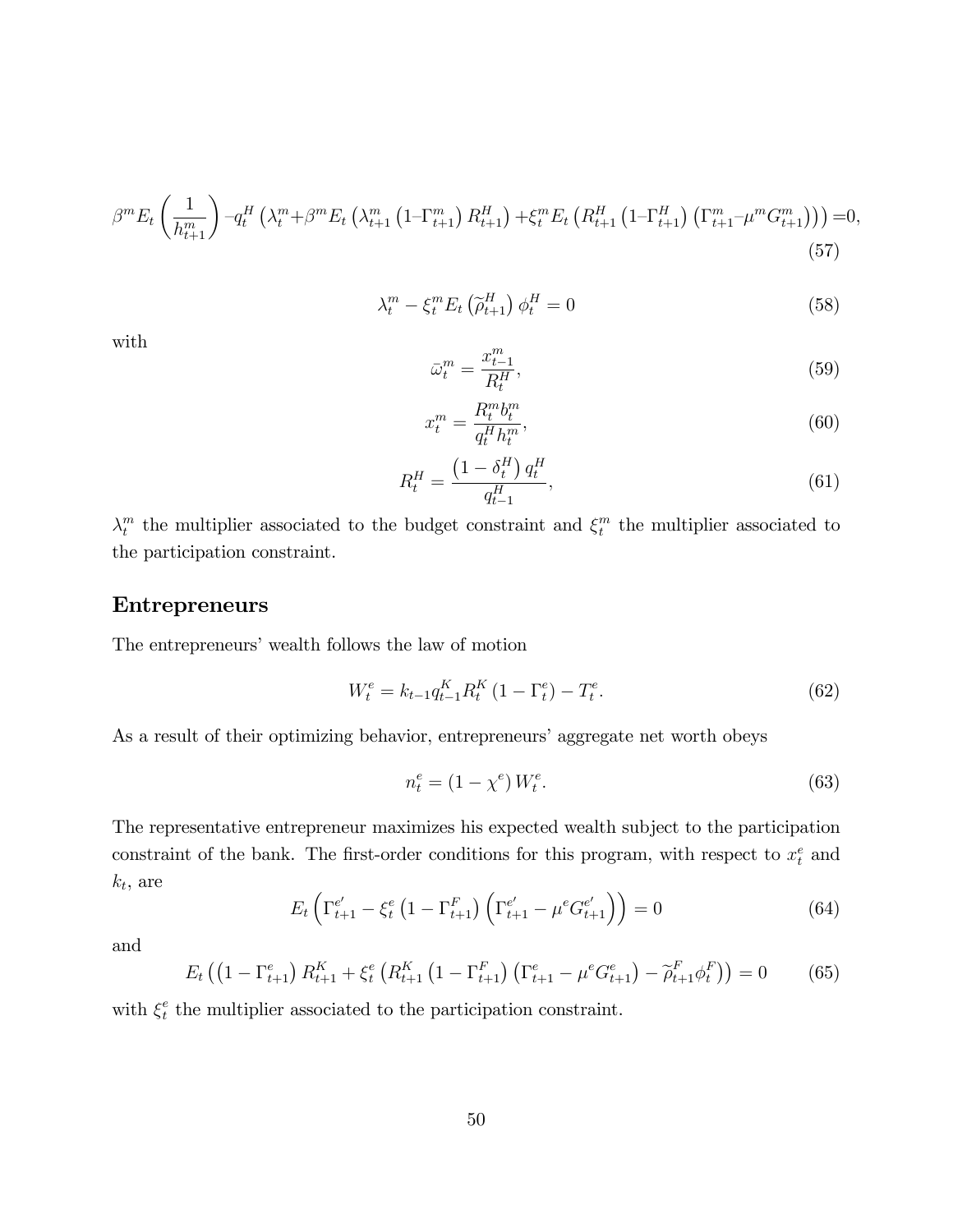The rate of return on capital  $R_t^K$ ,  $\overline{\omega}_t^e$  and  $x_t^e$  are defined as

$$
\overline{\omega}_t^e = \frac{x_{t-1}^e}{R_t^K},\tag{66}
$$

$$
x_t^e = \frac{R_t^F \left( q_t^K k_t - n_t^e \right)}{q_t^K k_t} \tag{67}
$$

and

$$
R_t^K = \frac{r_t^K + (1 - \delta_t) q_t^K}{q_{t-1}^K}.
$$
\n(68)

### Bankers

The law of motion of bankers' aggregate net worth is

$$
W_t^b = \left(\tilde{\rho}_t^F e_{t-1}^F + \tilde{\rho}_t^H \left(n_{t-1}^b - e_{t-1}^F\right)\right),\tag{69}
$$

where inside equity follows

$$
e_t^F = \left(q_t^K k_t - n_t^e\right) \phi_t^F. \tag{70}
$$

As a result of his optimizing behavior, banker's wealth obeys

$$
n_t^b = \left(1 - \chi^b\right) W_t^b. \tag{71}
$$

Finally, the first order condition for the bankers' portfolio choice problem implies

$$
E_t \widetilde{\rho}_{t+1}^F = E_t \widetilde{\rho}_{t+1}^H. \tag{72}
$$

### Banks

Banks' default thresholds are given by

$$
\overline{\omega}_t^H = \frac{R_{t-1}^D \left(1 - \phi_{t-1}^H\right)}{\widetilde{R}_t^H} \tag{73}
$$

and

$$
\overline{\omega}_t^F = \frac{R_{t-1}^D \left(1 - \phi_{t-1}^F\right)}{\widetilde{R}_t^F}.\tag{74}
$$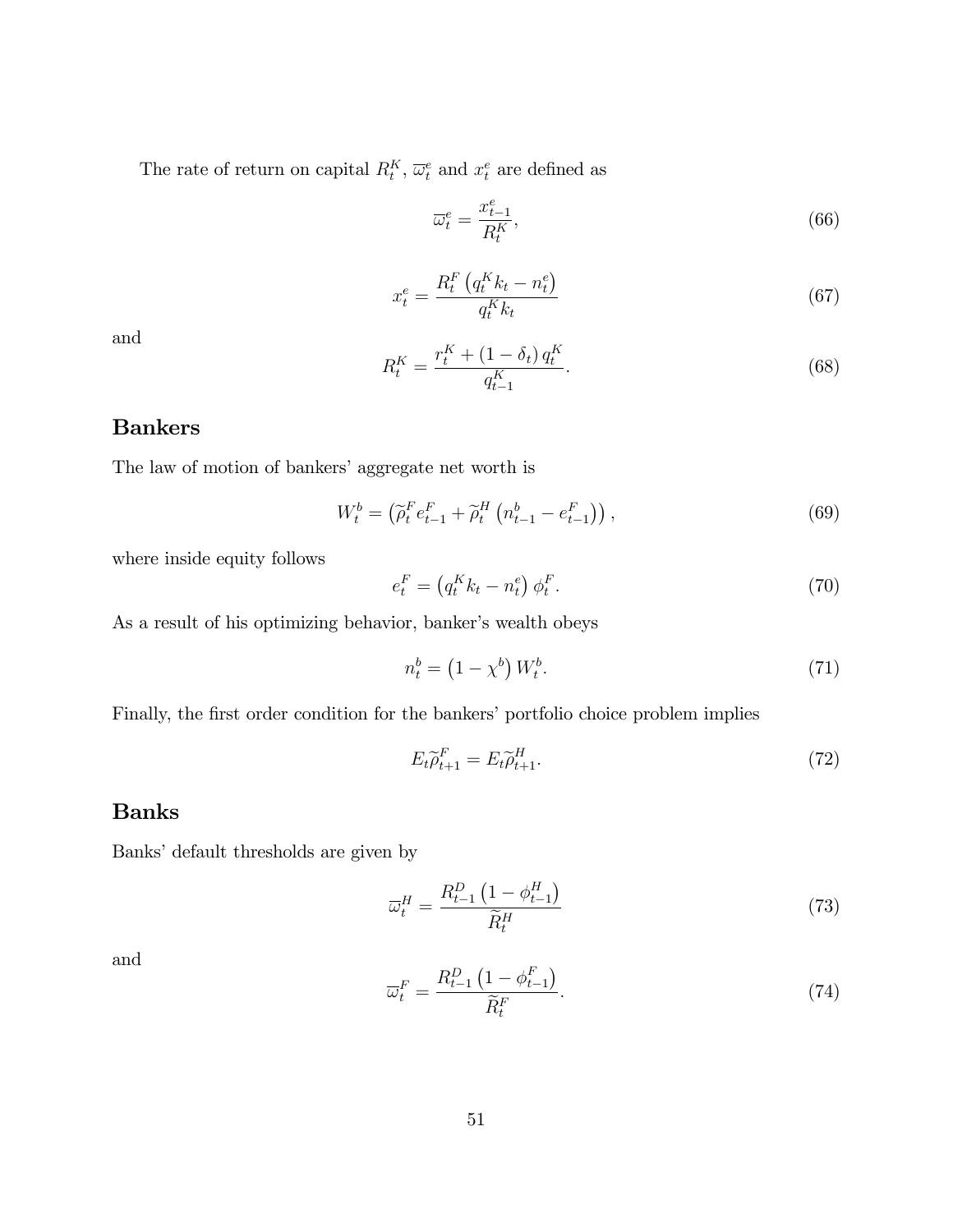The ex post gross rates of return on equity are

$$
\widetilde{\rho}_t^H = \frac{\widetilde{R}_t^H \left(1 - \Gamma_t^H\right)}{\phi_{t-1}^H} \tag{75}
$$

and

$$
\widetilde{\rho}_t^F = \frac{\widetilde{R}_t^F \left(1 - \Gamma_t^F\right)}{\phi_{t-1}^F}.\tag{76}
$$

The realized gross loan return rates can be expressed as

$$
\widetilde{R}_t^H = \frac{h_{t-1}^m q_{t-1}^H R_t^H (\Gamma_t^m - \mu^m G_t^m)}{b_{t-1}^m} \tag{77}
$$

and

$$
\widetilde{R}_t^F = \frac{k_{t-1}q_{t-1}^K R_t^K \left(\Gamma_t^e - \mu^e G_t^e\right)}{q_{t-1}^K k_{t-1} - n_{t-1}^e}.\tag{78}
$$

# Consumption good production

The aggregate production function is

$$
y_t = A_t k_{t-1}^{\alpha} l_t^{1-\alpha}.
$$
 (79)

The rental rate of capital and the competitive real wage are

$$
r_t^K = \frac{\alpha y_t}{k_{t-1}},\tag{80}
$$

and

$$
w_t = \frac{(1 - \alpha) y_t}{l_t}.\tag{81}
$$

# Capital good production

Capital producing firms' profits are given by

$$
\Pi_t = q_t^K I_t - I_t (1 + g_t)
$$

where  $g_t \equiv g\left(\frac{I_t}{I_{t-}}\right)$  $\frac{I_t}{I_{t-1}}$ ) =  $\frac{\psi^K}{2}$ 2  $\int$   $I_t$  $\frac{I_t}{I_{t-1}} - 1$ <sup>2</sup>. The evolution of capital stock is

$$
k_t = k_{t-1} (1 - \delta_t) + I_t (1 - g_t).
$$
 (82)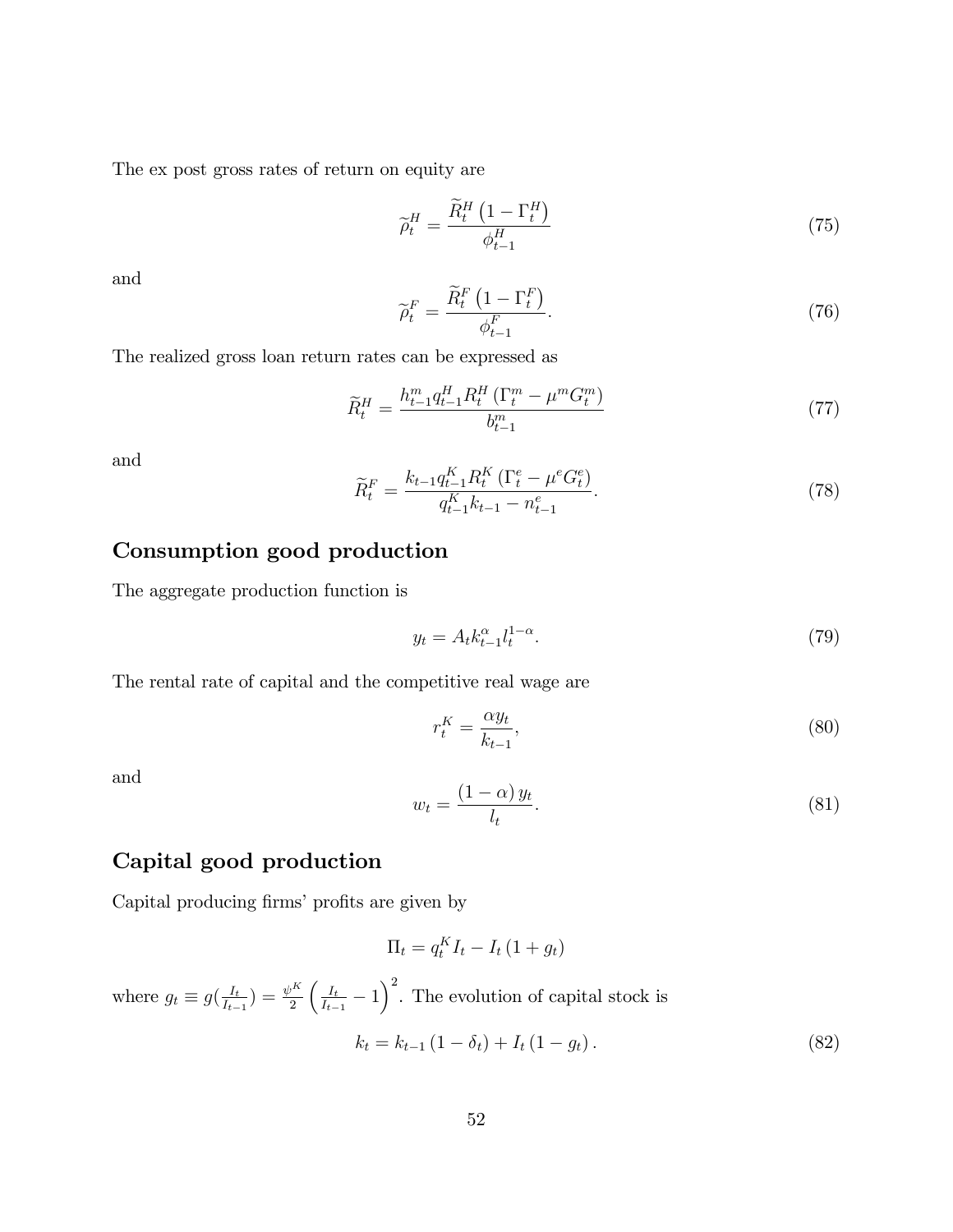Intertemporal profits maximization with respect to  $I_t$  yields

$$
q_t^K = 1 + g_t + \frac{I_t}{I_{t-1}} g_t' - \beta^s E_t \left( \frac{\lambda_{t+1}^s}{\lambda_t^s} \left( \frac{I_{t+1}}{I_t} \right)^2 g_{t+1}' \right). \tag{83}
$$

## Housing supply

Residential good producing firms' profit function is given by

$$
\Pi_t^h = q_t^H I_t^H - I_t^H \left( 1 + g_t^H \right).
$$

where  $g_t^H \equiv g^H(\frac{I_t^H}{I_{t-1}^H}) = \frac{\psi^H}{2}$ 2  $\left(\frac{I_t^H}{I_{t-1}^H} - 1\right)^2$ . The evolution of housing stock is

$$
h_t = \left(1 - \delta_t^H\right)h_{t-1} + I_t^H\left(1 - g_t^H\right). \tag{84}
$$

Intertemporal profits maximization with respect to  $I_t^h$  implies

$$
q_t^H = 1 + g_t^H + \frac{I_t^H}{I_{t-1}^H} g_t^{H'} - \beta^s E_t \left( \frac{\lambda_{t+1}^s}{\lambda_t^s} \left( \frac{I_{t+1}^H}{I_t^H} \right)^2 g_{t+1}^{H'} \right). \tag{85}
$$

### Bank inside equity and deposits markets

The banks' inside equity and the deposits market clear when

$$
W_t^b \left( 1 - \chi^b \right) = \phi_t^F \left( q_t^K k_t - W_t^e \left( 1 - \chi^e \right) \right) + b_t^m \phi_t^H, \tag{86}
$$

and

$$
n_t^b + d_t = b_t^m + q_t^K k_t - n_t^e. \tag{87}
$$

### Labour and housing markets

Aggregate labour is given by total savers and borrowers labour supply:

$$
l_t = l_t^s + l_t^m. \tag{88}
$$

Total housing is

$$
h_t = h_t^s + h_t^m. \tag{89}
$$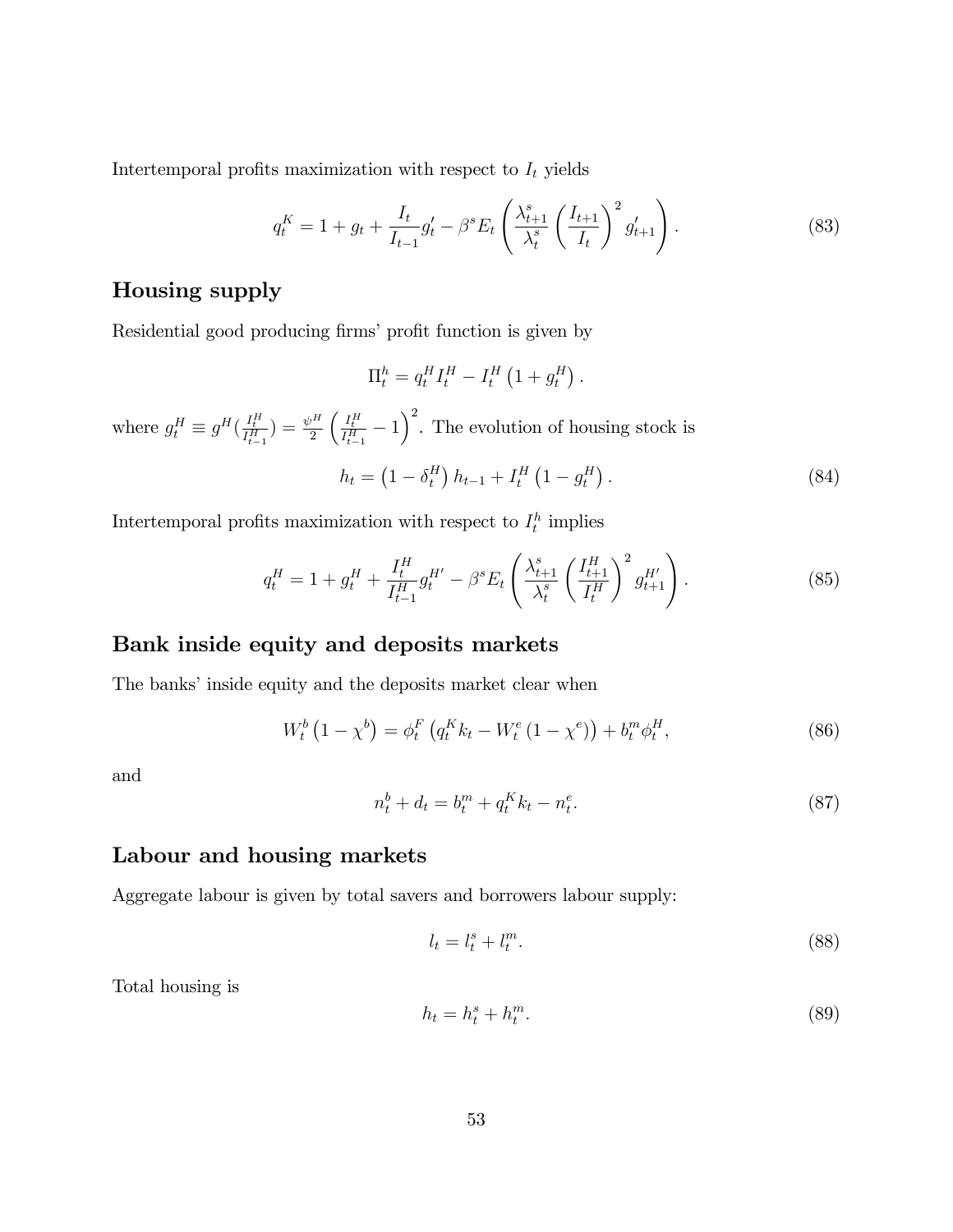#### Deposit insurance agency

The total costs to the deposit insurance agency are given by

$$
T_t = T_t^F + T_t^H = T_t^s + T_t^m + T_t^e \tag{90}
$$

where

$$
T_t^F = \widetilde{R}_t^F \left( \bar{\omega}_t^F - \Gamma_t^F + \mu^F G_t^F \right) \left( q_{t-1}^K k_{t-1} - (1 - \chi^e) W_{t-1}^e \right) \tag{91}
$$

and

$$
T_t^H = \frac{\widetilde{R}_t^H \left(\bar{\omega}_t^H - \Gamma_t^H + \mu^H G_t^H\right) x_{t-1}^m h_{t-1}^m q_{t-1}^H}{R_{t-1}^m}.
$$
\n(92)

### Cyclically-adjusted capital requirements

Finally, the cyclically-adjusted capital requirements are:

$$
\phi_t^F = \bar{\phi}_0^F + \bar{\phi}_1^F \left[ \log \left( b_{t-1}^H + b_{t-1}^F \right) - \log \left( \bar{b}^H + \bar{b}^F \right) \right] + \bar{\phi}_2^F \left[ \log (GDP_{t-1}) - \log(\overline{GDP}) \right] \tag{93}
$$

and

$$
\phi_t^H = \bar{\phi}_0^H + \bar{\phi}_1^H \left[ \log \left( b_{t-1}^H + b_{t-1}^F \right) - \log \left( \bar{b}^H + \bar{b}^F \right) \right] + \bar{\phi}_2^H \left[ \log (GDP_{t-1}) - \log (\overline{GDP}) \right]. \tag{94}
$$

### Competitive equilibrium

The competitive equilibrium of our model is a set of stationary processes  $b_t^m$ ,  $c_t^m$ ,  $c_t^s$ ,  $d_t$ ,  $e_t^F$ ,  $h_t, h_t^m, h_t^s, I_t, I_t^H, k_t, l_t, l_t^m, l_t^s, \lambda_t^m$  $_t^m$ ,  $\lambda_t^s$  $\theta_t^s, \, n_t^b, \, n_t^e, \, \bar{\omega}_t^e, \, \bar{\omega}_t^F, \, \bar{\omega}_t^H, \, \bar{\omega}_t^m, \, \phi_t^F$  $_t^F, \, \phi_t^H$  $_{t}^{H}, q_{t}^{H}, q_{t}^{K}, r_{t}^{K}, R_{t}^{D}, R_{t}^{F},$  $\widetilde{R}^{F}_{t},\ R^{H}_{t},\ \widetilde{R}^{H}_{t},\ R^{K}_{t},\ R^{m}_{t},\ \widetilde{\rho}^{F}_{t}$  $_t^F$ ,  $\widetilde{\rho}_t^H$  $_{t}^{H}, T_{t}, T_{t}^{F}, T_{t}^{H}, w_{t}, W_{t}^{b}, W_{t}^{e}, x_{t}^{e}, x_{t}^{m}, \xi_{t}^{e}$  $t^e$ ,  $\xi_t^m$  and  $y_t$ , satisfying the relations (48) to (94), given the exogenous stochastic processes  $A_t$ ,  $\delta_t$ ,  $\delta_t^H$  $_t^H$ ,  $v_t^m$ ,  $v_t^s$ ,  $\varphi_t^m$ ,  $\varphi_t^s$  and the initial conditions  $b_{-1}^m$ ,  $d_{-1}$ ,  $e_{-1}^F$ ,  $h_{-1}^m$ ,  $h_{-1}^s$ ,  $I_{-1}$ ,  $I_{-1}^H$ ,  $k_{-1}$ ,  $n_{-1}^b$ ,  $n_{-1}^e$ ,  $\phi_t^F$  $_{-1}^{F}$ ,  $\phi_{-}^{H}$  $_{-1}^H$ ,  $q_{-1}^H$ ,  $q_{-1}^K$ ,  $R_{-1}^D$ ,  $x_{-1}^e$ ,  $x_{-1}^m$ .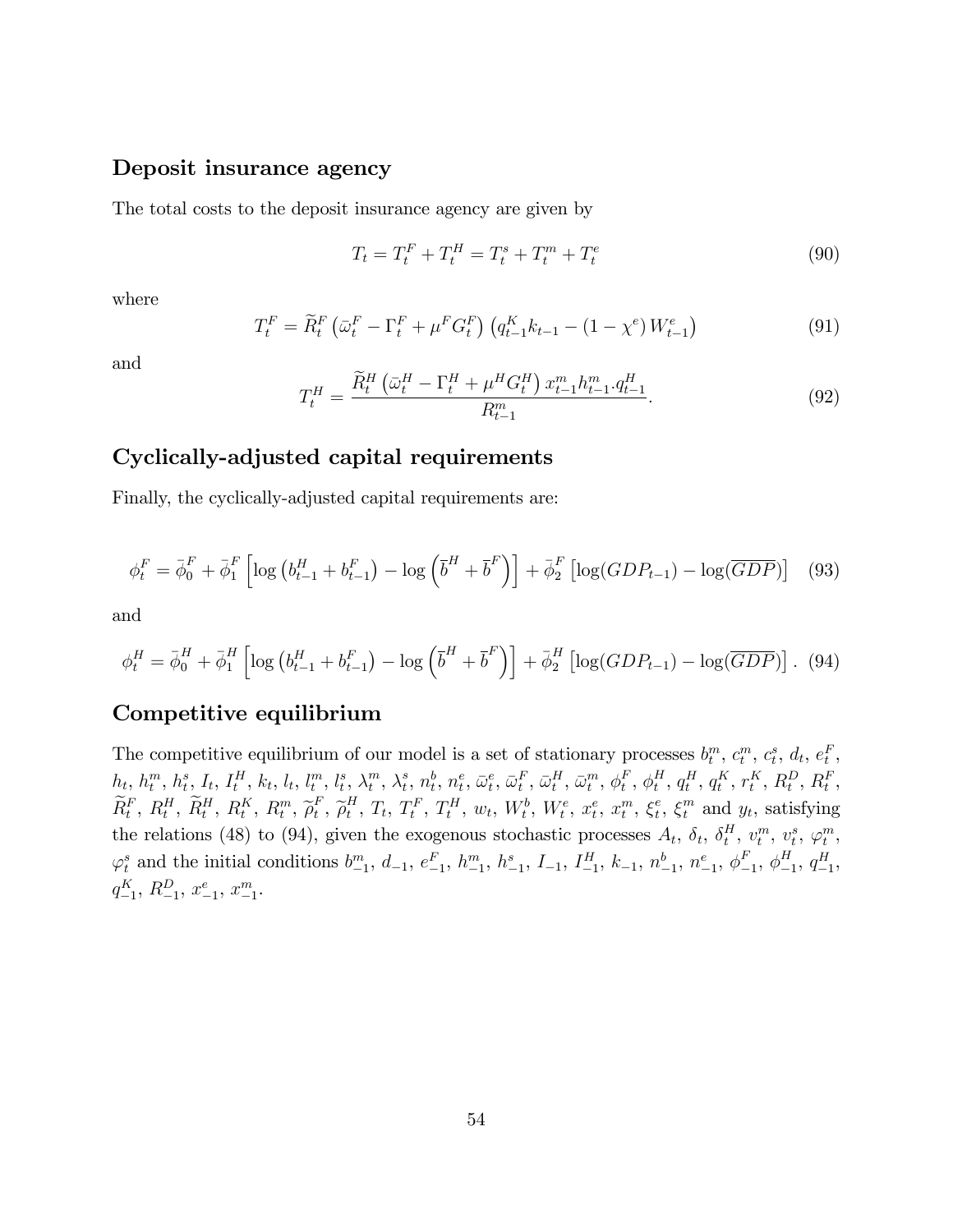



Note: Social Welfare gains are the weighted average of the steady-state gains (losses) experienced by the representative agent of each type of houselhods (patient and impatient) measured in certainty-equivalent consumption terms. The weights are given by the consumption shares of each class of households under the initial reference policy  $(\phi^F=0.08, \phi^H=0.04)$ . Alternative policies involve the value of  $\phi^F$  described in the horizontal axes and  $\phi^H = \phi^F/2$ .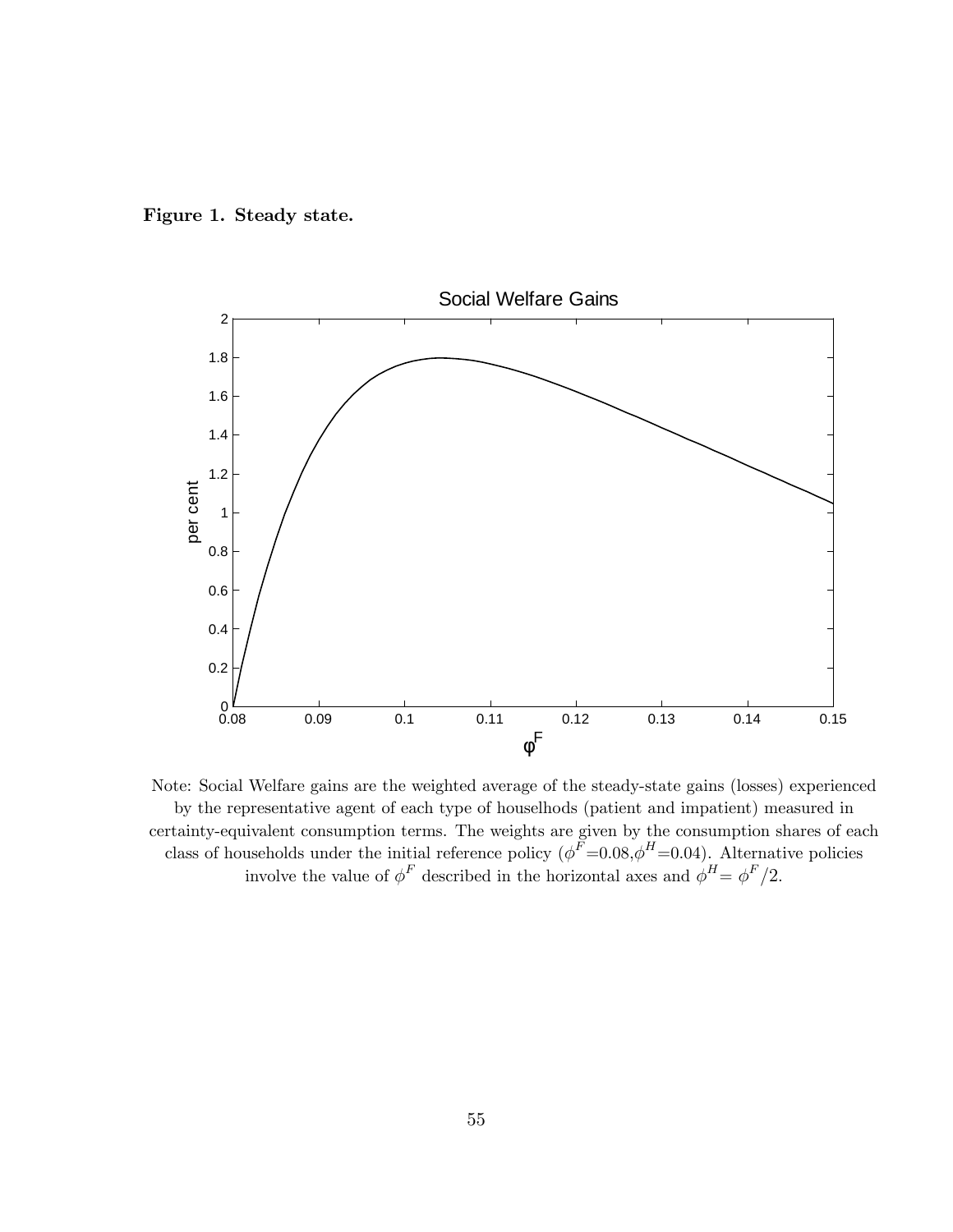



Note: Alternative policies involve the value of  $\phi^F$  of described in the horizontal axes and  $\phi^H = \phi^F/2$ .

t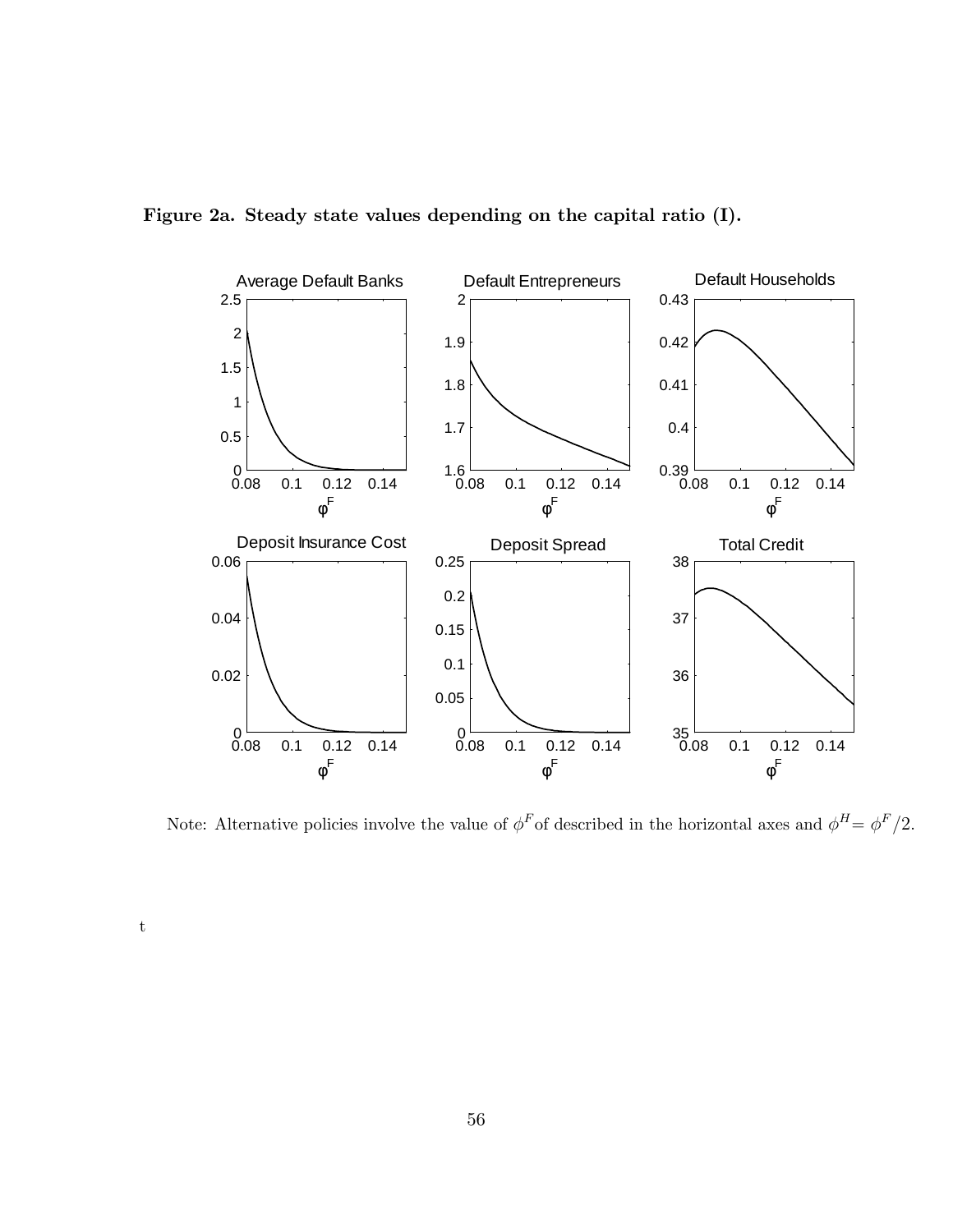

Figure 2b. Steady state values depending on the capital ratio (II).

Note: Alternative policies involve the value of  $\phi^F$  of described in the horizontal axes and  $\phi^H = \phi^F/2$ .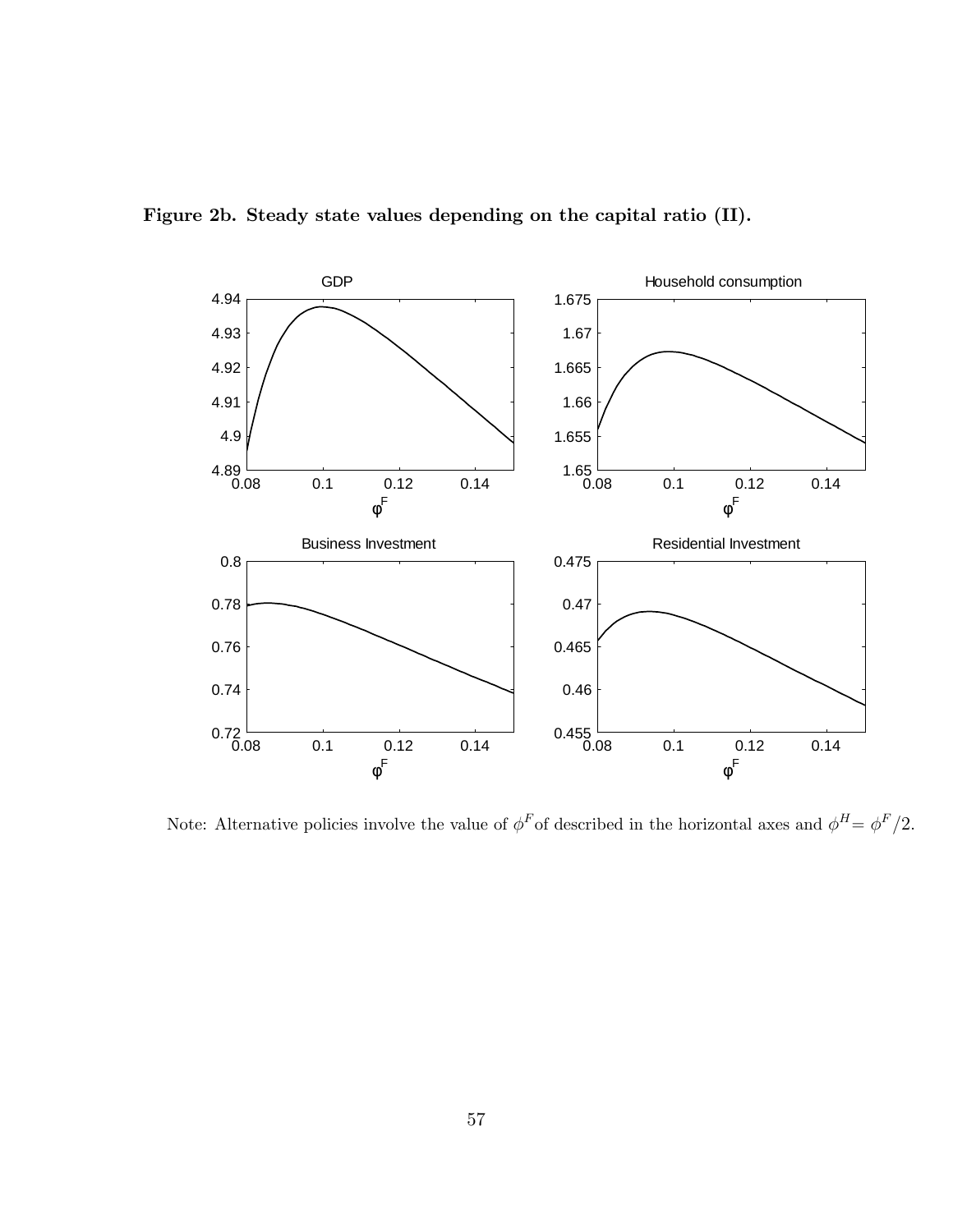

Figure 2c. Steady state values depending on the capital ratio (III).

Alternative policies involve the value of  $\phi^F$  of described in the horizontal axes and  $\phi^H = \phi^F/2$ .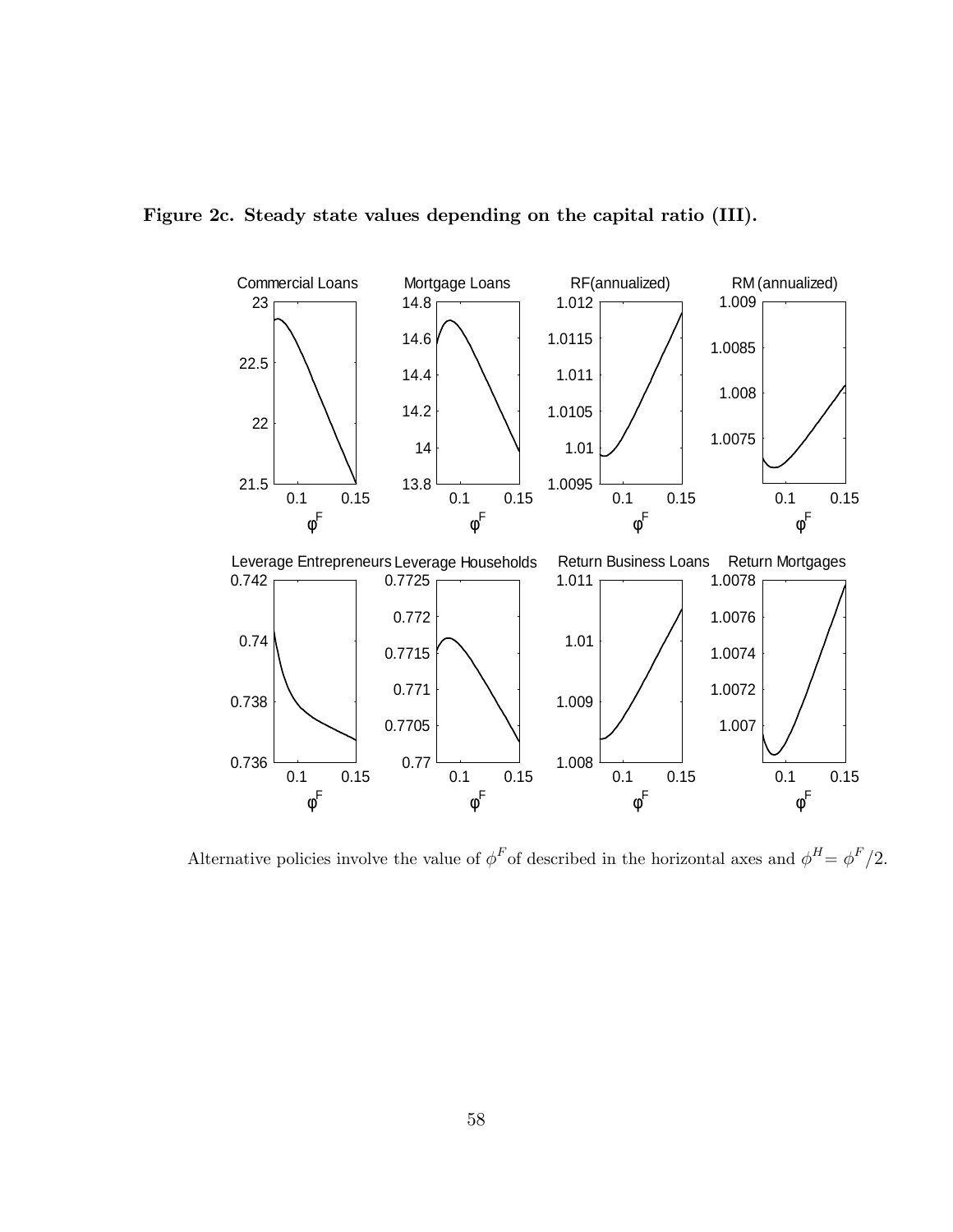Figure 3a. Impulse responses after a negative TFP shock: The effect of GDP under different assumptions on the bank capital ratio and bank risk



Note: "Benchmark" describes the economy with  $\phi^F = 0.08$  and  $\phi^H = 0.04$ . "High capital requirement" describes the economy with  $\phi^F = 0.105$  and  $\phi^H = 0.0525$ . "High financial distress" describes an economy with a variance of the idiosyncratic shock to banks 'performance higher than in the baseline parameterization. "No bank default" describes an economy in which the variance of the idiosyncratic shock to bank performance is zero. GDP is defined as net of bankruptcy costs due to default. It is therefore a measure of "net output".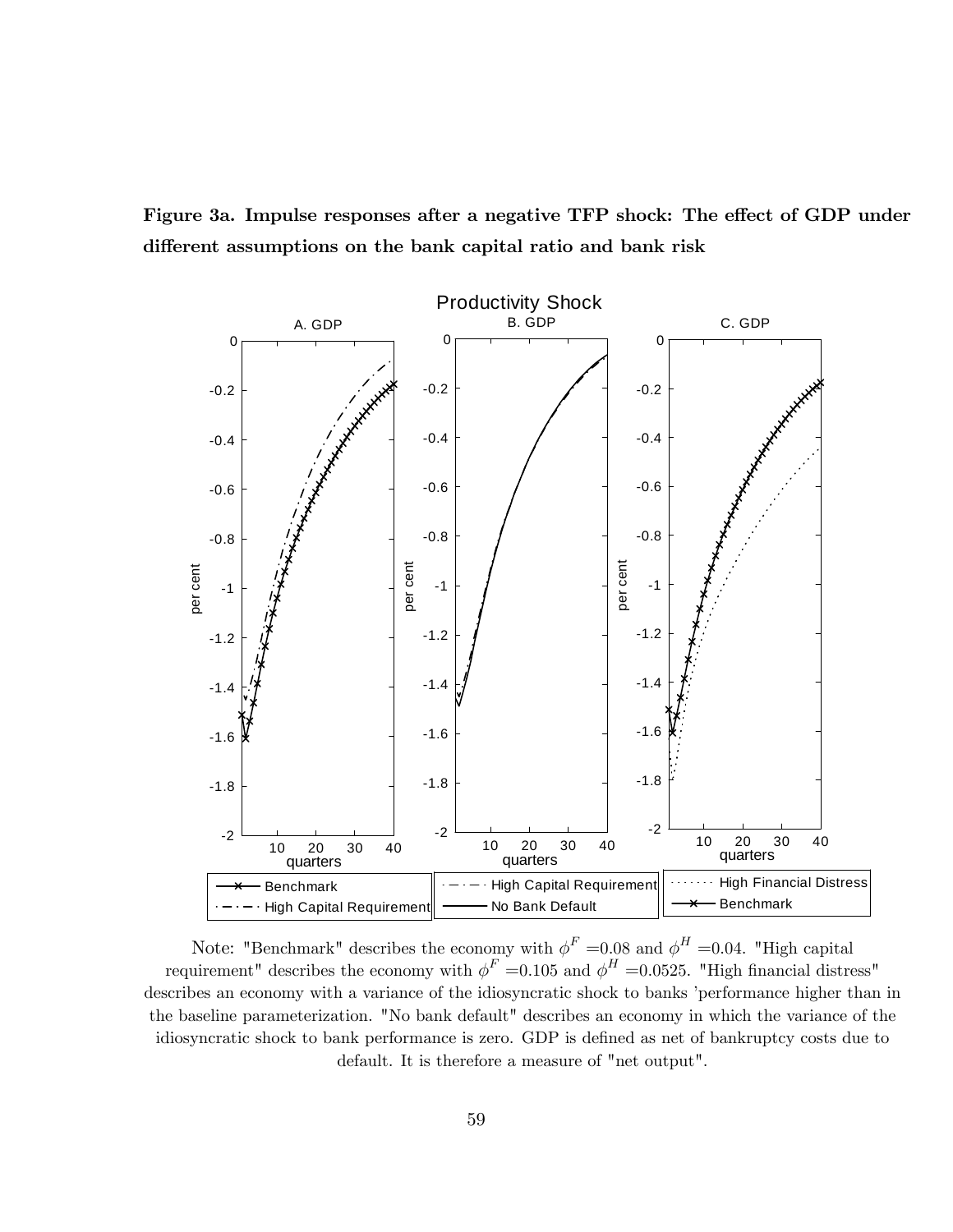

Figure 3b. Impulse responses after a negative TFP shock (II)

Note: "Benchmark" describes the economy with  $\phi^F = 0.08$  and  $\phi^H = 0.04$ . "High capital requirement" describes the economy with  $\phi^F = 0.105$  and  $\phi^H = 0.0525$ . "High financial distress" describes an economy with a variance of the idiosyncratic shock to banks 'performance higher than in the baseline parameterization. "No bank default" describes an economy in which the variance of the idiosyncratic shock to bank performance is zero. GDP is defined as net of bankruptcy costs due to default. It is therefore a measure of "net output".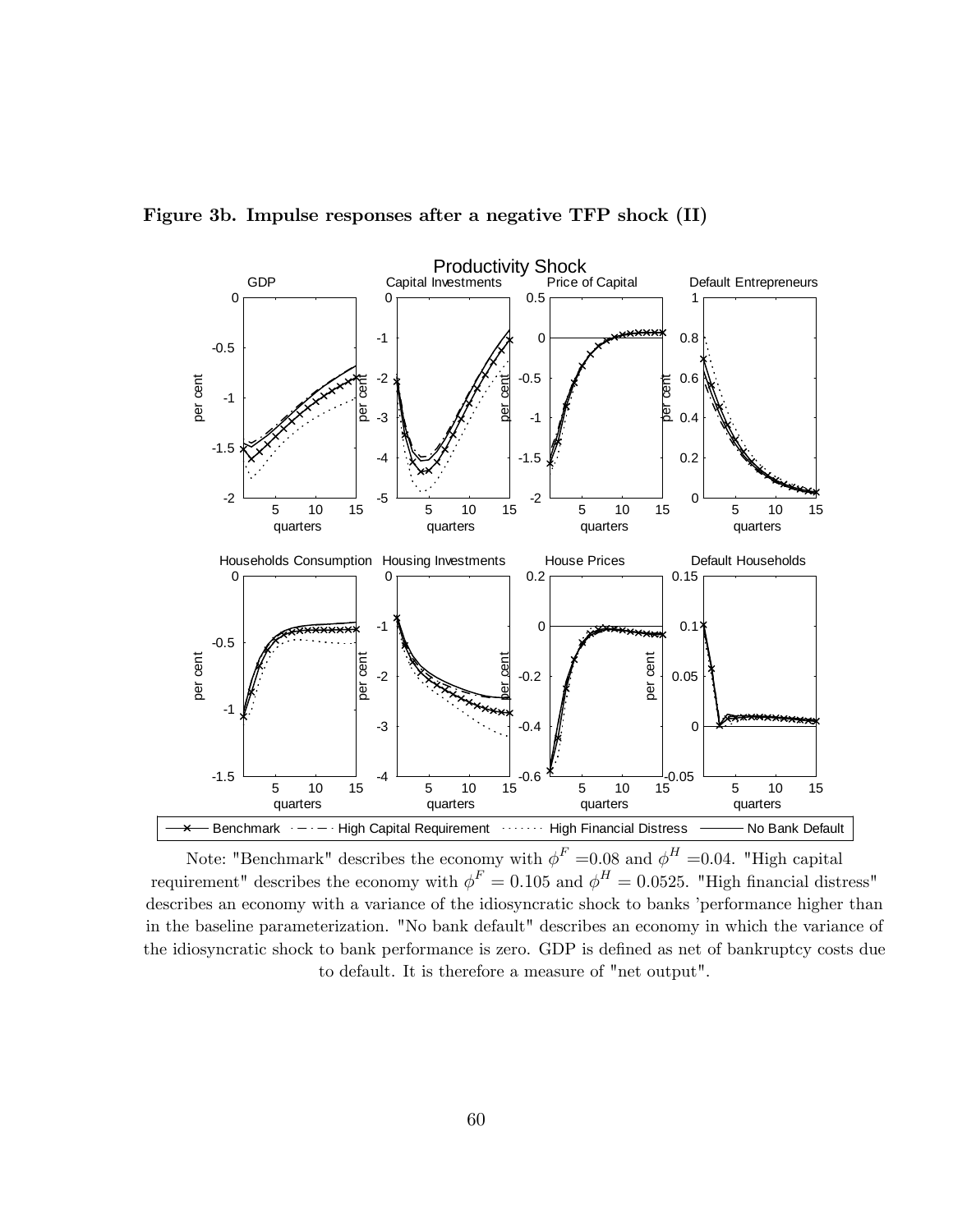

Figure 3c.. Impulse responses after a negative TFP shock (III)

Note: "Benchmark" describes the economy with  $\phi^F = 0.08$  and  $\phi^H = 0.04$ . "High capital requirement" describes the economy with  $\phi^F = 0.105$  and  $\phi^H = 0.0525$ . "High financial distress" describes an economy with a variance of the idiosyncratic shock to banks 'performance higher than in the baseline parameterization. "No bank default" describes an economy in which the variance of the idiosyncratic shock to bank performance is zero. GDP is defined as net of bankruptcy costs due to default. It is therefore a measure of "net output".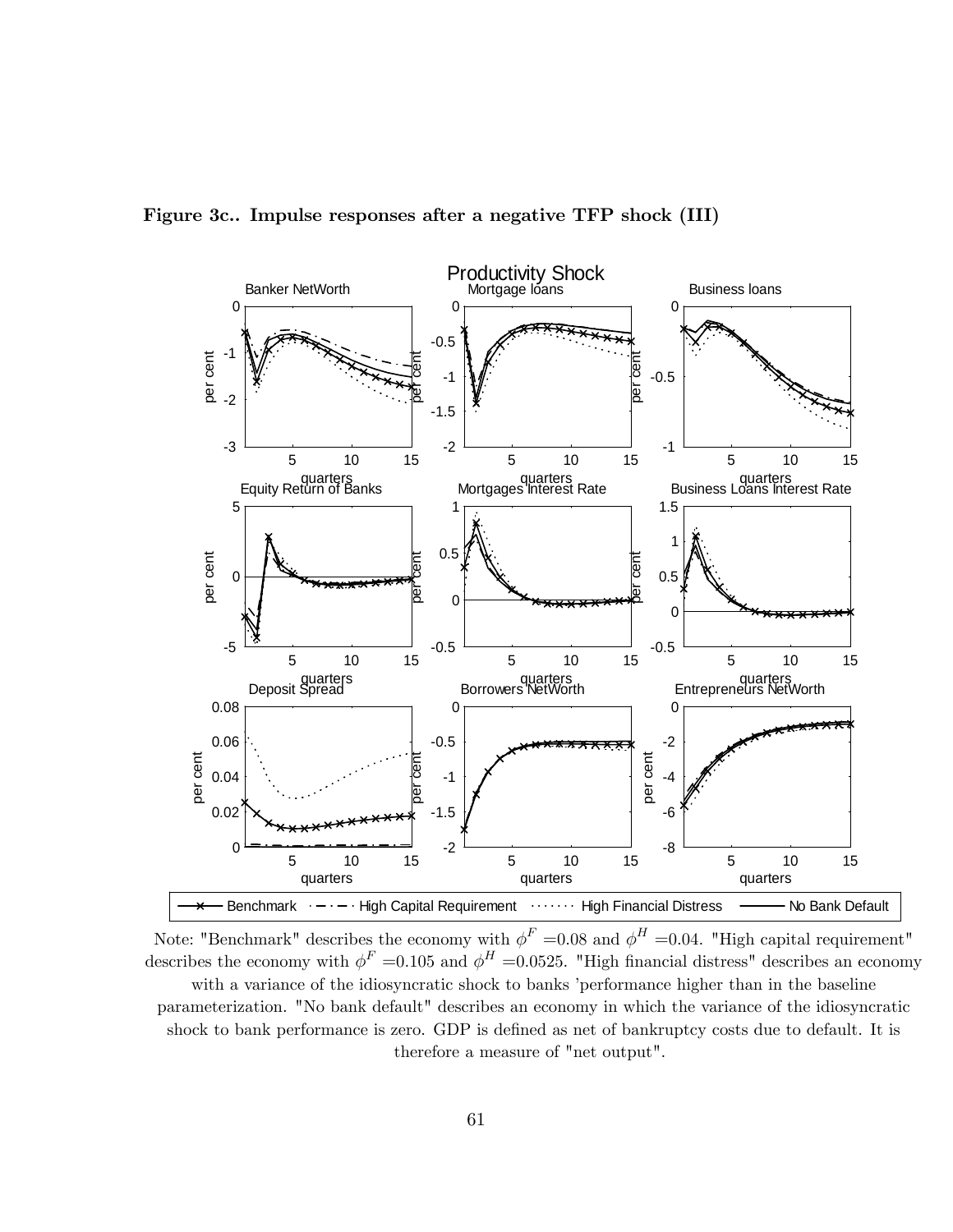

Figure 4a. Impulse responses after a shock to the housing and capital depreciation (I)

Note: "Benchmark" describes the economy with  $\phi^F = 0.08$  and  $\phi^H = 0.04$ . "High capital requirement" describes the economy with  $\phi^F = 0.105$  and  $\phi^H = 0.0525$ . "High financial distress" describes an economy with a variance of the idiosyncratic shock to banks 'performance higher than in the baseline parameterization. "No bank default" describes an economy in which the variance of the idiosyncratic shock to bank performance is zero. GDP is defined as net of bankruptcy costs due to default. It is therefore a measure of "net output".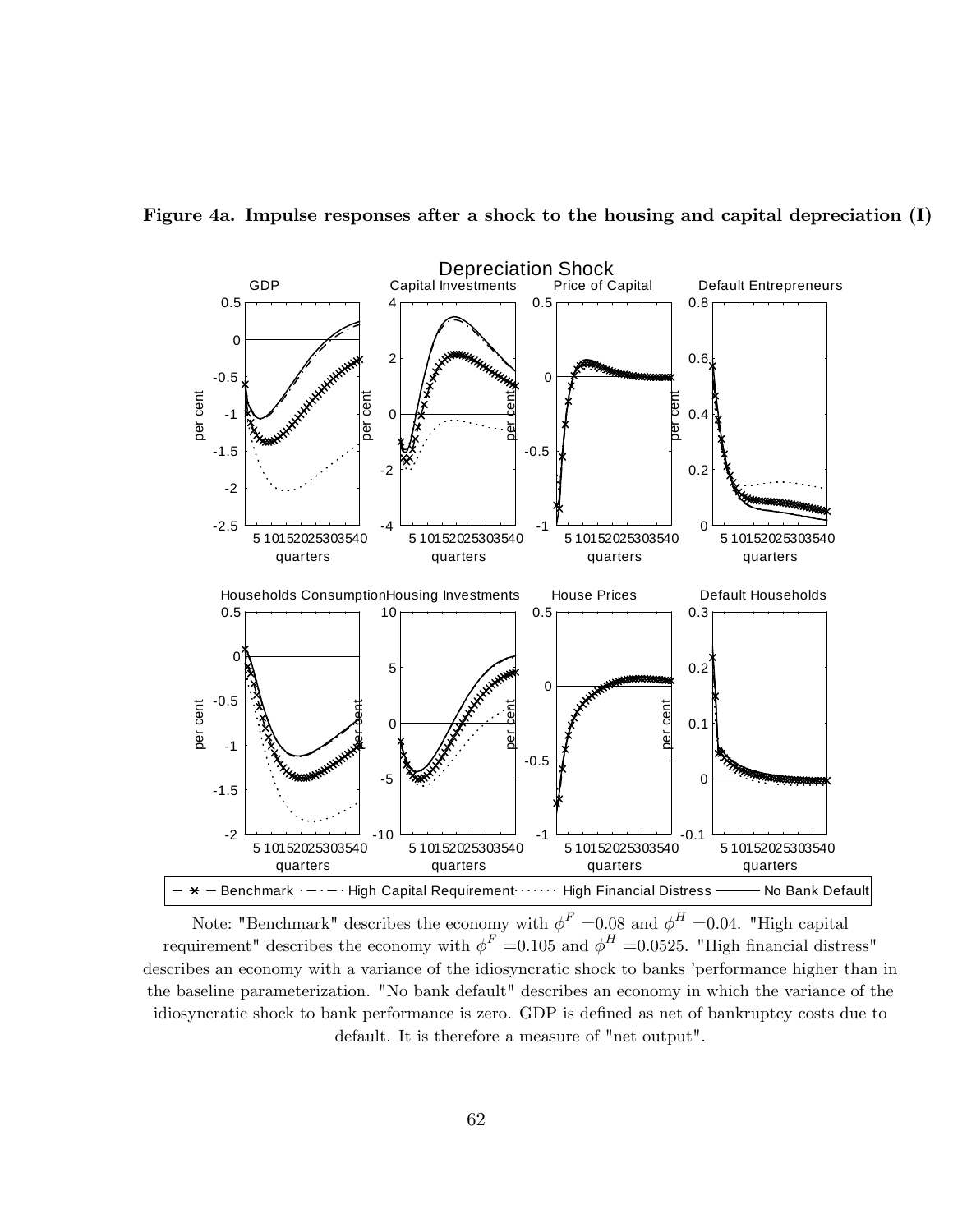Figure 4b. Impulse responses after a shock to the housing and capital depreciation (II)



Note: "Benchmark" describes the economy with  $\phi^F = 0.08$  and  $\phi^H = 0.04$ . "High capital requirement" describes the economy with  $\phi^F = 0.105$  and  $\phi^H = 0.0525$ . "High financial distress" describes an economy with a variance of the idiosyncratic shock to banks 'performance higher than in the baseline parameterization. "No bank default" describes an economy in which the variance of the idiosyncratic shock to bank performance is zero. GDP is defined as net of bankruptcy costs due to default. It is therefore a measure of "net output".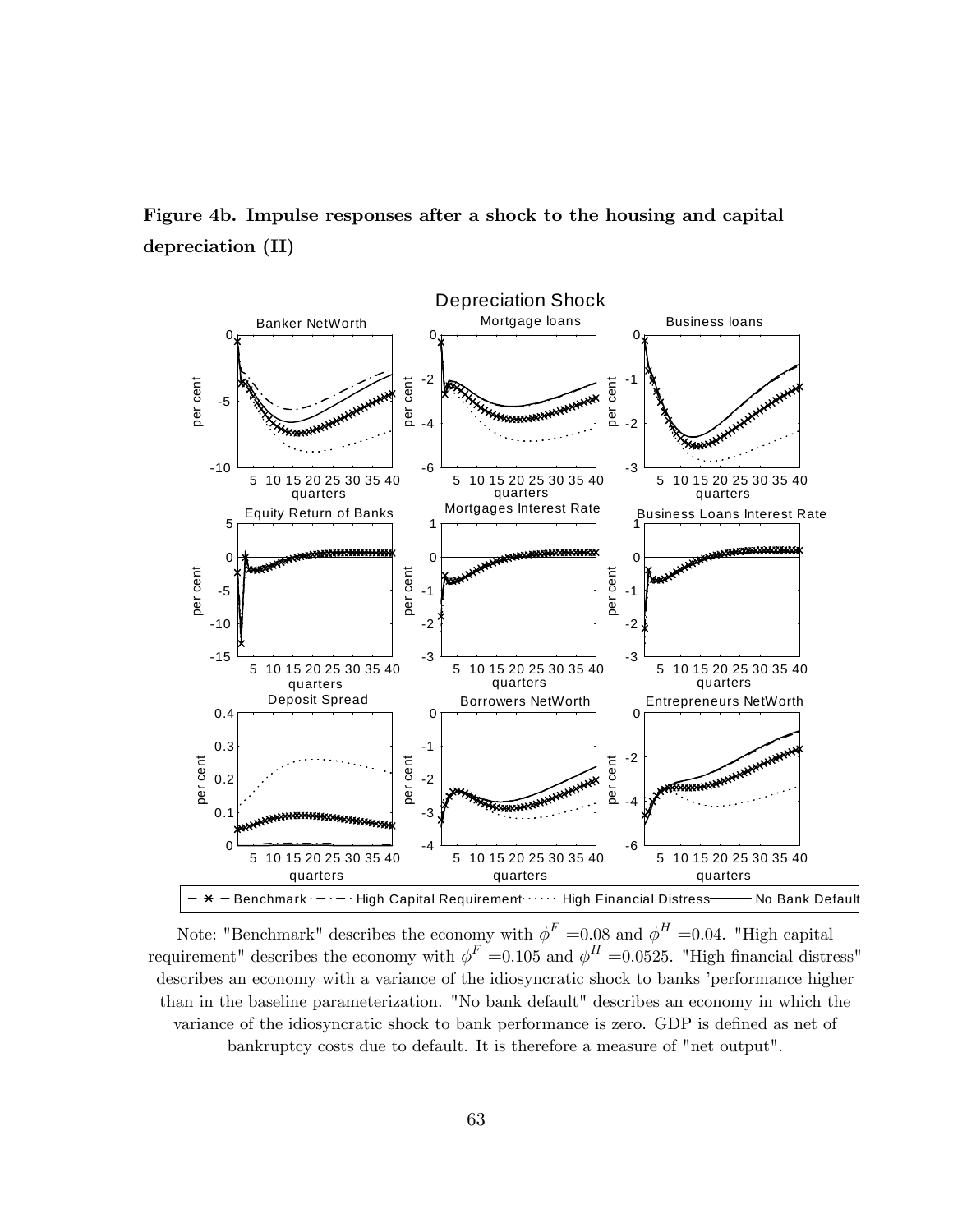

Figure 5a. Impulse responses after a shock to bank risk (I)

Note: A bank risk shock is an idiosyncratic shock to each bank's ability to extract payoffs from its loans. "Benchmark" describes the economy with  $\phi^F = 0.08$  and  $\phi^H = 0.04$ . "High capital requirement" describes the economy with  $\phi^F = 0.105$  and  $\phi^H = 0.0525$ . "High financial distress" describes an economy with a variance of the idiosyncratic shock to banks íperformance higher than in the baseline parameterization. "No bank default" describes an economy in which the variance of the idiosyncratic shock to bank performance is zero. GDP is defined as net of bankruptcy costs due to default. It is therefore a measure of "net output".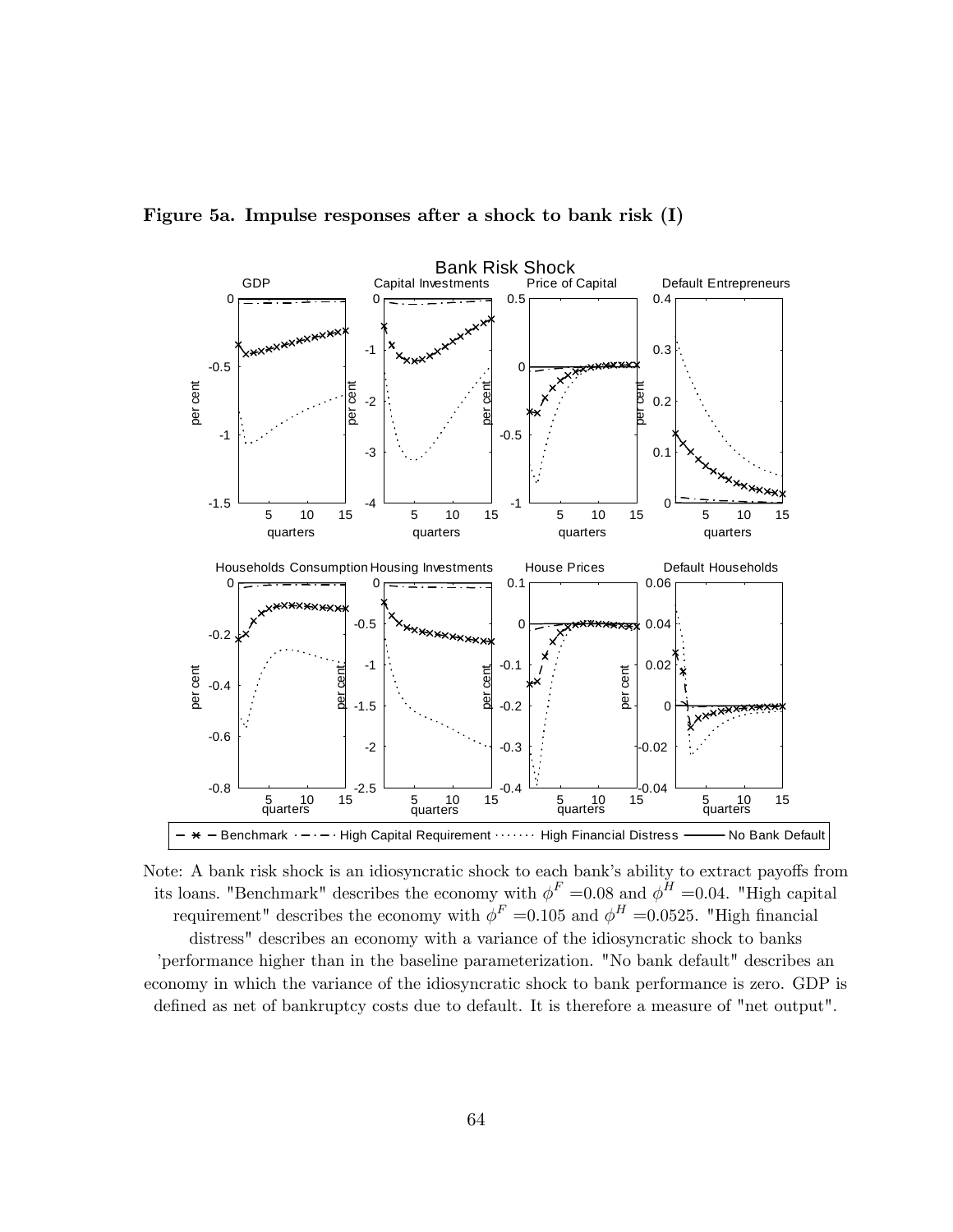

Figure 5b. Impulse responses after a shock to bank risk (II)

Note: A bank risk shock is an idiosyncratic shock to each bank's ability to extract payoffs from its loans. "Benchmark" describes the economy with  $\phi^F = 0.08$  and  $\phi^H = 0.04$ . "High capital requirement" describes the economy with  $\phi^F = 0.105$  and  $\phi^H = 0.0525$ . "High financial distress" describes an economy with a variance of the idiosyncratic shock to banks 'performance higher than in the baseline parameterization. "No bank default" describes an economy in which the variance of the idiosyncratic shock to bank performance is zero. GDP is defined as net of bankruptcy costs due to default. It is therefore a measure of "net output".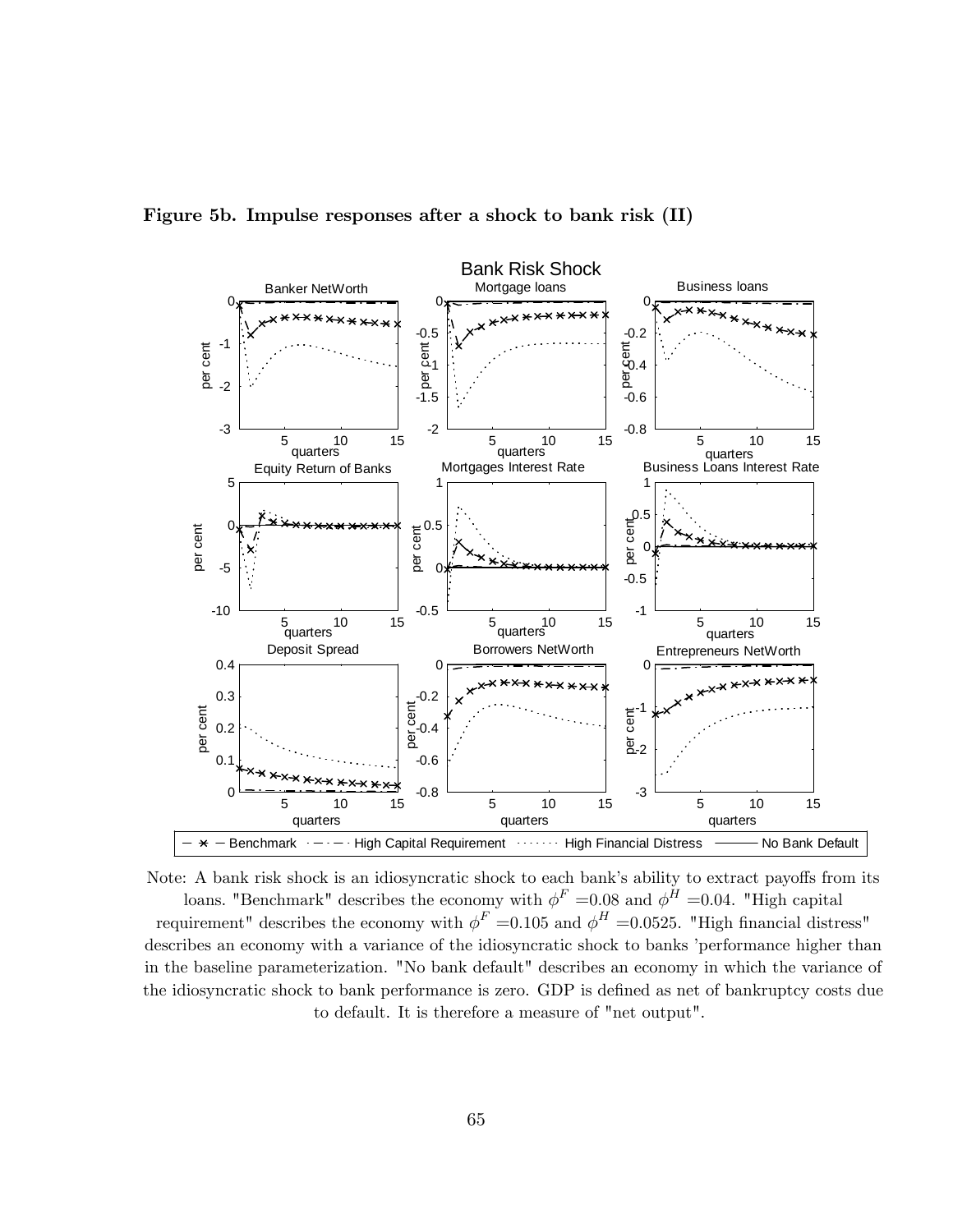Figure 6 Overview of key impulse responses after a shock to(i) productivity, (ii) depreciation and (iii) bank risk



Note: A depreciation shock is a shock to the depreciation rates of capital and housing. A bank risk shock is an idiosyncratic shock to each bank's ability to extract payoffs from its loans. "Benchmark" describes the economy with  $\phi^F = 0.08$  and  $\phi^H = 0.04$ . "High capital requirement" describes the economy with  $\phi^F = 0.105$  and  $\phi^H = 0.525$ . "High financial distress" describes an economy with a variance of the idiosyncratic shock to banks 'performance higher than in the baseline parameterization. "No bank default" describes an economy in which the variance of the idiosyncratic shock to bank performance is zero. GDP is defined as net of bankruptcy costs due to default. It is therefore a measure of "net output".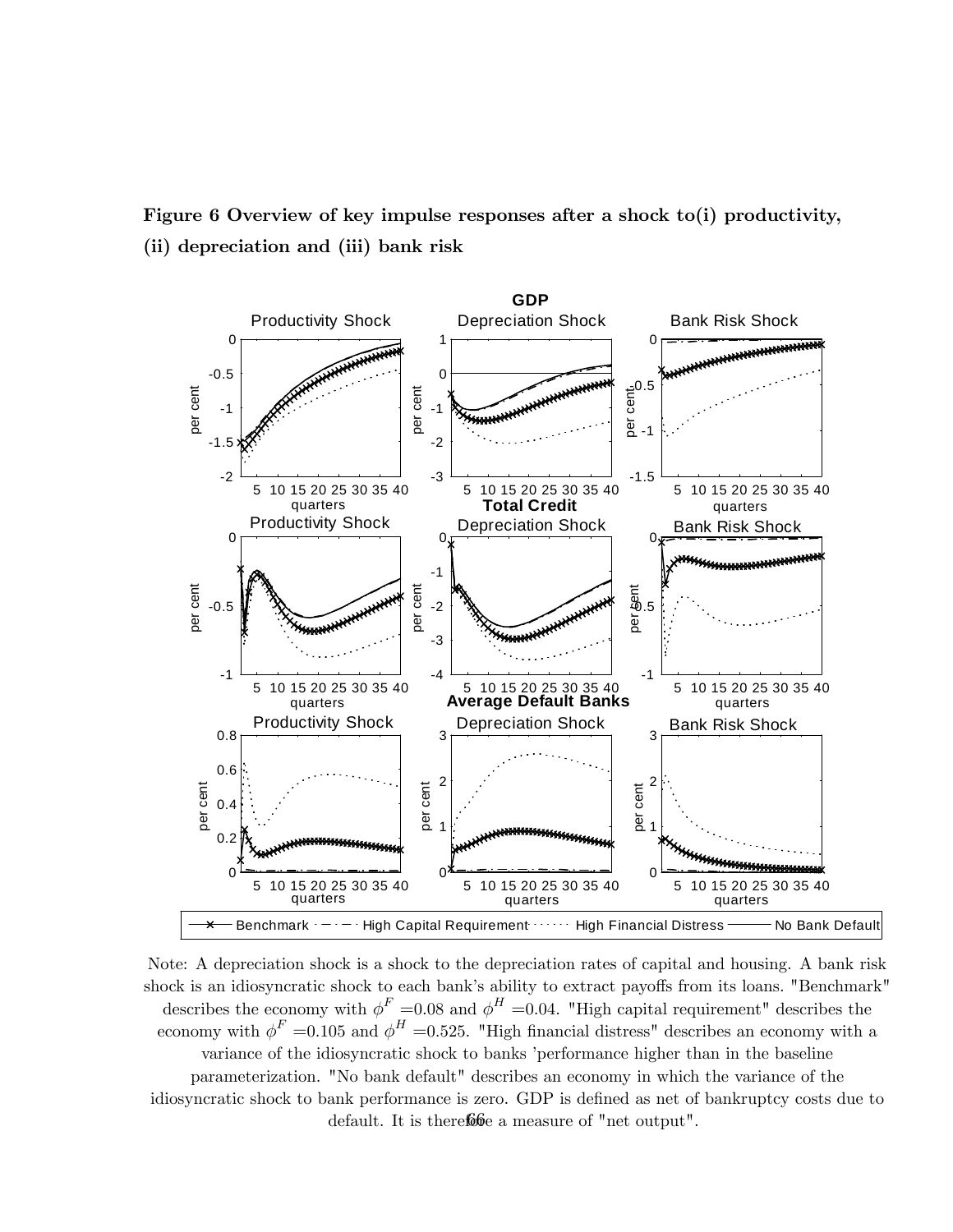



Note: A depreciation shock is a shock to the depreciation rates of capital and housing. A bank risk shock is an idiosyncratic shock to each bank's ability to extract payoffs from its loans. "Benchmark" describes the economy with  $\phi^F = 0.08$  and  $\phi^H = 0.04$ . "Benchmark + CCB(0.3)" describes an economy in which the capital ratio reacts to the percentage deviation of total loans (corporate and mortgage) from their steady state values, with coefficient of 0.3. GDP is defined as net of bankruptcy costs due to default. It is therefore a measure of "net output".